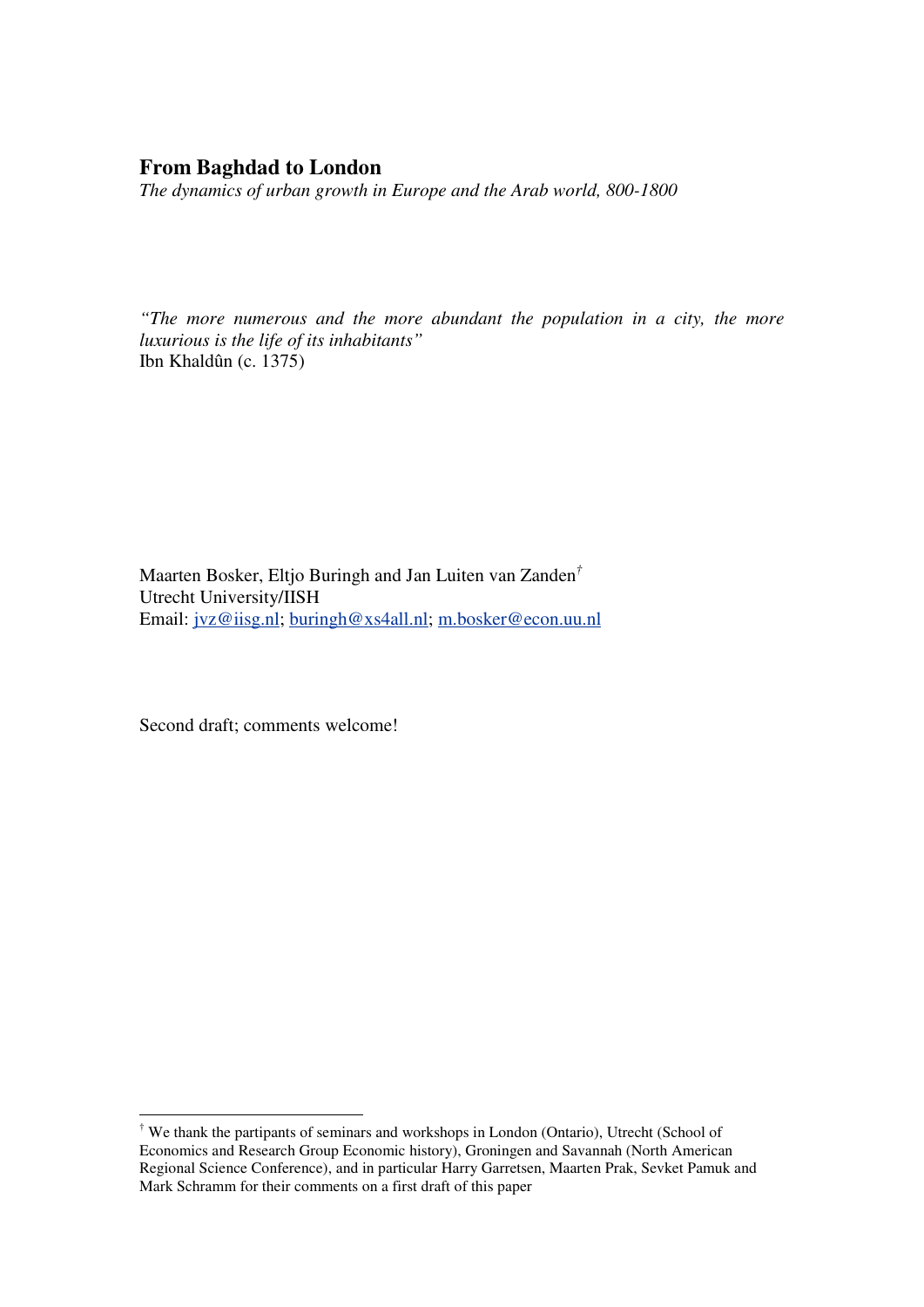#### **Abstract**

*On the basis of a large (new) dataset of cities in Europe, North Africa and the Middle East in the millennium between 800 and 1800, we try to provide an answer to the question why, during this millennium, the urban center of gravity moved from Iraq (or more generally the Arab world) to Western Europe and to the shores of the Atlantic (during the 17th and 18th century) in particular. We study the characteristics of the European and Arab urban systems involved, amongst others focusing on the interaction between cities, and explain why one system was much more dynamic in the long run than the other. Also we assess the importance of various geographical, religious and institutional factors as the driving forces of urban expansion. Overall, we provide a better understanding of the dynamics of urban growth in the centuries leading up to the Industrial Revolution and an answer to the question why London, an economic backwater in 800, was able to overtake Baghdad, in 800 the thriving capital of the Abbasid caliphate, as the largest city in this part of the world.* 

### **Introduction**

 $\overline{a}$ 

Why did the Industrial Revolution begin in North-Western Europe, and not in China, Japan, India or the Middle East? At about 1000, the latter regions were clearly more advanced than Western Europe, which was still a rather backward part of the world economy with low levels of urbanization and income. Understanding why between 1000 and 1800 Western Europe developed from a backwater of the world economy into its most dynamic region, is a major challenge for economists and economic historians. The question is not only academic, as it deals with the preconditions for the genesis 'modern economic growth', a process that since the early  $19<sup>th</sup>$  century has spread to large parts of the world, but not quite to all corners.

This paper focuses on the divergent development of the Arab World and Western Europe (or the Latin West) in the millennium between  $800$  and  $1800$ .<sup>1</sup> On the basis of a large (new) dataset of cities in Europe, North Africa and the Middle East we provide empirically founded explanations to the question why in the course of this millennium the urban center of gravity in this part of the world moved from Iraq (or more generally the Arab World) to Western Europe and the shores of the Atlantic in particular (see also Acemoglu, Johnson and Robinson (AJR) 2005).

One of the key issues is: was it geography or institutions that caused the divergence between the Arab world and the Latin West? Or more specifically, was the relative decline of the Middle East caused by the overseas expansion of Western Europe, which, after Portugal found the 'direct' route to India and China, side-tracked the main trading routes which had been the engine of the economies of the Middle East? Or was it the inability of this part of the world to develop more efficient institutions, and was this inability linked to 'cultural' and 'religious' factors, to Islamic institutions perhaps, as for example Kuran (2003) and Greif (2006) argue?

<sup>&</sup>lt;sup>1</sup> Arab World is North Africa and the Middle East, inclusive of Iraq, but excluding Iran and other countries to the east; Western Europe is Europe excluding the area of the former Soviet Union; the terms Western Europe and Latin West refer to the same region.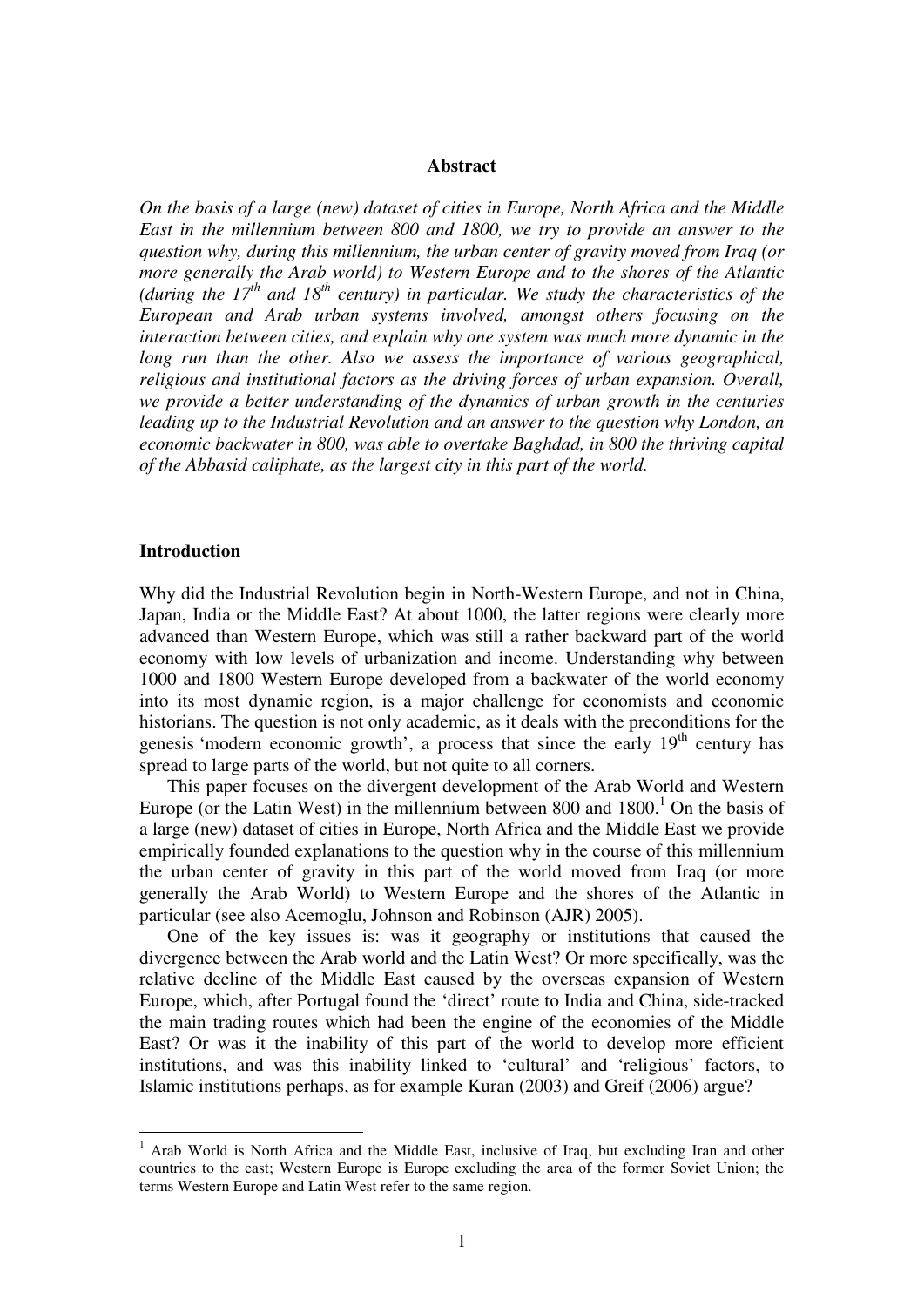A related debate is about the origins of Europe's dynamic development. Is it the Industrial Revolution of the late  $18^{th}$  century that made the difference between the west and 'the rest', as for example has been argued by a number of scholars working on comparative Chinese economic history (Pomeranz 2000; Bin Wong 1997)? Or are the roots of Europe's advance to be sought in the gains it made after the Great Discoveries of about 1500, leading to the development of the Atlantic economy (AJR 2005: 549-50)? Or should we follow Weber (1922, 1958), or more recently Landes (1998) and Greif (2006), who find the roots of European modernity in the specific institutions that emerged in the Middle Ages?

Our contribution to these debates is threefold. Firstly, we present a new dataset that can be used to study the urban development in both Europe and the Arab world covering the period 800-1800. Besides having information on city sizes, we also enriched the data set with information on cities' (relative) geographic location (e.g. their coordinates, are they near the sea, a Roman road, a caravan route etc.) and on their institutional development (which are the capital cities, have a university, have an important religious function, which cities have a form of local political organisation, etc.?). This allows us not only to chart the long term development of the urban systems of Europe and the Arab World, but also to analyse the spatial and institutional developments of the urban system. Secondly, using this dataset, we demonstrate empirically that the Latin West and the Arab World were two largely separate urban systems, each with different special features (such as different dominant modes of transport: the sea versus caravan routes) and very different dynamics (growth versus long-term stagnation). Moreover, by analyzing the interaction between cities we demonstrate that there were strong positive feedbacks within the two urban systems, but almost no interaction between them. In other words, cities in the Latin West and in the Arab World profited from the existence of other (large) cities within their own urban system (as markets or hubs of trade), but we find no evidence of a positive (and sometimes even a negative) feedback across the borders of the two systems. Finally, we test a number of hypotheses about the importance of different institutions for longterm economic development, using the distinction made by Acemoglu and Johnson (2005) between political (or property right) and economic (or contracting) institutions. Greif (2006) has argued that the dynamic commercial (and urban) development of Western Europe compared to the Arab World was based on the superiority of its institutions regulating market exchange. His views differ from those of North (1981), who has maintained that it were mainly the political institutions constraining the predatory behavior of states that made Western Europe exceptionally successful. We attempt to measure the efficiency of both different types of institutions for the Latin West and the Arab World more or less independently. By assessing the efficiency of the interactions between cities we measure the quality of the economic institutions that govern exchange (testing Greif's (2006) hypothesis). And by studying the structural features of the urban system (such as its density, capitol city shadow, and urban primacy), we try to get a grip on the quality of the political institutions. It has for example been demonstrated that the share of the primate city in total urban population is related to the quality of the political institutions (Ades and Glaeser 1995). We will use a number of ways to verify the importance of the (local) political institutions in which cities are embedded and show that there were several interesting differences between the Latin West and the Arab World in this respect.

Why compare the development of Europe to that of the Arab World and not to that of China or India? For a number of reasons the comparison between the development of the urban systems of Western Europe and the Arab World is as an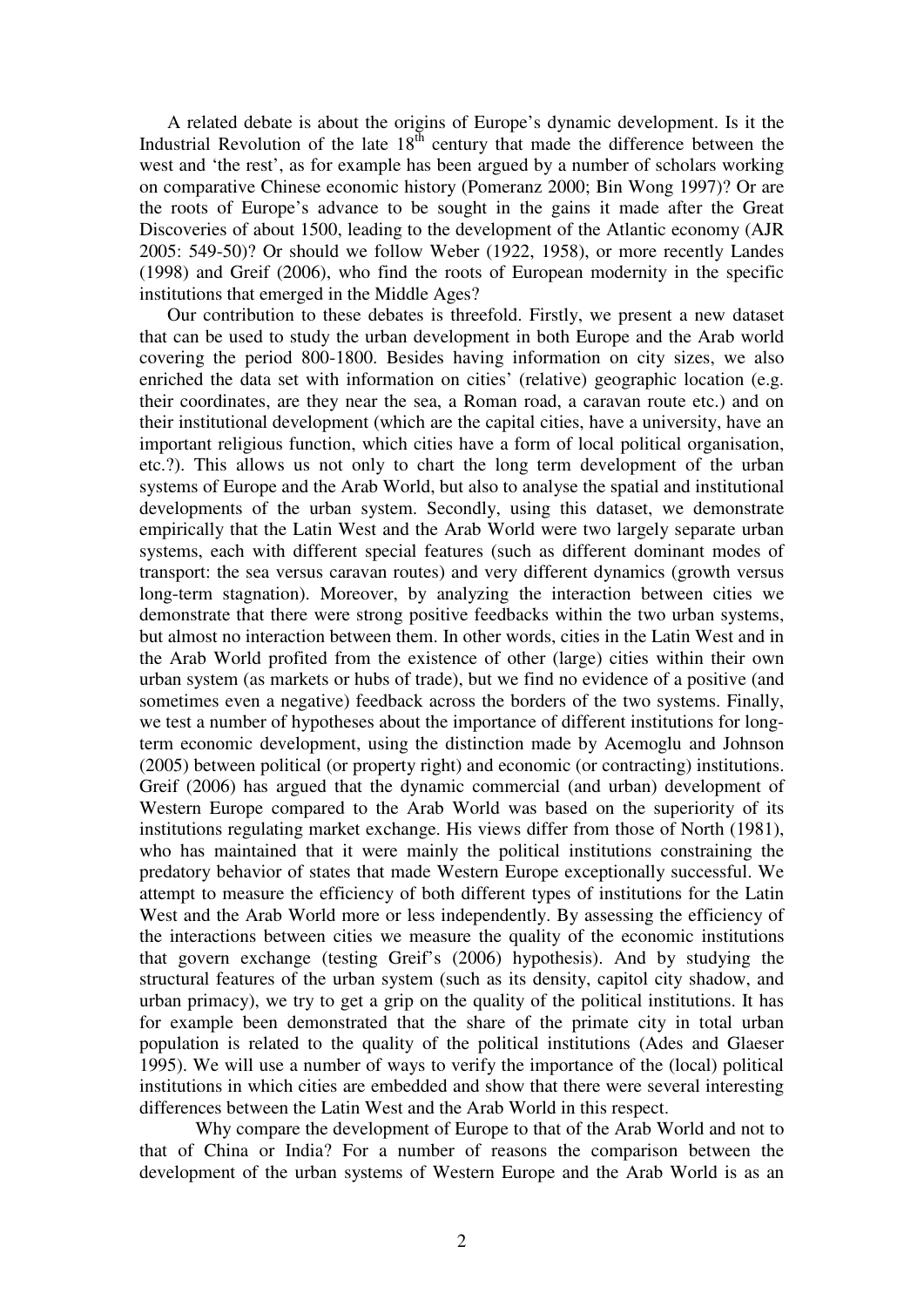ideal experiment: both regions shared the same institutional heritage of the Hellenistic and Roman world; the two urban systems developed more or less independent from each other; and there were no colonial relationships between them, making it possible to exclude this cause of their reversal of fortune  $(AIR 2001)$ .<sup>2</sup> Their starting point was quite different, however: the Arab world was highly urbanized, inheriting the ancient centers of urbanization in Egypt, Mesopotamia and the Levant, whereas the Latin West was – with the exception of Italy – relatively backward. Moreover, whereas the Arab world could build upon the state structures of the Levant, Western Europe went through an extended period of weak or non-existent states, in particular after the desintegration of the Carolingian Empire in the  $10<sup>th</sup>$  century (Van Zanden 2007). Another important difference between the two regions was religion: Islam versus Christianity (or to be more precise, we defined the Latin West in such a way that it coincides with the region dominated by the Catholic Church; see also Findlay and O'Rourke, 2008). Islam was from the start a 'modern religion' which imposed a set of institutions favorable to exchange (perhaps because Mohammed had started his career as a caravan trader). It has been argued that the 'identity' of Christendom only emerged as a result of its confrontation with the Islam in the  $9<sup>th</sup>/10<sup>th</sup>$  centuries (Glick 1979: 21), and it is from this period onwards that the Catholic Church developed a set of 'worldly' institutions it tried to impose on society at large, a process that culminated into the Papal Revolution of the  $11<sup>th</sup>/12<sup>th</sup>$  centuries (Van Zanden 2007).

The structure of the paper is as follows. First we explore the theoretical ideas that allow us to look into the black box of the urbanisation process, and analyse the links between institutions and urban growth. Next, we present the dataset and provide a broad outline of the process of urban growth in the two regions on the basis of the evolution of several of the characteristics of their urban system. In the following sections we relate the observed pattern in urban development to different kinds of city-specific (geographical, religious and institutional) characteristics, testing different the relevance of different hypotheses that have been put forward as explaining differences in the size of cities. We begin with a baseline model, and gradually introduce additional variables and study the evolution in the importance of different variables over time. This results in various interesting results by which we can assess the relevance of the various hypotheses outlined in the next section.

# **Theoretical framework**

 $\overline{a}$ 

Much of the recent work done on long-term trends in economic performance in the pre industrial era has used estimates of the number and size of cities and/or the urbanization ratio as indicators of the economic success of regions and countries (Acemoglu, Johnson and Robinson 2005; De Long and Shleifer 1993). These figures are indeed among the few more or less reliable data available for the pre industrial age, making it possible to chart and analyse long-term trends and spatial structures (see De Vries 1984 for a seminal example). Data on city growth are therefore

<sup>2</sup> Although they did fight many a war against each other and regularly (tried to) conquered each other's territory; the Islamic Jihad in this respect was not really different from the Christian crusades, and both had periods in which they were on the offensive alternating with periods in which they were mainly defensive (Islam was on the rise between 632 to about 1000, Christianity was on the attack between 1095 and about 1300, followed by a new expansion of Islam in the form of the Ottoman Empire between 1300 and 1683, after which the Ottoman Empire was again on the defensive).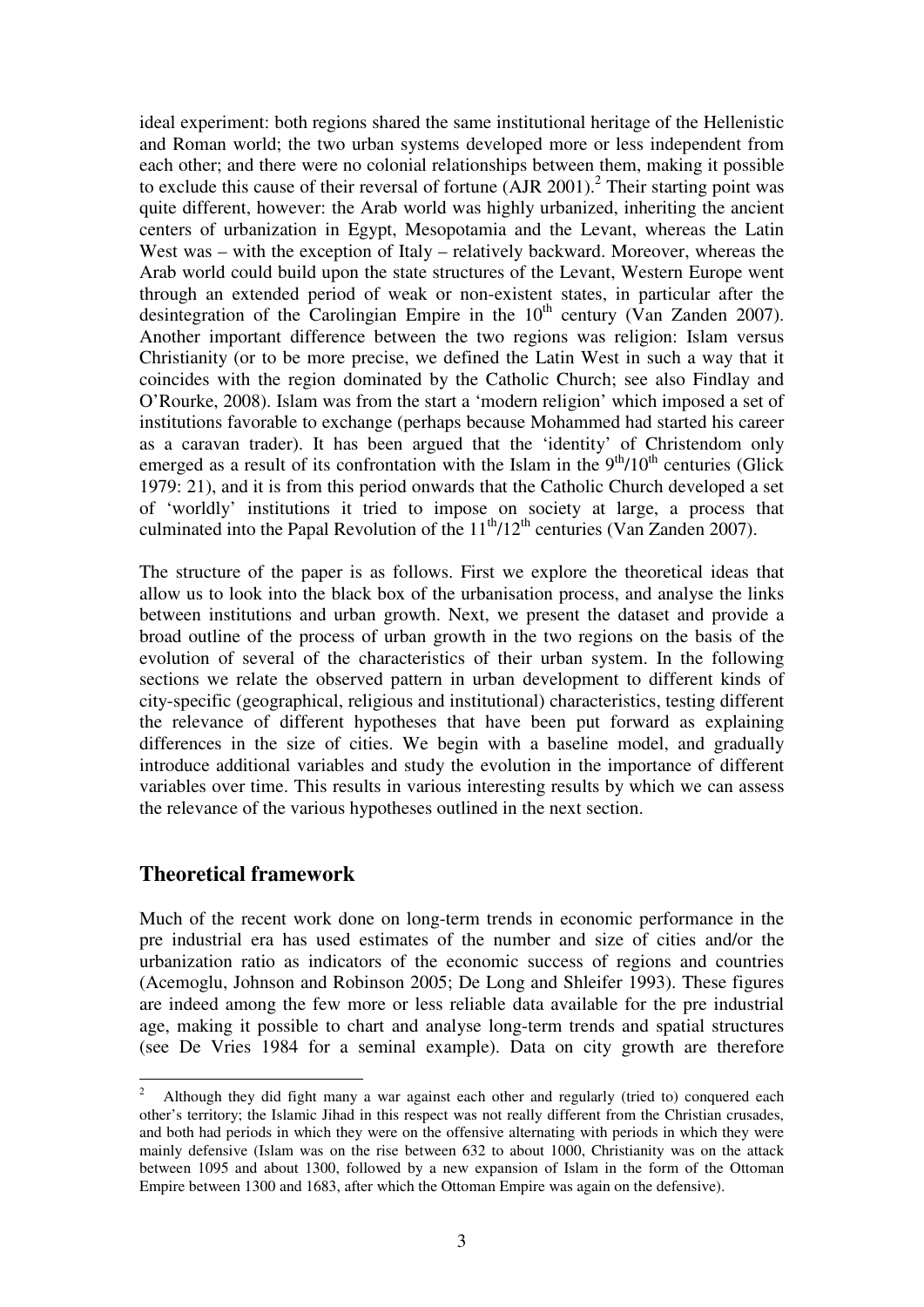arguably the best starting point of an inquiry into the determinants of economic change in the pre industrial era. Given the scarcity of other data, it is however difficult to explain the trends found in urbanization processes in the pre 1800 period. Recent work has attempted to use certain proxies of the quality or the character of institutions as independent variables. Dummies of the type of state (a Free Republic or an Absolutist Monarchy, see De Long and Shleifer 1993), or proxies of the strength of constraints on the executive and the degree of protection of 'capital' are used to explain growth in terms of the increase of the size of cities and/or the urbanization ratio (AJR 2005). Both the above papers construct these proxies at the country level, and relate them to the urban development of these countries. We also use these proxies in our regressions explaining city size, but we aim to move beyond these country-regressions<sup>3</sup> and measure the impact of the quality of institutions by focusing at the individual cities of the urban systems in Europe and the Arab World. Our approach thus differs from the two above-mentioned papers in that our newly collected data at the individual city level allows us to move beyond explaining the urban development (e.g. urbanisation rate or the development of the number of cities) of the countries in our sample and focus entirely on the individual cities in our sample (hereby offering a peek inside the 'black box' of individual cities' development).

Our investigation is, firstly, based on Weber's typology of 'producer' and 'consumer' cities. Weber contrasted the 'industrial' or 'producer' cities of Medieval Europe with the 'consumer' cities of Antiquity, a distinction that has been rather fruitful, both for understanding the economic history of Antiquity and that of the Middle Ages (Finley 1985). The classical *consumer city* is a center of government and military protection (or occupation), which supplies services – administration, protection – in return for taxes and land rent (or more in general: non-market transactions). This kind of city is intimately linked to the state it is in embedded in – the flowering of the state, the expansion of its territory and population, will lead to urban growth, in particular of the capital city, which is the consumer city par excellence. Moreover, the most efficient location of such a city is in the middle of the territory it controls; capital cities such as Damascus, Madrid, Agra/Delhi (the center of the Moghul Empire), Moscow or Beijing, can be considered typical examples. Closeness to the sea, or to rivers, is not a necessity, as the underlying rationale of such a city is not to exchange goods at relatively low transaction costs. Commercial activity will of course take place – for the feeding of the city and the supply of other consumption goods it has to resort to its surroundings – but this function is secondary, derived from its political and military role.

The economic basis of the *producer city*, on the other hand, is the production and exchange of goods and commercial/marketed services for and with a/ its immediate hinterland and b/ other (producer) cities at a greater distance. Its links with the state are typically much less close, and its fate can to some extent be more or less independent of the political entity it is part of because it has an economic basis of its own. There is clearly no reason to be in the spatial center of this state, in fact a

 $3$  AJR (2005) also show results of regressions at the city-level. However, the bulk of the results provided in their paper are based on regressions at the country-level. Also, we note that both AJR (2005) and De Long and Shleifer (1993) use countries as defined by their 1990 boundaries as the unit of observation. We think that extending this country classification back to our sample period is somewhat problematic as these 1990 boundaries do hardly ever correspond to countries existing in the  $9<sup>th</sup>$  up to the 19<sup>th</sup> century (e.g. Italy and Belgium only came into existence in 1861 and 1831 respectively). Taking individual cities as the unit of observation overcomes this problem of having to define countries.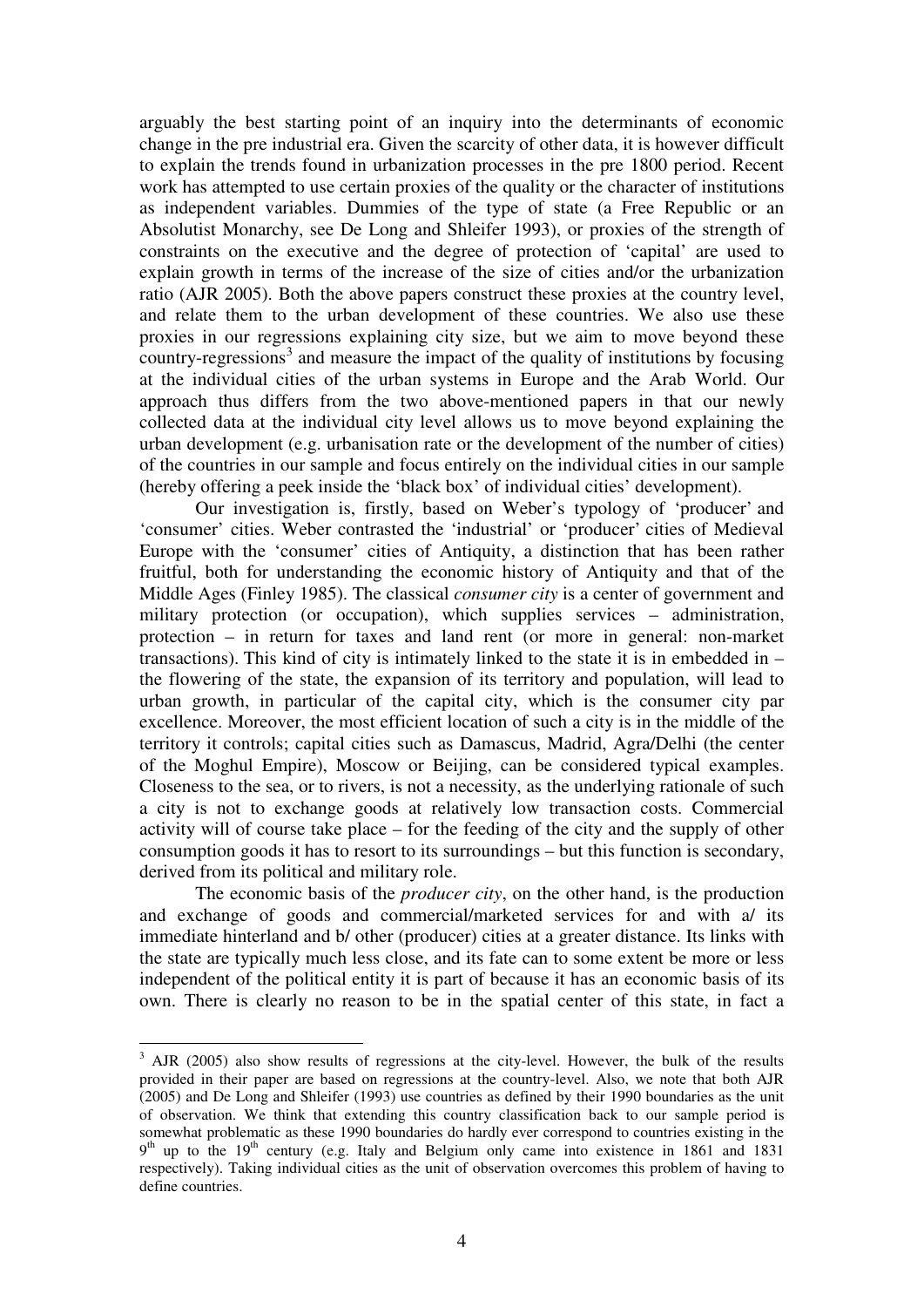strategic position on important trade routes (e.g. on the border of two states) – profiting from trade flows there - is more likely to be a good location for such a city. Given the importance of access to long-distance markets, the ideal producer city will therefore be either located near the sea or at a navigable river, or at a hub of overland routes.

On the basis of this distinction the North hypothesis that the rapid economic development of Western Europe is linked to its favorable political economy, can be reformulated; it implies that we expect the cities of Western Europe to be more producer-oriented and therefore less dependent on a predatory state, and vice versa, that cities in the Arab World are more consumer-oriented.<sup>4</sup> This difference between consumer and producer cities may also express itself in the structure of the urban system. Capital cities are typical consumer cities: when they dominate the urban landscape (as Rome with its million inhabitants dominated Ancient Italy) the degree of 'consumerism' of the urban system is probably quite high. Ades and Glaeser (1995) for example demonstrate that high levels of urban concentration are not only linked to low levels of international trade and an inward looking economy (high tariffs), but also to political instability and lack of democracy: 'Urban giants ultimately stem from the concentration of power in the hands of a small cadre of agents living in the capital. This power allows the leaders to extract wealth out of the hinterland and distribute it in the capital' (Ades and Glaeser 1995: 224). By contrast, we expect producer cities are more likely part of a more balanced urban system. The positive interactions between producer cities (on which more below) will ideally lead to a dense urban system, whereas consumer cities compete for the same scarce resources – basically taxes and other forms of surplus extraction from the surrounding countryside – and will therefore tend to keep a certain distance from each other. By analyzing the location of cities (in particular their ease of access to important trade routes), the structure of the urban system (the share of the largest and/or the capital city in total urban population), the polity they are part of (Republics versus Monarchies), and using information on the local political organisation, we can find out what kind of forces are driving the urbanization process, whether we are dealing with producer or consumer cities, and therefore whether market forces or non-market transactions are behind urban expansion.

 A second way of linking the structure of the urban system to the underlying institutional framework is via the analysis of the interactions between cities. The idea is that one city is the market for another, and that therefore urban growth is, to some extent, self-reinforcing. The hypothesis is that when institutions governing transactions between cities are efficient and transaction costs are low, the interaction effect between cities will be positive (growth of the surrounding urban system stimulates city growth). Conversely, if, as a result of poor institutions transaction costs are high, the growth of one city will not have a big effect on another city because it is very costly to carry out transactions between them. Whereas the locational structure of the cities tells us something about the political institutions in which they are embedded, the feedbacks between cities are indicative of the efficiency of their interaction, and therefore of the efficiency of the institutions regulating exchange; this will make it possible to test the Greif hypothesis that the strong economic

<sup>&</sup>lt;sup>4</sup> There is an obvious link here to the distinction between Republics (which developed out of the citystates of Medieval Europe) and Monarchies used by DeLong and Shleifer 1993; for a discussion of the historical literature about city types in Arab World and Latin West. See the online data Appendix, available at http://maartenbosker.googlepages.com.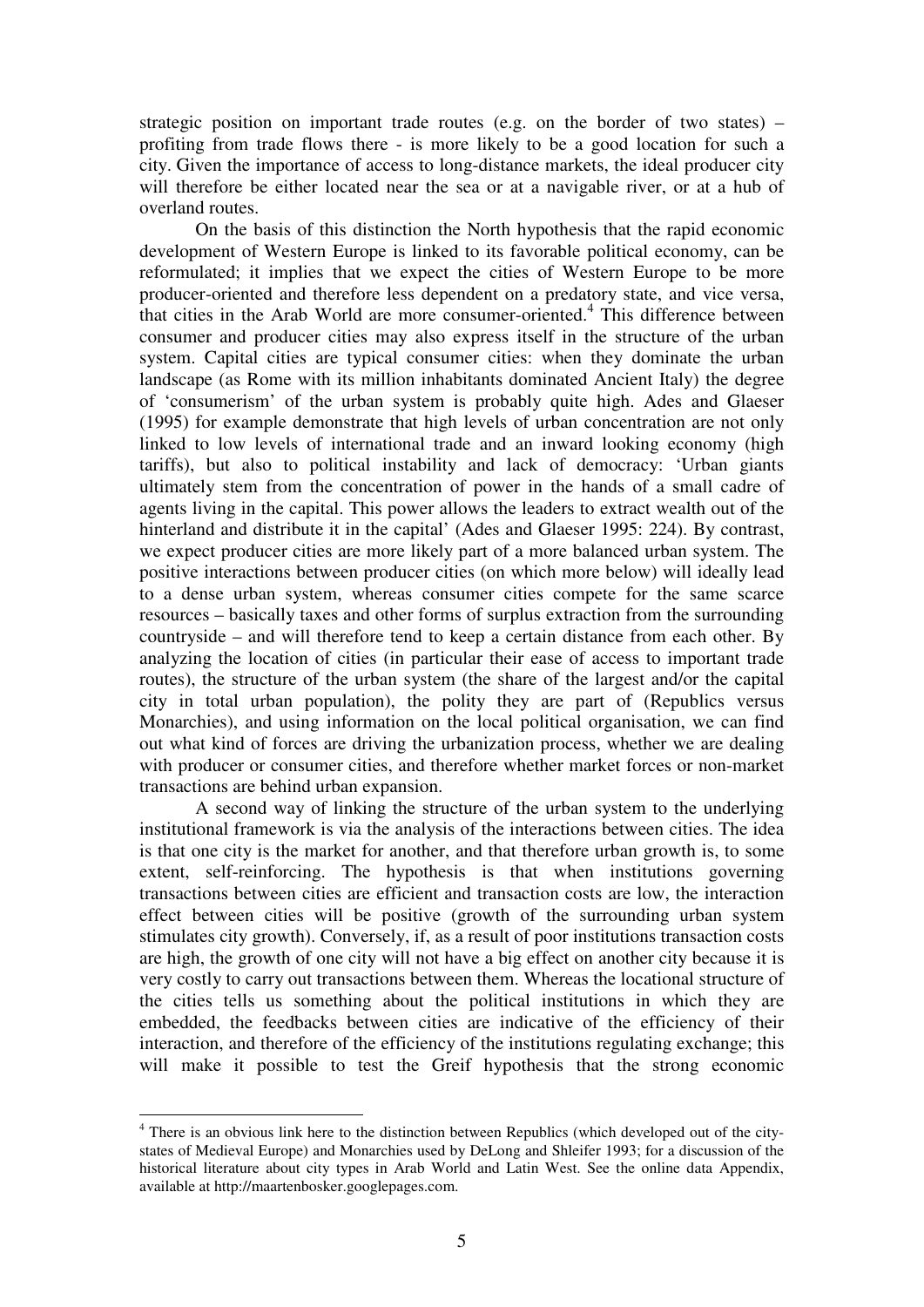development of Western Europe was the result of its more favorable economic institutions regulating exchange.<sup>5</sup>

Looking at these interaction effects can also answer the question to what extend a group of cities functions as an integrated urban system. When we find a positive (and significant) interaction effect, feedbacks between cities are strong, pointing to the existence of such a system. When instead this interaction coefficient is zero or negative, the cities apparently do not interact to such a degree that one can speak of the existence of such a system. In other words, this approach allows us to find out whether Muslim and Christian cities formed one integrated system, or separate sub-systems, and how these evolved in time: when they came into existence as a system, and how strong their interaction was.

Summing up, we try to understand why the Arab World, which in 800 had reached a much higher level of economic development than Western Europe, was gradually overtaken by the latter region. We try to test two hypotheses concerning the divergent development of Western Europe versus the Arab World. Firstly, the Greif hypothesis focuses on the differences in the efficiency of institutions regulating exchange, predicting that interaction between cities in Western Europe was more efficient than between similar cities in the Arab World. Secondly, the North hypothesis on the role of institutions constraining the behavior of the state implies that the explanation is that political institutions in Western Europe were more efficient than in the Middle East. Thirdly, North's and others have also assumed that political institutions are closely related to economic institutions (Acemoglu and Johnson 2005), and that there is a positive correlation between the quality of political and that of economic institutions; measuring both aspects of the institutional framework independently of one other, also makes it possible to test this hypothesis.

# **Dataset of cities in Europe and the Middle East 800-1800**

 $\overline{a}$ 

In order to do our empirical analysis we have constructed a large dataset consisting of city-specific information about all cities in the Arab World and Europe that at some point during our sample period, 800-1800, were larger than 10,000 inhabitants<sup>6</sup>. In the medieval period a criterion of ten thousand inhabitants to characterize a residential area as a city is a rather hefty one. Towns often had not more than a few thousands, and sometimes only a few hundreds, inhabitants, but it is impossible to trace and quantify the development of these minor towns in the period under review. Therefore, only the really large centres of population pass our criterion (Ennen 1972, 199). For European cities with 10,000 inhabitants or more we used the dataset published by Bairoch *et al* (1988). To update it, we scanned recent literature concerning the major cities covered by the dataset, in particular all cities which during some point in time

<sup>&</sup>lt;sup>5</sup> Theoretically agglomeration effects may work the other way around: the growth of a certain city – in particular when it surpasses a certain threshold – may have a negative effect on other cities as it because more attractive to concentrate activities in the metropolis. This may occur independent of the type of city (consumer versus producer). For instance, in 18<sup>th</sup> century Holland, a typical example of an urban system dominated by producer cities, a process of ' internal contraction' occurred as more and more commercial activity was concentrated in the largest city, Amsterdam (and other cities saw their trading activities shrink relatively) (De Vries 1959; De Vries 1974).

<sup>&</sup>lt;sup>6</sup> In the online data Appendix we explain in detail how we constructed this dataset. It is available at http://maartenbosker.googlepages.com; the reliability of the dataset of also discussed there.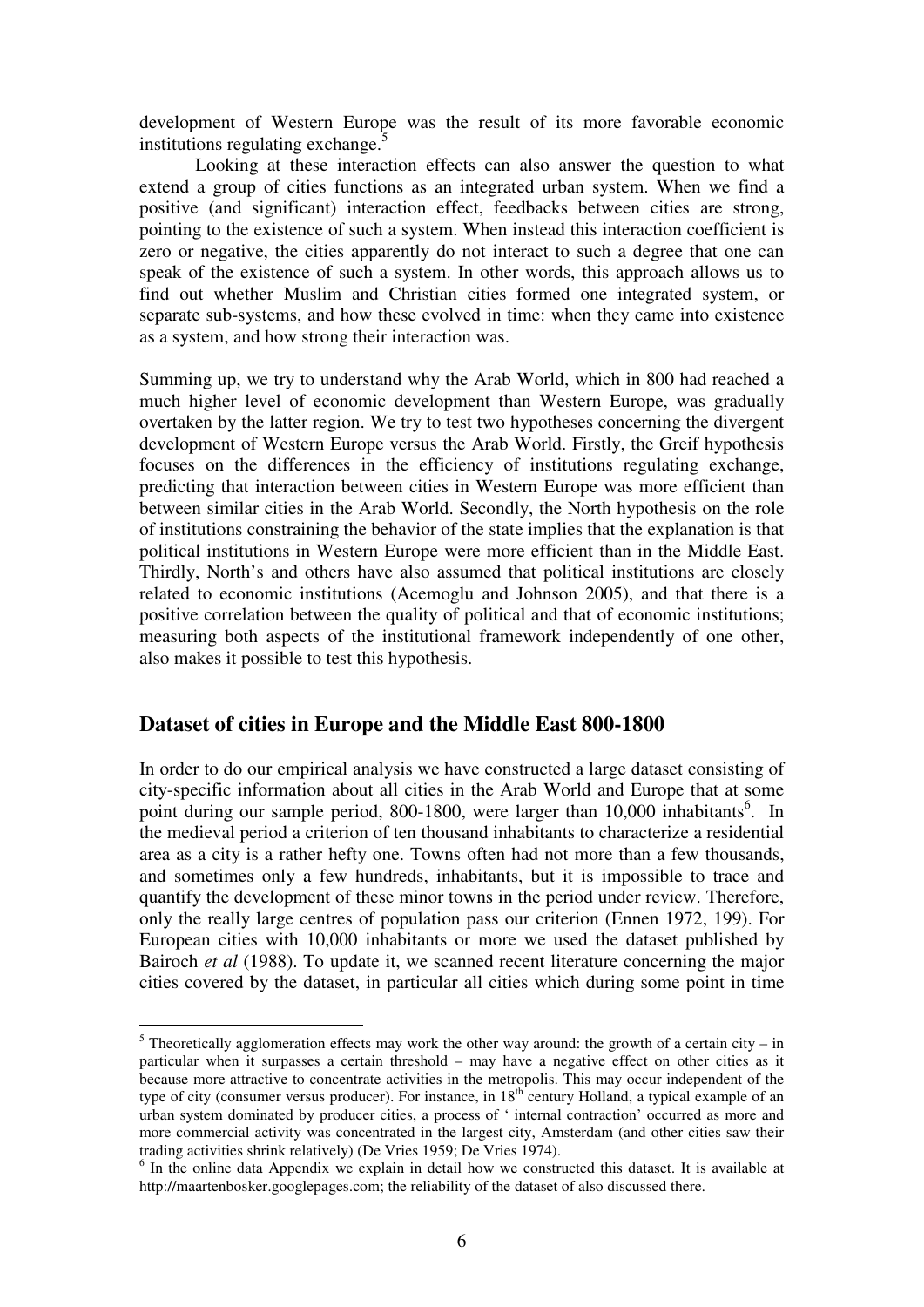were larger than 60.000 inhabitants. This led to a number of important revisions concerning Cordoba and the other Muslim cities in medieval Spain (estimates were corrected downwards on the basis of Glick (1979)), and Palermo and London in the same period.<sup>7</sup> For cities in the Arab World we used a wide variety of sources, and sometimes had to infer population sizes from their surface area, the numbers of mosques, *hammans*, and other indirect indicators; useful starting points were Chandler and Fox (1974) and Behar (1996). Because of the gradually increasing population and urbanization, the number of cities included in the analysis, which starts from 54 in the year 800, grows continually to 615 cities in 1800 (in total the sample comprises 729 cities that are ever larger than 10,000). The map below shows all the cities that are at some point included in our sample.

Map 1. All cities in our sample

 $\overline{a}$ 



*Additional city-specific data – geography, religion and institutions<sup>8</sup>*

Apart from population data we also collected administrative information concerning the functions of the various cities. For instance, was it a capital city, a bishopric or archbishopric, and did it have a university; what is the religious orientation of its inhabitants or that of the state it is part of: was it predominantly Muslim or Christian? Also we collected information about each city's local political

 $<sup>7</sup>$  Bairoch et.al. (1988) estimates were corrected for a number of extreme outliers, Cordoba (on the basis</sup> of Glick 1979) and Palermo (email exchanges with Jeremy Johns and S.R. Epstein); according to Bairoch et.al.(1988), Cordoba was supposed to have 450,000 inhabitants at about 1000 (but only 110,000 according to Glick), Palermo's size was 350,000 according to Bairoch et.al. (1988), whereas our estimate (following Epstein and Johns) is 60,000; London was the only city for which estimates were revised upwards following Campbell 2000.

<sup>&</sup>lt;sup>8</sup> Again, we refer to the online data Appendix for a much more detailed exposition of these data.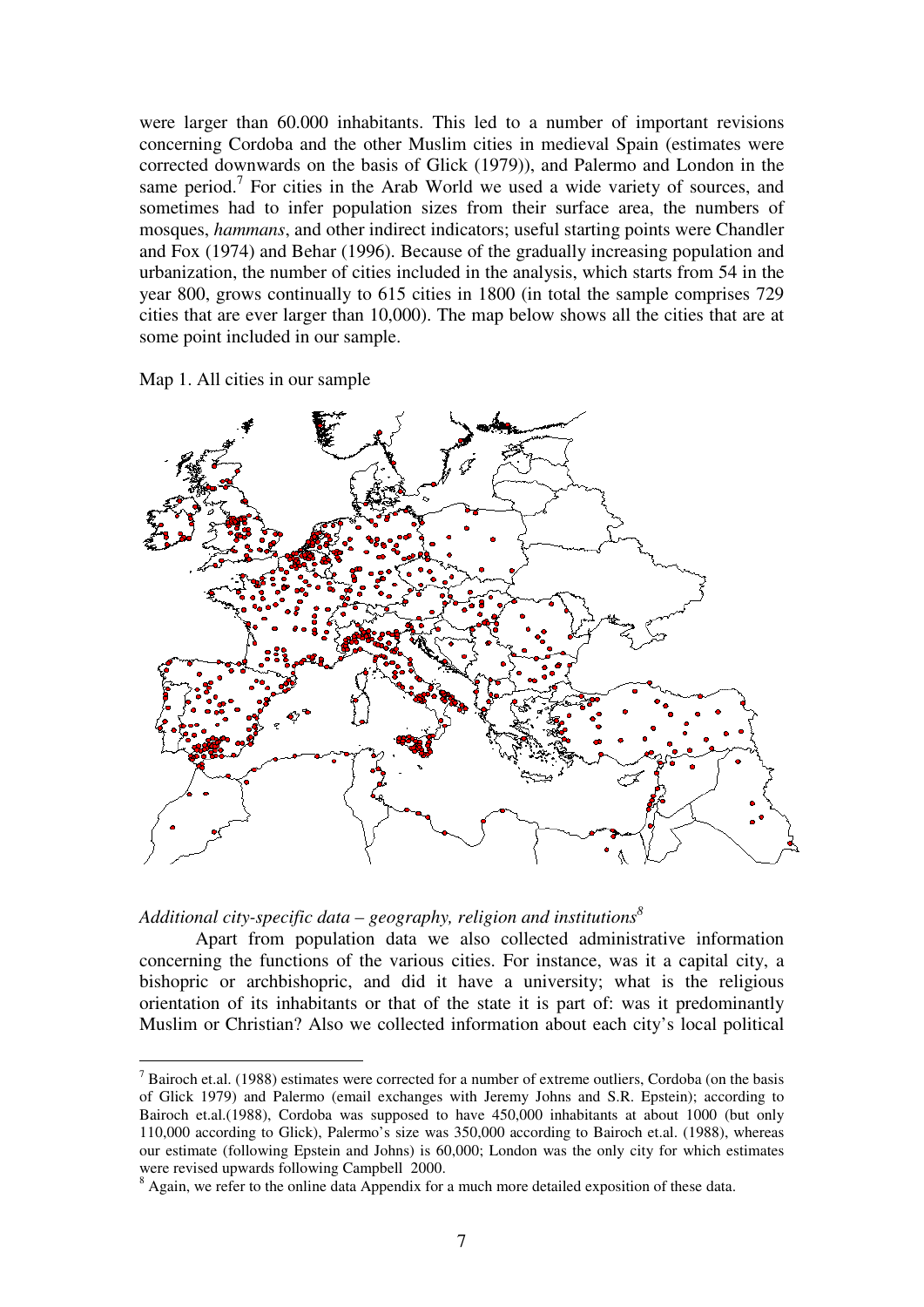organisation, i.e. the presence of a local commune or city council, capturing the extent to which a city had local authority.

Additionally we collected data concerning the precise geographical location of the different cities (its coordinates), the location of previous Roman roads leading to the city, the availability of navigable waterways, caravan routes or location at the sea.

### *Foreign Urban Potential and distances*

To analyze the importance of interaction effects between cities, we constructed each city's so-called 'foreign urban potential' (FUP) and include this variable as one of the explanatory variables in our regressions. The foreign urban potential of city *i* is defined as the distance weighted sum of the size of all other cities, where we measure distance in terms of relative transport costs. Following De Vries (1984), and Bosker et al. (2008), we calculate a city's foreign urban potential at time *t* as follows:

$$
(1) \t FUP_{it} = \sum_{j \neq i}^{n} \frac{pop_{jt}}{w_{ij}D_{ij}}
$$

 $\overline{a}$ 

where  $pop_{it}$  is the population of city *j* at time *t*,  $D_{it}$  is the great-circle distance between city *i* and city *j*, calculated on the basis of each city's coordinates<sup>9</sup>, and  $w_{ij}$  is a distance weight that we use to take a city's ease of access, depending on a city's geographical conditions, into account. Hereby we distinguish between three different modes of transport – via the sea, river or road – and use the estimate of Masschaele (1993) for the differences in relative transport costs, i.e. 1:4:8 (i.e. road transport is 8 times as expensive, and river transport 4 times as expensive as sea transport). This results in the following definition of *wij*:

(2) 
$$
w_{ij} = \begin{cases} 0.125 & \text{if } \text{city } i \text{ and } \text{city } j \text{ located at sea} \\ 0.25 & \text{if } \text{city } i \text{ and city } j \text{ on a river} \\ 0.375 & \text{if } \text{city } i \text{ located at sea and city } j \text{ on a river or vice versa} \\ 0.75 & \text{if } \text{city } i \text{ located at sea and city } j \text{ not at sea nor on a river or vice versa} \\ 1 & \text{if } \text{city } i \text{ and city } j \text{ not at sea nor on a river or vice versa} \end{cases}
$$

Regarding our choice of distance weights, we are well aware that the data of Masschaele apply to the situation around the  $14<sup>th</sup>$  century, more or less in the middle of our period of analysis. Naturally it is highly unlikely for transport costs to have remained exactly the same over a period of a millennium and we may assume that the various modes of transport will not have all developed equally in this period. For instance Austen (1990, 341) indicates that for caravan transport by camel the relative efficiency has remained rather constant between 850 and 1830. On the other hand we may expect quite some gains in efficiency in transport by sea between 800 and 1800, where technological innovations have played a considerably larger role than in the caravan transport.<sup>10</sup>

<sup>&</sup>lt;sup>9</sup> To calculate the (great-circle) distance between all pairs of cities, we collected each city coordinates, i.e. its degrees of longitude and latitude, from www.heavens-above.com, a website that provides the coordinates of over 2 million places in the world.

<sup>&</sup>lt;sup>10</sup> We will come back to the issue of choosing these distance weights in the next sections. Our main results are qualitatively robust to using other specifications of these weights. See the online results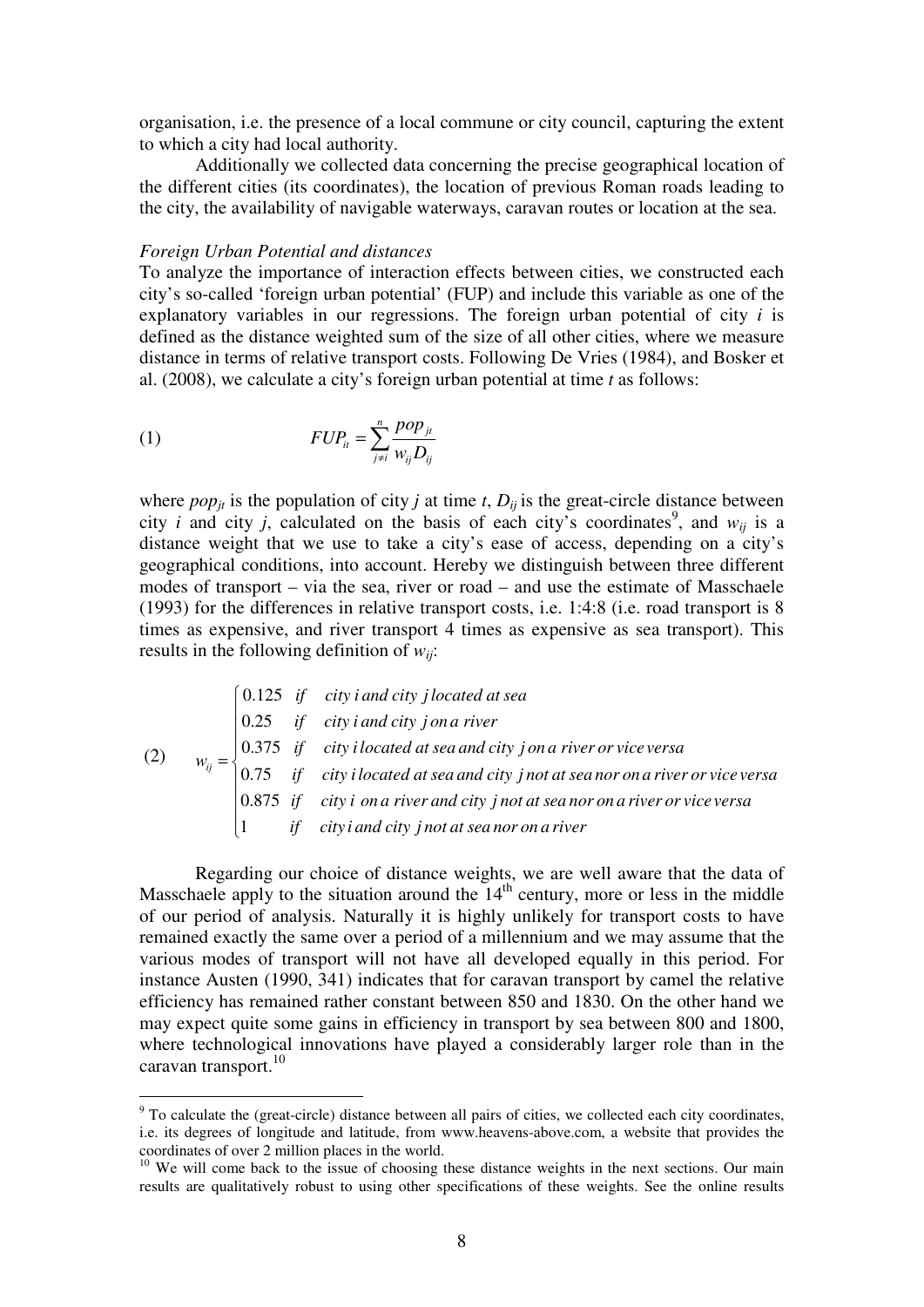Finally, note that we do not include own city population when calculating FUP. This is different from de Vries (1984) who does include own city population in his measure of urban potential. We do not do this here, because we are interested in the effect of developments in the urban system around a city on the development of the city itself.

## **Descriptive statistics**

<u>.</u>

The different dynamics of the two main regions distinguished here is immediately clear from the Tables 1 and 2 (see pp.31-32). Table 1 shows that between 800 and 1800 the urban population of Western Europe increased more than twentyfold, whereas it is grew by only 50% in the Arab world.<sup>11</sup> The differences in terms of rates of urbanization<sup>12</sup> (see Table 2) are equally striking: in Western Europe this ratio went up from 3% to 11%, in the Arab world it remains stable at about 8%, with only a modest increase at the end of the period under study. At the beginning of our period Iraq is by far the most urbanized 'country' with a 25 to 30 percent share of people living in cities with more than 10,000 inhabitants; in the  $10^{th}$  and again in the  $14^{th}$ century it loses part of its urban population (to a large extent the results of the Mongol incursions); within the Arab World, the center of urbanization eventually moves to Istanbul. In Western Europe, by contrast, before 1100 levels of urbanization are very low, with the exception of (Islamic) Spain, which is the most urban region between 800 and 1100. It is overtaken by Italy (in 1200) and the Low Countries (in 1300). Only late in the period under study, after 1700, does Great Britain become an important center or urbanization.

Underlying trends in the total population (urban and non-urban combined) are also quite different: the total population of the Arab world increases 'only' from 19 to 22 million. In Western Europe, which in 800 has about the same population as the Arab World (22 million), it increases dramatically to 130 million in 1800; already in 1200 the Latin West has a population that is more than double that of 'the East'. The Balkan, where the population increased from about 5 million in 800 to almost 25 million in 1800, shows similar trends as Western Europe. In all these respects, trends in Western Europe and the Arab World are quite different from the  $9<sup>th</sup>/10<sup>th</sup>$  century onwards. The Latin West shows a continuous, steady increase in its urbanization rate – in fact, it is difficult to find a 'decisive' acceleration in either urban or population growth in the estimates about Western Europe -, whereas the Arab world shows a stagnating, hardly changing pattern over the whole period we are considering. are almost entirely flat from the very beginning. Note however also that despite these two different patterns, the steady increase in the Latin West only results in the Latin West overtaking the Arab World in terms of overall urbanization rate in the final 100 years of our sample period.

More particularly, during the 800-1000 period the urban core of the whole region was in Iraq, where the rate of urbanization was a staggering 20 to 30%; the

Appendix, also available at http://maartenbosker.googlepages.com for robustness checks regarding the choice of weights to measure the relative transport efficiency.

 $11$  This is consistent with the detailed discussion of demographic trends in the Middle East between 800 and 1500 in Ashtor 1976.

 $12$  The numbers of inhabitants in millions of persons in the different countries for the eleven time periods of our analysis, that are needed to be able to calculate urbanisation ratios, have been obtained from McEvedy and Jones (1979) either directly from their figures or by interpolation (when no data was provided).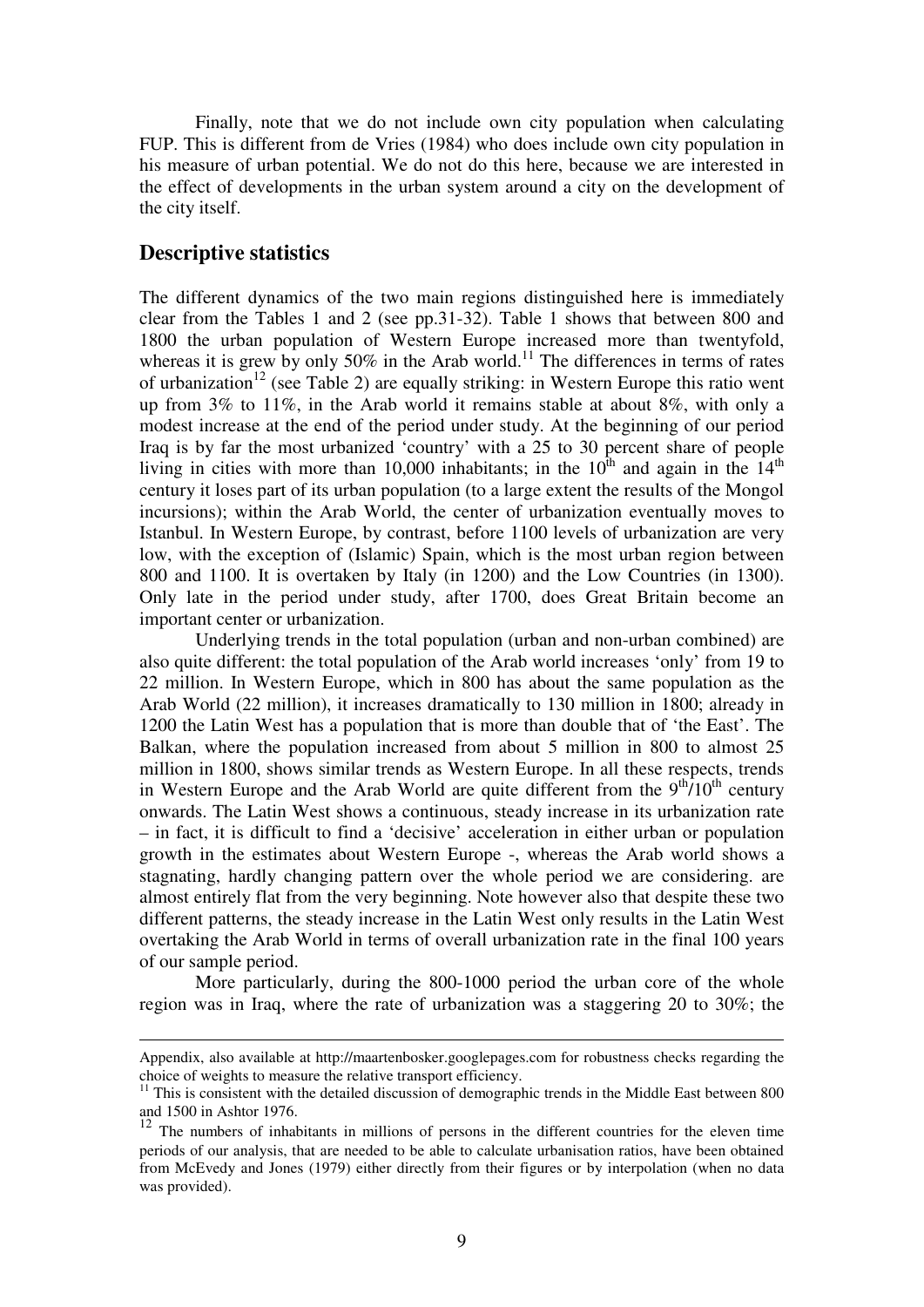biggest cities in 800 were Baghdad, Constantinople and Antiochia (Ashtor 1976: 89- 91 for a discussion of the high level of urbanization in  $9<sup>th</sup>/10<sup>th</sup>$  century Iraq). Iraq continues to be the most urbanized region until 1400, when the Low Countries take over this position. The Latin West in this period did not produce the giant cities characteristic of the Middle East, however; after the decline of Baghdad (between 1100 and 1300), Cairo takes over its position as biggest city (during the period 1200- 1500), followed after 1500 by Constantinople. In between we witness the flowering or urban centers in Spain (between 1000 and 1200) and Italy (1200-1500). Then urban core then moves to the North Sea area, where, in 1800, Great Britain becomes the most densely urbanized country in this part of the world economy – at the end of our period London has become the largest city in the region, a thousand years after Baghdad.

 As a first indication of the institutional setup of the urban systems in Europe and the Arab World, we calculate the share of the largest city in the total urban population, a measure of the degree of balance within the urban system (see Ades and Glaeser, 1995). Trends in the two parts of Eurasia distinguished here are very different: in Western Europe this share declines from 12% in 800 to 4% in 1200, after which a slight increase begins (6% in 1400, 7% in 1700 and 1800). In the Arab world the trend is downward initially as well, but from a much higher level: from 25% in 800 and 900 it declines to 13% in 1200, after which it again increases to 19% in 1500 and as high as 33% in 1600 (due to the rapid growth of Istanbul in the  $16<sup>th</sup>$  century). These large differences in the share of the primate city point to persistent differences in the structures of the two urban systems: in the Arab World the system is dominated by a few very large cities, in Western Europe the system is much more balanced. There are similar differences in the density of the urban system (see Map 1): already in 800 the average distance from a city to the nearest city in the Latin West was half that of the Arab World (46 km versus 100 km), and this difference persisted (in 1800 it was 40 km versus 101 km). Similarly, the average distance of a Christian city to all other ones, was twice the average distance of a Muslim to all other Muslim cities (in 800 the values are 1134 km and 2281 km). This implies that on a certain geographical area in Western Europe there were on average more than 4 times the number of cities than could be found in the Arab World. Already at the start of our period, the Western European urban system was more dense than that of the Arab World, which was dominated by a few very big cities located at relatively large distances from eachother.

 This review of the main features of the two systems already points to large differences between them in terms of the share of the primate city in total urban population and the density of the system, which seem to confirm the hypothesis that Muslim cities came closer to the typical 'consumer city', and cities in the Latin West were more like 'producer cities'. This section however only gives (preliminary) descriptive evidence. The aim of the next section is to go a bit further and tries to uncover the city-specific drivers of urban expansion using panel data techniques.

## **Baseline Results: Two Urban Systems**

As our dataset contains not only information on cities' population size but also on several of their geographical, religious and institutional features, we aim to uncover the (un)importance of these city-specific features as drivers of the observed urban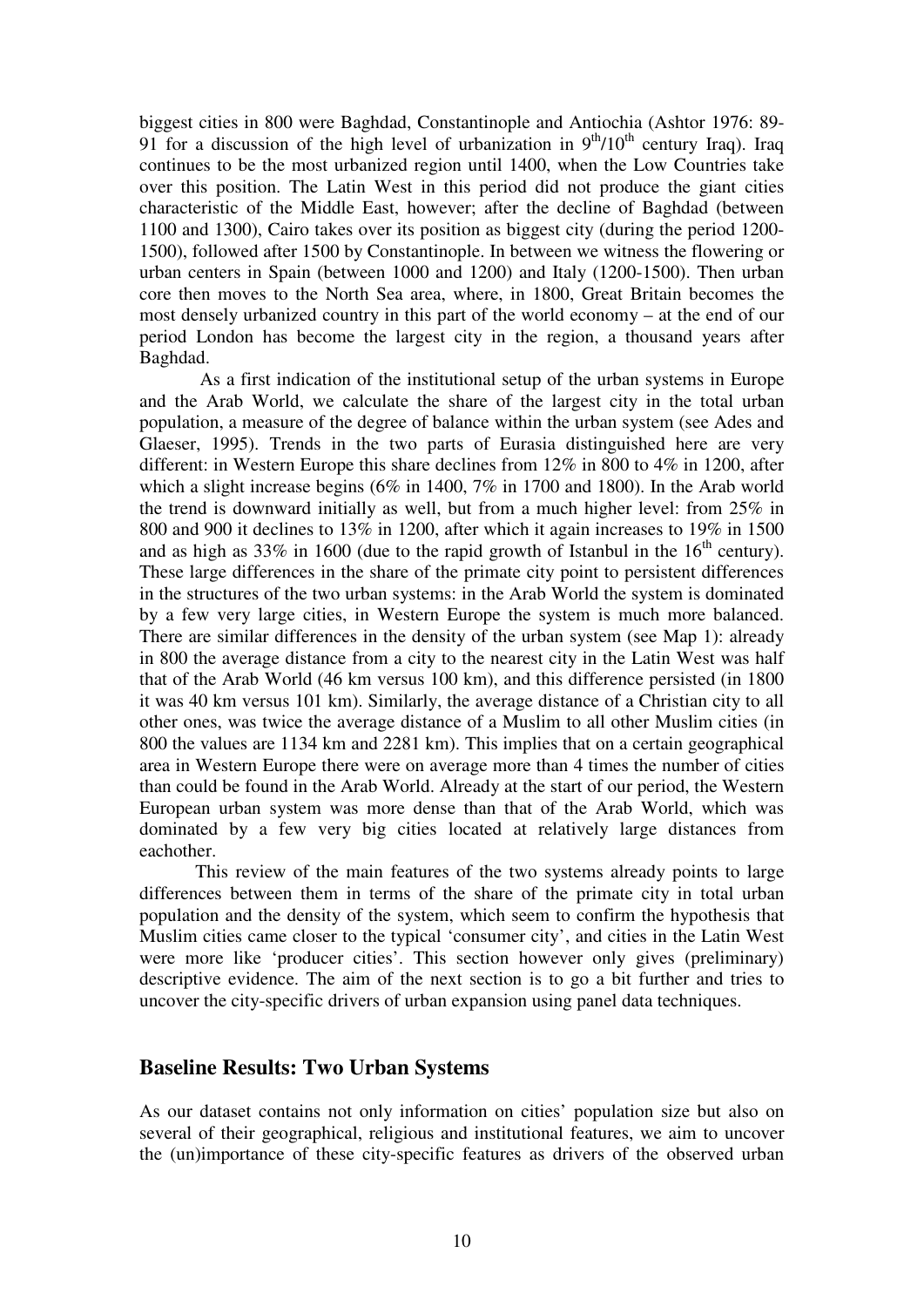developments discussed in the previous section. To do this, we estimate the following regression equation:

(3) 
$$
\ln pop_{it} = \alpha_i + X_i \beta + X_{it} \gamma + \varepsilon_{it}
$$

where  $pop_{it}$  is the population of city *i* at period *t*,  $X_i$  are city specific variables that do not change over time,  $X_{it}$  are city specific variables that do vary over time and  $\varepsilon_{it}$  is a disturbance term that we allow to exhibit both autocorrelation and heteroscedasticity. Also, in our baseline specifications the  $\alpha_i$  denote a city-specific random effect that is uncorrelated with the regressors (in subsequent robustness tests we also allow  $a_i$  to be a city-specific fixed effect but this comes at the cost of being unable to say anything about the time-invariant city-specific variables in our regressions). The estimated coefficients on the included city specific variables,  $\beta$  and  $\gamma$  are our main point of interest.

We operationalize the Weberian approach sketched in our theoretical framework by analyzing the relative importance of different factors that in principle could leave their effect on city growth. These factors can grosso modo be classified in three groups: geographic variables unchanging in time (location), specific institutional and religious features of cities that can change over time (being a capital city, an (arch)bishopric, religious orientation, having a university), and our measure of FUP that aims to capture the strength and direction of cities' interaction. More in detail the different variables are:

## *Geography*

- location at the sea (also distinguished in being located at the Atlantic, the Mediterranean or the Baltic or North Sea coast<sup>13</sup>), at a navigable river, at a hub of roman roads, at a roman road, at a caravan route, or at a hub of caravan routes.

*Religious and institutional*

- their status as the seat of a bishop or an archbishop, or the capital of a large territory
- the presence of a university
- their religious denomination: dummies have been included for all Muslim cities, and for cities with a predominantly protestant population (from 1600 onwards)

*Cities' interaction*

 $\overline{a}$ 

- the 'foreign urban potential' measuring the size of the urban market to which they had access (taking into account transport costs), a variable that is split in the Muslim and Christian 'foreign urban potential'.<sup>14</sup>

Table 3 shows our baseline results obtained using the unbalanced panel of all cities larger than 10,000 inhabitants. It captures the most important underlying forces causing cities to growth. Besides showing the results when considering all cities in the sample, we also discerned a number of larger subsamples of cities: one divides the sample along religious lines, i.e. in Christian cities and Muslim cities and the other

<sup>&</sup>lt;sup>13</sup> Note that we use location at sea, and not the actual presence of a seaport. It can thus be viewed as capturing the potential for being a seaport which is arguably less plagued by endogeneity issues than considering only those cities with an actual seaport (see AJR 2005).

<sup>&</sup>lt;sup>14</sup> For each city in the sample we calculate the part of its foreign urban potential that can be ascribed to other Christian and to other Muslim cities respectively.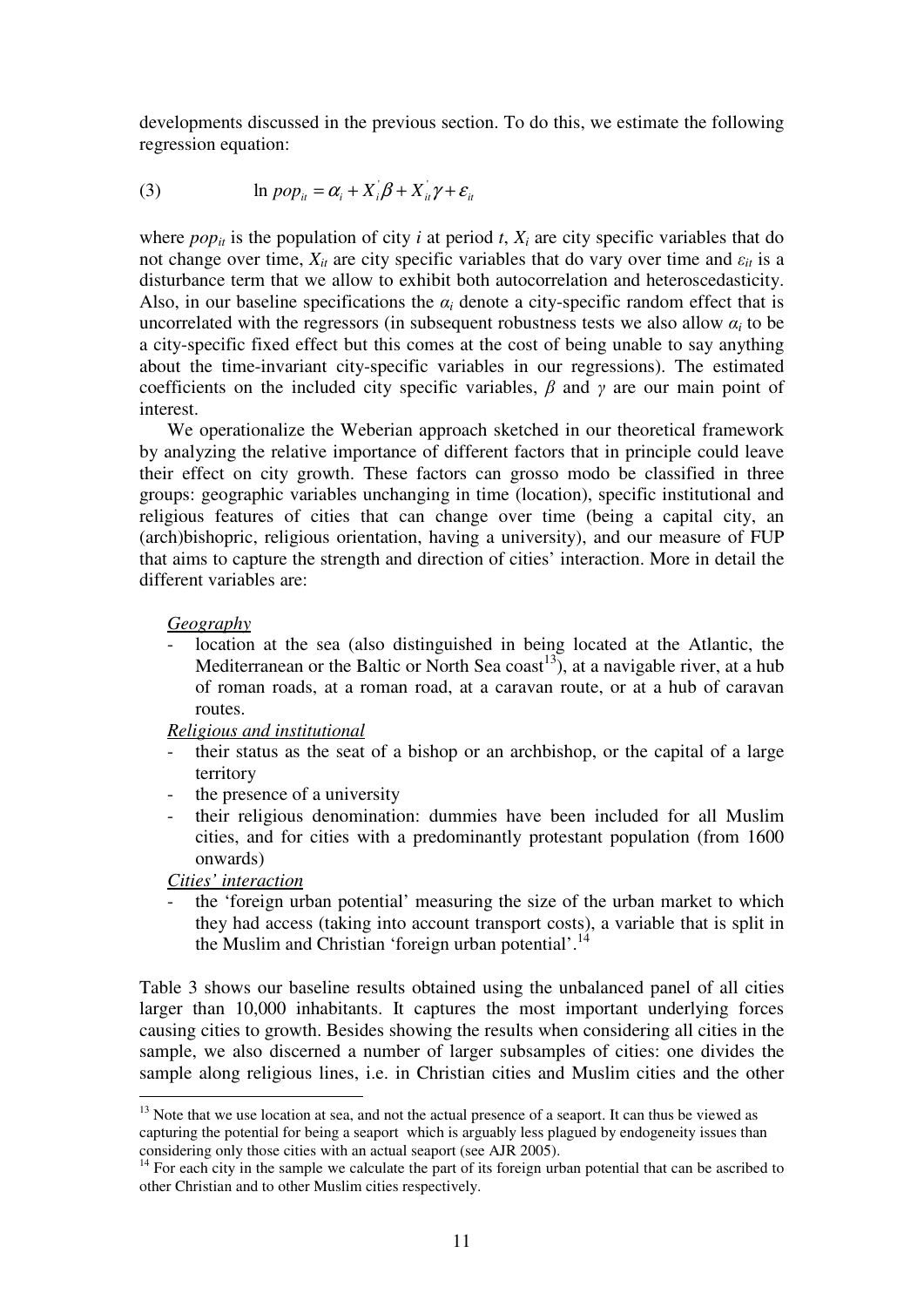divides them according to their geographical location, i.e. those cities in the Latin West versus cities in the non-Latin West (The Latin West comprises the region under influence of the Medieval Catholic Church, or Western Europe to the west of the line between Triest and Petersburg.<sup>15</sup> The non-Latin West comprises the rest of the studied area. $^{16}$ ).

Table 3. The baseline results

|                   | all cities | muslim     | christian  |            | latin west non latin west |
|-------------------|------------|------------|------------|------------|---------------------------|
| Sea               | $0.108*$   | $-0.047$   | $0.138**$  | $0.133**$  | 0.016                     |
|                   | [0.080]    | [0.721]    | [0.035]    | [0.043]    | [0.911]                   |
| River             | 0.052      | 0.141      | $-0.01$    | 0.019      | $-0.023$                  |
|                   | $[0.203]$  | [0.224]    | [0.808]    | [0.649]    | [0.805]                   |
| hub 3rr           | 0.051      | 0.023      | $0.096*$   | $0.112*$   | $-0.067$                  |
|                   | [0.348]    | [0.840]    | [0.080]    | [0.058]    | [0.541]                   |
| rom road          | $-0.013$   | $-0.169$   | 0.048      | 0.044      | $-0.129$                  |
|                   | [0.759]    | [0.208]    | [0.242]    | [0.320]    | [0.290]                   |
| Caravan           | $-0.035$   | 0.083      | $-0.026$   |            | 0.026                     |
|                   | [0.757]    | [0.551]    | [0.881]    | -          | [0.830]                   |
| Caravanhub        | $0.526***$ | $0.463***$ | 0.303      |            | $0.506***$                |
|                   | [0.002]    | [0.008]    | [0.163]    |            | [0.001]                   |
| Bishop            | $0.177***$ | $0.270**$  | $0.139***$ | $0.139***$ | $0.310***$                |
|                   | [0.000]    | [0.012]    | [0.000]    | [0.000]    | [0.001]                   |
| Archbishop        | $0.388***$ | 0.217      | $0.438***$ | $0.463***$ | $0.259*$                  |
|                   | [0.000]    | [0.175]    | [0.000]    | [0.000]    | [0.083]                   |
| Capitol           | $0.815***$ | 0.766***   | $0.817***$ | $0.822***$ | $0.767***$                |
|                   | [0.000]    | [0.000]    | [0.000]    | [0.000]    | [0.000]                   |
| University        | $0.322***$ | 0.107      | $0.301***$ | $0.265***$ | 0.347                     |
|                   | [0.000]    | [0.743]    | [0.000]    | [0.000]    | [0.170]                   |
| Muslim            | $0.292***$ |            |            | $0.583***$ | 0.084                     |
|                   | [0.000]    |            |            | [0.000]    | [0.301]                   |
| In_mus_fup        | 0.048      | $0.332***$ | $-0.055$   | $-0.053$   | $0.264***$                |
|                   | [0.242]    | [0.001]    | [0.156]    | [0.226]    | [0.002]                   |
| In_chr_fup        | $0.093***$ | $-0.04$    | $0.161***$ | $0.176***$ | $-0.072$                  |
|                   | [0.000]    | [0.508]    | [0.000]    | [0.000]    | [0.237]                   |
| Prot              | 0.094      |            | 0.076      | 0.07       |                           |
|                   | [0.102]    | -          | [0.187]    | [0.226]    |                           |
| Observations 2376 |            | 481        | 1895       | 1831       | 545                       |

*Notes:* p-values, based on autocorrelation and heteroskedastically robust standard errors, in brackets. \*, \*\*, \*\*\* denotes significance at the 10%, 5%, 1% respectively. Without exception, the inclusion of century dummies does not change the results whereas the dummies themselves are insignificant. Results obtained using a panel data estimator allowing for random city-specific effects.

<sup>&</sup>lt;sup>15</sup> This line is well known from the literature on the European Marriage Pattern (see Hajnal 1965) and is arguably the best approximation of the historical border of Western Europe/the Latin West; it coincides with the border of the Catholic Church during the Middle Ages; Latin West comprises Scandinavia (Norway, Sweden and Finland), Poland, Germany, Czech Republic, the Low Countries (Belgium, Luxembourg and the Netherlands), France, Great Britain, Ireland, Switzerland, Austria, Italy and those located on the Iberian Peninsula (Portugal and Spain).

<sup>&</sup>lt;sup>16</sup> The Balkans (Hungary, Slovakia, former Yugoslavia, Albania, Rumania, Bulgaria and Greece), Turkey, and the Middle East (Lebanon, Israel, Syria and Iraq) and North Africa (Egypt, Libya, Tunisia, Algeria and Morocco, all above 30 degrees latitude).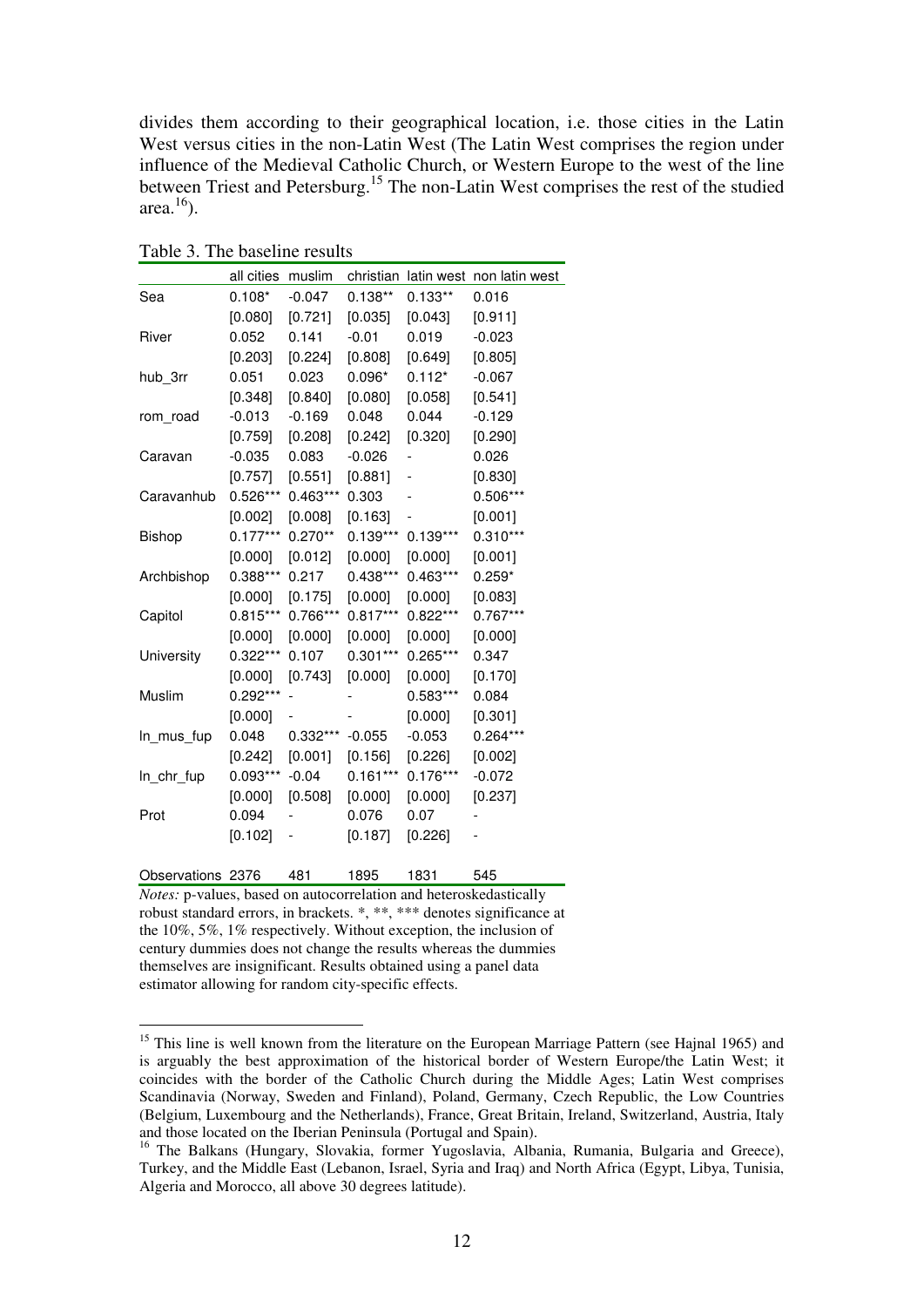We distinguish these two partly overlapping divisions of our sample as we want to allow for a comparison between splitting the sample in two on the basis of on the one hand the geographical location of cities (Latin West vs. non-Latin West), which does not change over time, and on the basis of their main religious orientation, which may have changed during this millennium<sup>17</sup>, on the other hand.

The results of the baseline model are shown in Table 3. Theoretically we expect producer cities to profit from having a port and being on a hub of roman roads: cities in the Latin West are like this (both coefficients are positive and significant). Cities in the Muslim world are the opposite though: the sea coefficient is negative (but not significant), implying that location at sea does not give cities a clear advantage over their landlocked counterparts; indeed, the really big Muslim cities such as Baghdad, Damascus, Cairo and Cordoba are inland (Istanbul is the exception here, but it became a Muslim city only in 1453). Being on a hub of caravan roads has a strong positive effect; but being on a hub of Roman roads, or at a river, does not seem to have an effect on Muslim cities – in contrast to cities in the Latin West. These differences are related to a number of underlying factors: there appears to be more continuity between the Roman past and the urban system in Western Europe: this is clear from the effect a hub (of roman roads) has on city size, it is also clear from the positive effect of (arch)bishoprics on city size.<sup>18</sup> The governance structure of the Catholic Church was rather immobile, and (arch)bishops were almost always seated in towns that had been important urban centers in Roman times. These coefficients therefore tend to confirm the Verhulst-hypothesis that there was a large degree of continuity in the structure of the urban system between the Roman Empire and the Middle Ages (Verhulst 1999).

This appears to have been less the case in the Arab world, where the effect of Roman roads and of archbishops was much smaller (and insignificant), and we see a strong influence of caravan hubs. Caravan roads are however not exogenous as location factors (as in a way Roman roads were), but at least to some extent endogenous: one would expect caravan trails, which may have come into existence after the Islamic conquest, to link the big cities that grew up at the same time. Housing a university spurs city growth in Western Europe, but not so in the three cities in the Arab World that we classified as having a university (Baghdad, Fez and Cairo) $19$ .

Being a capital city has a huge impact on cities in all regions, and it is striking that this impact seems to be almost exactly the same in the Middle East and the Latin West; a coefficient of .80 points to an increase of the size of the city by about 130% as a result of being the capital of a large state.<sup>20</sup> Furthermore, Muslim cities appear to be

 $17$  Especially in the Iberian Peninsula, Italy (Sicily), in the Balkans and Turkey (former Byzantine Empire) and during the crusades the religious affiliation in a number of cities shifted between Muslim and Christian or vice versa (the main source was Jédin *et al* 1980).

<sup>&</sup>lt;sup>18</sup> Glick 1979: 23 gives examples of policies by medieval Spanish states and cities to maintain the system of Roman roads. The significant positive bishop effect found for the muslim / non latin west samples is totally due to a large number of bishoprics in Byzantine Anatolia, if country fixed effects or city fixed effects (see Table 4) are included this is immediately gone.

 $19$  We do not want to stress this result too much though, as we think that especially our university variable may be plagued by endogeneity issues (i.e. it were oftentimes the larger cities where universities were founded).

 $20$  We understand that there may be endogeneity problems here, because cities may have been selected as capitals because they were big; however in many cases – Baghdad is perhaps the most striking one, but one can also think of Madrid – they were set by a powerful state outside the existing urban system, and became large because they were capital cities; other examples of relatively small cities that owed their rise to the capital city effect are Vienna, Berlin, Turin and Brussels.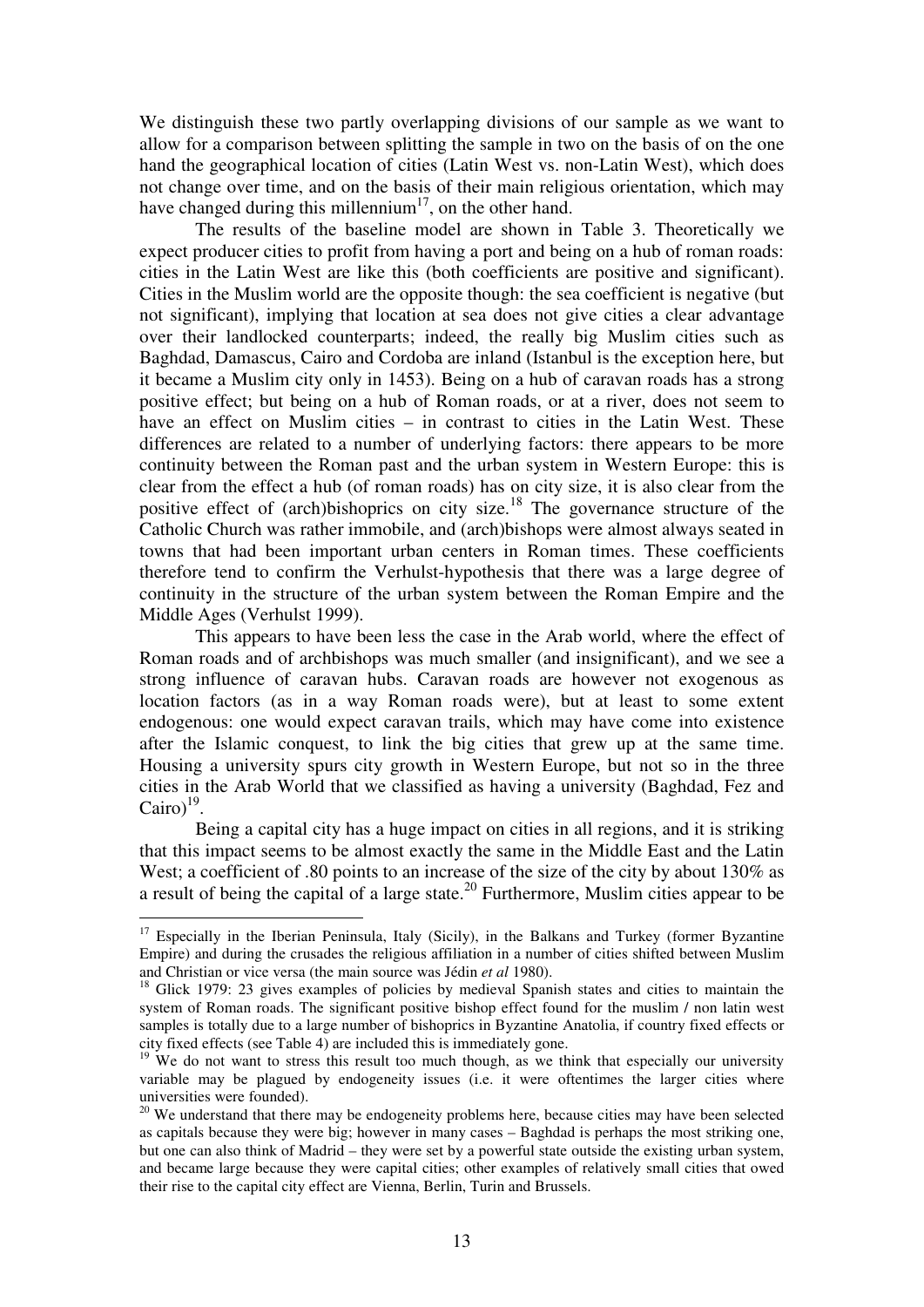on average larger than non-Muslim cities, a factor that is probably linked to the less balanced structure of the urban system that was already noticed before (big cities form a much higher share of the total urban population). This does not seem to apply to protestant cities.

The most remarkable finding concerns the interaction between cities: Muslim cities have a strong positive impact on other Muslim cities and the interaction between Christian cities is also positive and significant, but interaction across religious borders is consistently non-significant or significantly negative (see Table 5 and 6 in the next section). In the neighbourhood of (big) Muslim cities, Christian cities appear to be smaller than they would be under other circumstances, and the same, negative interaction effect applies to Muslim cities close to Christian cities. Moreover, this effect is robust to using different specifications of the FUP-variables (see the online results Appendix) or to including proxy variables such as the distance to the nearest Muslim or Christian city.<sup>21</sup> Our interpretation of this is that trade across the borders of religions seems to be a problem – it is constrained by high transaction costs – and that Muslim and Christian cities seem to be crowding out each other, perhaps because these border regions are war zones in which cities do not flourish well. The Balkan with its low urbanization ratio – in between two regions with a much higher level of urbanization – is a clear example. The low or even negative interaction between the two urban systems may be explained in a number of ways. Bernard Lewis (1982) has drawn attention to the lack of interest of the Muslim World for what was going on in Western Europe in this period (exemplified by the fact that virtually all famous Arab travellers, such as Ibn Battuta travelled from Al-Andalus to Morocco to East Africa to India, but hardly any accounts are known of them visiting the Latin West).<sup>22</sup> In this the two cultures really differed from each other, because Europe did develop a keen interest in the Muslim World (adopting several Arab technologies, such as the use of paper, the Arabic numerals and later the habit of drinking coffee). But they also had some institutions in common: slaves could not be recruited from their 'own' population: Christians could not enslave Christians and neither were Muslims allowed to enslave their brethrens in faith. As a result, the demand for slaves had to be satisfied by raiding others, which had negative consequences for people living near the borders of the two religious systems (these slave raids could however extend deep into each other's territory – the south coast of England fell a few times victim to them, and the Saracens even reached as far as Iceland on one occasion). $^{23}$ 

The positive feedbacks between Christian cities and between Muslim cities combined with the absence of significant interaction across the borders of the two religions are strong evidence that Muslim and Christian cities formed two separate urban systems, which did not really interact with each other (and this interaction, when it occurred, was probably even negative), but which did indeed interact quite strongly with cities of the same religious denomination. It demonstrates that the

<sup>&</sup>lt;sup>21</sup> When, for example, transport costs per km on all routes (sea, land and river) are taken as identical, (i.e.  $w_{ii} = 1$  in (2)), the same patterns emerges; also when we assume that the relationship between transport costs and distance is not to linear but that transport costs vary with the root of distance, we get again very similar results.

 $22^{\circ}$  A number of authors also suggest that Arab merchants generally lacked the knowledge to trade with the West (Ashton 1976: 105; Inalcik 1994: 188); but it is also suggested that these information problems were to some extent solved by intermediaries such as Jews and Christian minorities living in the Arab world.

<sup>&</sup>lt;sup>23</sup> Davis 2003; the Ottomans for example recruited a large part of their slaves from the Balkans (see Erdem 1996).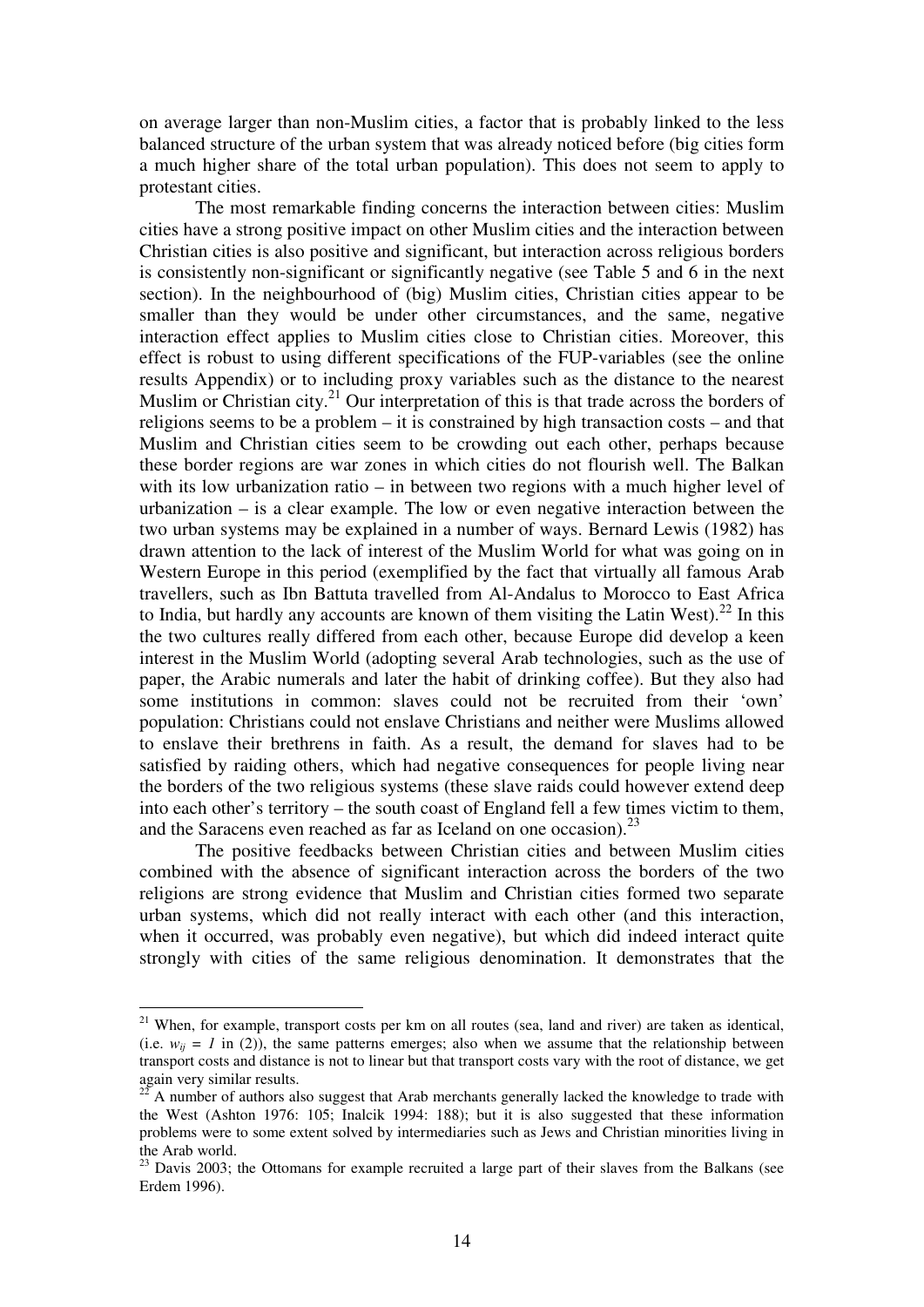literature suggesting the importance of culture – even religion - for the kind of institutions that were used for regulating international trade is probably correct.

 An important objection to our baseline results is that we, by employing a random effects panel data estimator, only allow for a city-specific random effect that is uncorrelated with the variables of interest. It can be argued that by doing this we are not adequately controlling for unobserved time-invariant city-specific variables that are *correlated* with some of the variables of interest (an example would be being located in the mountains or being surrounded by a fertile agricultural hinterland). If this were the case, our estimates could be misleading. A complication with allowing for such city-specific fixed effects is however that it would leave us unable to say something about the relevance our variables of interest that are not changing over time (basically all the geographical variables) for cities' development. To be complete, Table 4 below shows that results of allowing for such city-specific fixed effects. Except for our results regarding the two bishop variables (that become insignificant<sup>24</sup>), the main results are qualitatively robust to the inclusion of cityspecific fixed effects $^{25}$ .

Table 4. Fixed effect estimation results

|               | all cities |            |            |            | muslim christian latin west non latin west |
|---------------|------------|------------|------------|------------|--------------------------------------------|
| Geography     |            |            |            |            |                                            |
|               |            |            |            |            |                                            |
| <b>Bishop</b> | $-0.166*$  | 0.104      | $-0.109$   | $-0.078$   | $-0.009$                                   |
|               | [0.057]    | [0.479]    | [0.364]    | [0.480]    | [0.940]                                    |
| Archbishop    | 0.149      | 0.113      | 0.275      | $0.329**$  | $-0.086$                                   |
|               | $[0.287]$  | [0.713]    | [0.105]    | [0.028]    | [0.773]                                    |
| Capitol       | $0.581***$ | $0.611***$ | $0.470***$ | $0.540***$ | $0.574***$                                 |
|               | [0.000]    | [0.000]    | [0.000]    | [0.000]    | [0.000]                                    |
| University    | $0.169*$   | $-0.224$   | $0.172**$  | $0.184**$  | $-0.284$                                   |
|               | $[0.052]$  | [0.586]    | [0.036]    | [0.024]    | [0.305]                                    |
| Muslim        | 0.081      |            |            | $0.472***$ | $-0.116$                                   |
|               | [0.332]    |            |            | [0.000]    | [0.292]                                    |
| ln_mus_fup    | $0.165***$ | 0.389***   | 0.027      | 0.03       | $0.361***$                                 |
|               | [0.004]    | [0.003]    | [0.649]    | [0.595]    | [0.001]                                    |
| In_chr_fup    | $0.240***$ | 0.057      | $0.332***$ | $0.327***$ | 0.016                                      |
|               | [0.000]    | [0.492]    | [0.000]    | [0.000]    | [0.845]                                    |
| Prot          | 0.075      |            | 0.063      | 0.062      |                                            |
|               | [0.523]    |            | [0.588]    | [0.594]    |                                            |
|               |            |            |            |            |                                            |
| Observations  | 2376       | 481        | 1895       | 1831       | 545                                        |

*Notes:* p-values, based on autocorrelation and heteroskedastically robust standard errors, in brackets. \*, \*\*, \*\*\* denotes significance at the 10%, 5%, 1% respectively. Without exception, the inclusion of

 $\overline{a}$ 

century dummies does not significantly change the results whereas the dummies themselves are insignificant.

<sup>&</sup>lt;sup>24</sup> We think that looking at the within-city-variation only (as when controlling for city-specific fixed effects) leaves us too little variance (a city for example never loses its (arch)bishop status) to identify the effect of these two variables on city size.

 $25$  They are also robust to the inclusion of country-dummies, with countries defined by their 1990 boundaries (as is similarly done in AJR 2005 and De Long and Shleifer, 1993). We do not present these here as we find the use of 1990 countries somewhat problematic. Results are available upon request.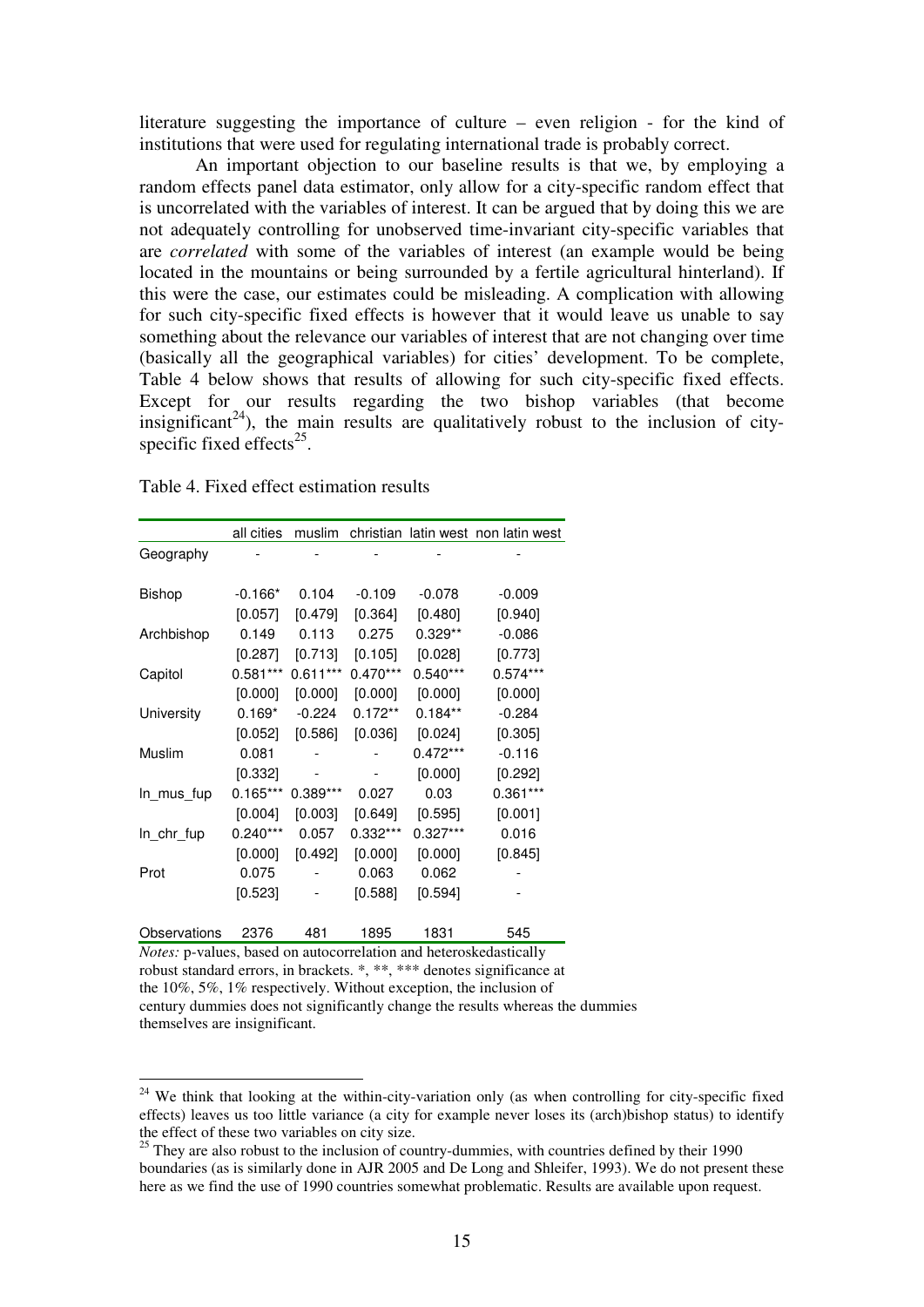Another objection may be that we are using an unbalanced panel of cities larger than 10,000 inhabitants. This selection criterion may result in biased estimates if cities are endogenously selected into our sample, which is maybe not unlikely. However running the same regressions on an unbalanced panel of all cities larger than 5,000 inhabitants gives very similar results as those presented in Table 3 (see the online results Appendix). Another way to (partly) address this problem, see AJR (2005 and 2002b), would be to look at a balanced sample, i.e. to only look at cities that are always larger than 10,000 inhabitants over the whole sample period. In our case this would amount to considering a sample of only 33 of our 729 cities (20 in the Latin West and 13 in the Arab World). This and as using only this very specific sample would in our view provide results that are hard to generalize (indeed the selection bias may be just as large, or even larger, than when using the unbalanced sample, given the even stricter inclusion criterion), made us decide to focus on our unbalanced sample (results for the balanced sample are available upon request) instead $^{26}$ .

Overall, our baseline results provide clear evidence on the important factors that are behind urban development in both Europe and the Arab world. Given the size of our dataset, the next section(s) try to establish whether the found effects of some of the variables, and that on FUP in particular, may have been of changing importance over the centuries (see also AJR 2005 who focus on the change in the coefficient of location at the Atlantic over their sample period).

## **Century specific impact of FUP, transport and being a capital cities**

## *Focus on FUP only*

 $\overline{a}$ 

The positive feedback between cities in the same urban sytem (Arab World or Latin West respectively), and the non-significant or even negative feedback between cities in a different urban system is in our view one of the most remarkable findings of the previous section. To see if this pattern existed during our whole sample period, or that it was only present in certain periods, we allowed the different FUP variables to have a century specific and thus possibly changing effect over time.

The results, shown in Table 5 suggest a number of important changes in the efficiency of the institutional structures regulating exchange of the urban system of both Western Europe and the Arab World. Because changes in other coefficients are quite small with respect to those presented in Table 3, we concentrate on changes in the FUP coefficient here $^{27}$ .

The century specific FUP coefficients in Table 5 show remarkable changes over the centuries. During the Middle Ages the interaction effects between Muslim cities are very strong, pointing to high levels of positive feedback between cities in the Arab World. By contrast, Western European cities do not form an integrated urban

 $^{26}$  AJR (2005) focus on a balanced sample of cities only. As they start in 1300 this gives them a somewhat larger balanced sample than the 33 cities that we would be able to include; also they note (in footnote 17 on p.558) that they found that the composition bias did "in practice…not seem to be important".

 $27$  To save space we only show the results for each of the four subsamples, the results obtained using the whole sample show a very similar picture (Christian FUP being significantly positive from about 1200 onwards and Muslim FUP being significantly positive only at the beginning of the sample period). See the online results Appendix for the full results.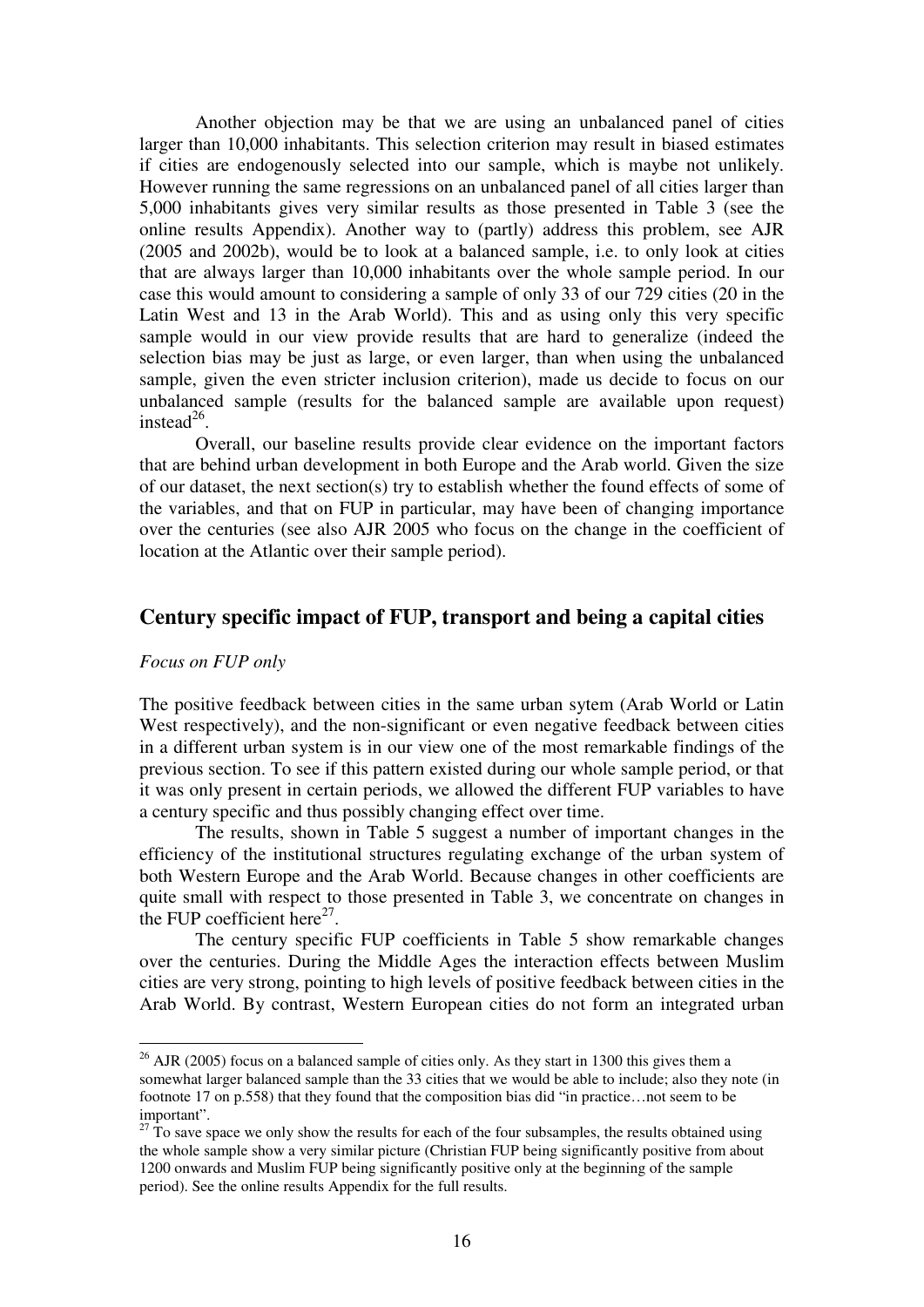system before 1100. The high level of the FUP-coefficient for the Muslim world in the Middle Ages is perhaps one of the most striking results<sup>28</sup>: it demonstrates that the institutions regulating exchange there were much more efficient than those of the Latin West. But the trends in the two series are also quite

| sample    |                         | muslim     |            | christian                                              |                     | latin west | non latin west |               |
|-----------|-------------------------|------------|------------|--------------------------------------------------------|---------------------|------------|----------------|---------------|
| geography |                         |            |            |                                                        | similar to baseline |            |                |               |
|           | institutions / religion |            |            |                                                        | similar to baseline |            |                |               |
| year      | In chr fup              |            |            | In mus fup In chr fup In mus fup In chr fup In mus fup |                     |            | In chr fup     | $ln$ _mus_fup |
| 800       | $-0.045$                | $0.765***$ | 0.038      | 0.025                                                  | 0.183               | $-0.064$   | $-0.234$       | $0.571***$    |
| 900       | $-0.277$                | $0.605***$ | 0.065      | $-0.062$                                               | 0.09                | $-0.203$   | $-0.166$       | $0.363**$     |
| 1000      | $-0.13$                 | $0.579***$ | $-0.03$    | 0.108                                                  | 0.024               | 0.027      | $-0.124$       | $0.360**$     |
| 1100      | $-0.288$                | $0.617***$ | $0.178***$ | $-0.235**$                                             | $0.187**$           | $-0.148$   | $-0.143$       | 0.222         |
| 1200      | 0.127                   | $0.378*$   | $0.167***$ | $-0.314***$                                            | $0.181***$          | $-0.232**$ | $-0.071$       | 0.224         |
| 1300      | 0.079                   | $0.438*$   | $0.133***$ | $-0.185**$                                             | $0.155***$          | $-0.123$   | 0.012          | 0.103         |
| 1400      | 0.078                   | 0.356      | $0.118**$  | $-0.159$                                               | $0.139**$           | $-0.078$   | $-0.08$        | 0.131         |
| 1500      | $0.258*$                | 0.047      | $0.135***$ | $-0.197**$                                             | $0.168***$          | $-0.203**$ | 0.059          | 0.014         |
| 1600      | $0.246*$                | 0.133      | $0.125***$ | $-0.084$                                               | $0.160***$          | $-0.117$   | 0.139          | 0.057         |
| 1700      | 0.238                   | 0.121      | $0.113**$  | $-0.026$                                               | $0.131***$          | $-0.009$   | 0.063          | 0.13          |
| 1800      | 0.134                   | 0.175      | $0.114***$ | $-0.036$                                               | $0.127***$          | $-0.011$   | $-0.035$       | 0.184         |
|           |                         |            |            |                                                        |                     |            |                |               |
| nr. obs.  |                         | 481        |            | 1895                                                   |                     | 1831       |                | 545           |

Table 5. Century specific FUP

 $\overline{a}$ 

*Notes:* p-values, based on autocorrelation and heteroskedastically robust standard errors, in brackets.  $*$ , \*\*, \*\*\* denotes significance at the 10%, 5%, 1% respectively. Without exception, the inclusion of century dummies does not change the results significantly whereas the dummies themselves are insignificant. Results obtained using a panel data estimator allowing for random city-specific effects.

significant: there is an almost constant decline in the FUP-coefficient in the Arab World, pointing to a gradual loss of feedbacks between these cities, resulting in the effect becoming insignificant after 1300. What was before 1300 a well functioning urban system, seems to be disintegrating rapidly. The immediate cause may have been the conquests by the Mongols in the  $13<sup>th</sup>$  century, conquered large parts of the Muslim world in a short period (1206-1258), destroyed Baghdad, but also created a free zone for trade between Europe and Asia (China, India) which side tracked the Arab world (Abu Lughod 1989; Findlay and O' Rourke, 2008). The rise of Istanbul as the primate city after 1453 does not result in the return of strong positive feedbacks within the system. One therefore finds the gradual disintegration and loss of dynamism of the urban system of the Arab World reflected in decline of the FUP-coefficient, a trend that clearly precedes the  $16<sup>th</sup>$  century discoveries.

 $28$  The size of the Christian FUP coefficient is (if significant) usually lower than the size of the Muslim-Muslim interaction coefficient (if significant). This does not immediately show that the effect of a 1% population increase in a Muslim city will always have a larger effect on another Muslim city, compared to the effect of a 1% population increase in a Christian city on another Christian city. Instead, the interpretation of the coefficient on a FUP variable is somewhat more nuanced: as explained in detail in Appendix A, it is also affected by the density of the urban system (which was much higher in the Latin West), and by the appearance of new cities (which occurred more often in Western Europe than in the Arab world). Here we focus exclusively on (the time trends in) the significance and sign of the coefficient.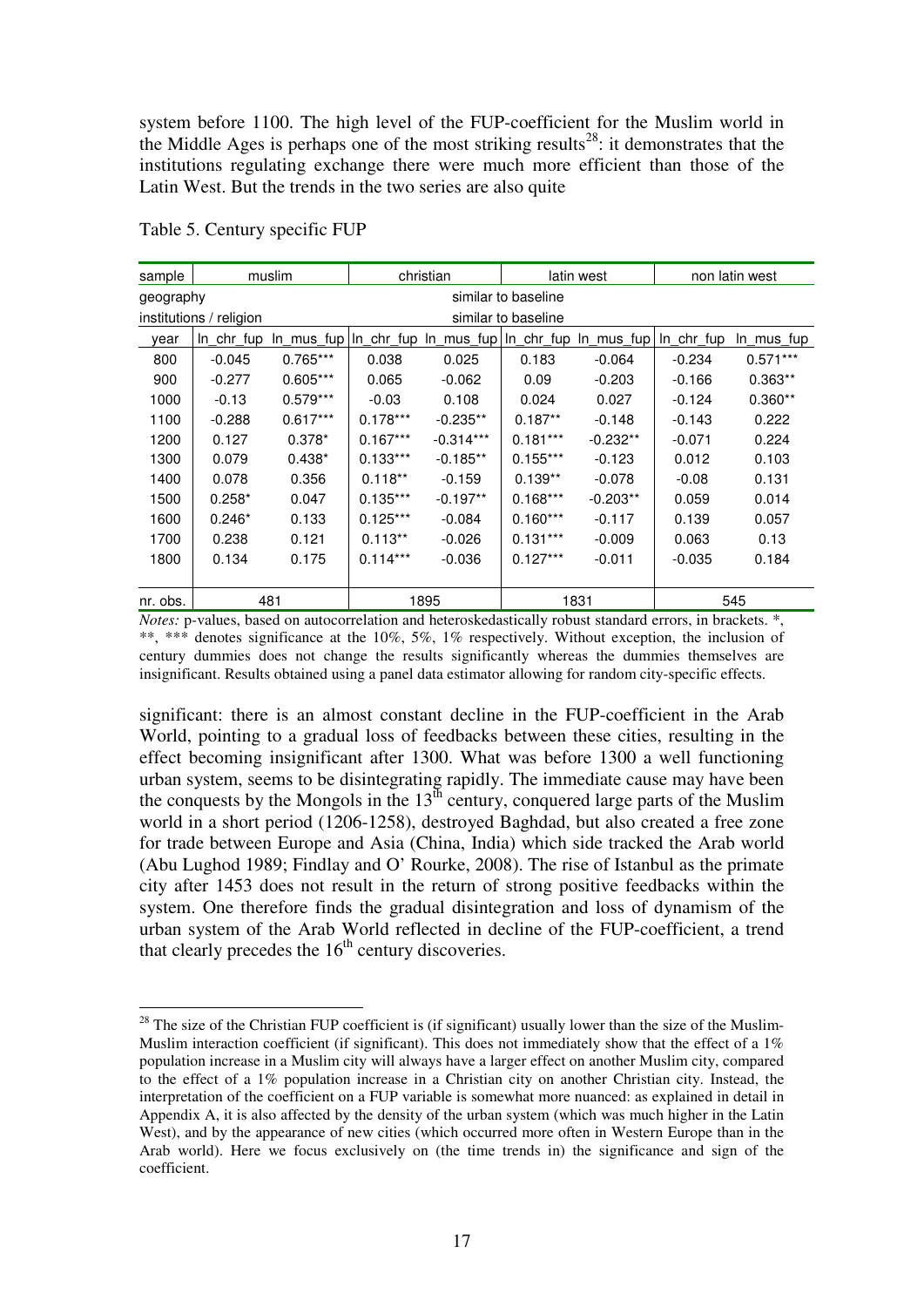By these standards, the urban system of Western Europe comes into being in the  $11<sup>th</sup>$  century, and shows in terms of the efficiency of its interaction, remarkable stability in the 1100-1800 period (the FUP-coefficient remains basically unchanged). At the same time, during the  $11<sup>th</sup>$  century, the negative interaction between Muslim and Christian cities becomes quite strong and significant (and continues to be so until 1500). This all suggests that the typical Western-European (or perhaps even Christian) institutions that governed exchange, made possible the rapid urban expansion of Western Europe in the centuries after 1000, and seem to have functioned as a barrier to trade with the Arab World, came into being during the period between 900 and 1200 (and most clearly the  $11<sup>th</sup>$  century), consistent with the interpretations by Greif (2006) and Van Zanden (2007).

 How plausible are these results? That the Arab World had an efficient system of exchange is well known, although it has so far not been possible to estimate its efficiency in one way or another. Until 750 the whole region – from Cordoba in Spain to Baghdad in Iraq (and beyond) – was united in one state, which guaranteed peace and order and imposed similar institutions for exchange. The ruling class spoke one language, and there existed hardly any barriers to trade in this vast empire. By contrast, Europe after the disintegration of the Carolingian Empire went through a process of political fragmentation, resulting in a complex patchwork of (small) political entities, which were developing their own institutions (independent cities, counties, regions), and it knew many different languages and systems of common law. But out of this rather chaotic situation new institutions emerged that were increasingly able to regulate exchange in an efficient way (Greif 2006; Van Zanden 2007). At the same time, in the Arab World, the Umayyad Dynasty was succeeded by the Abbasid Caliphate (750-1258), which did not include Spain and West-Africa, and gradually began to lose its control over other parts of the Arab World as well, leading to a process of political fragmentation that must have harmed trade (as is evident from the decline of the FUP-coefficient). It is significant that the cities and the urban system of Western Europe emerged in a situation of weak states and political fragmentation, and found ways to overcome these problems. No such 'bottom up' process of institution building followed the disintegration of the Abbasid Caliphate in the  $13<sup>th</sup>$  and  $14<sup>th</sup>$ centuries – instead a new empire, the Ottoman, emerged which to some extend took over the role of its predecessor, without, however, recreating a similar urban system.

### *Changes in locational and institutional factors in time*

To check whether the pattern in the two FUP-variants is robust to allowing other variables to have a century specific effect, we now also allow the coefficients of specific transport cost variables (the sea in case of the Latin West, following AJR (2005) and location on a caravan route or a Roman road in case of the Arab World) and being a capitol city to vary over the centuries. Tables 6 and 7 show the results for each of the four sub-samples (again focussing only on the time-varying variables to save space – see the online Appendix for the full results).

We look at the Muslim and non Latin west samples first (Tables 6a and 6b), concentrating on those factors which were significant in the baseline model. The radical change in the transport infrastructure in the Arab World is evident from Table 5; whereas in the Latin West we found evidence of positive effects of roman roads and hubs, in the Arab world cities outside this network, and linked via caravan routes instead, are larger than the other cities, pointing to a clear discontinuity in the urban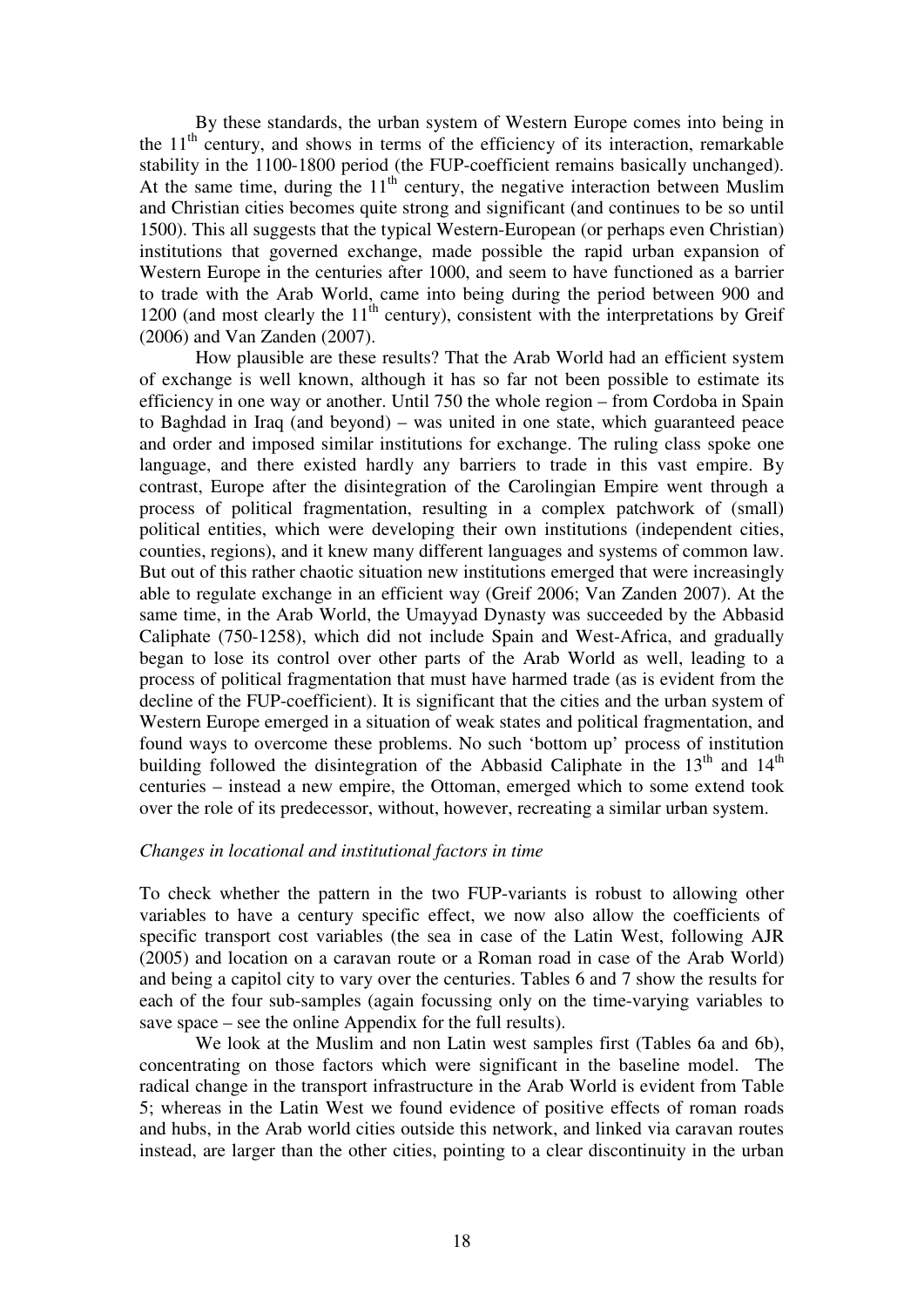system: camels have taken over the role of horse-drawn carts.<sup>29</sup> It is reassuring that adding the time-dimension to the locational factors, does not change the development of the FUP coefficient.

|      |                 |             | a. MUSLIM                |              |            |
|------|-----------------|-------------|--------------------------|--------------|------------|
| year | rom_road        | caravan_hub | capitol                  | In mus fup   | In_chr_fup |
| 800  | $-0.814***$     | 0.351       | 1.049***                 | $0.743***$   | $-0.067$   |
| 900  | $-0.564***$     | $0.437*$    | $1.149***$               | $0.444***$   | $-0.315$   |
| 1000 | $-0.442***$     | 0.237       | $1.080***$               | $0.456***$   | $-0.211$   |
| 1100 | $-0.289$        | 0.294       | $0.557***$               | $0.461***$   | $-0.351$   |
| 1200 | $-0.337*$       | $0.339*$    | $0.727***$               | 0.213        | 0.072      |
| 1300 | $-0.261$        | $0.426**$   | $0.825***$               | 0.311        | $-0.07$    |
| 1400 | $-0.179$        | $0.382*$    | $0.604***$               | 0.082        | 0.031      |
| 1500 | 0.038           | $0.454**$   | $0.807***$               | $-0.177$     | 0.056      |
| 1600 | 0.317           | 0.31        | $0.781*$                 | $-0.105$     | 0.074      |
| 1700 | 0.396           | $0.433*$    | $0.807**$                | $-0.145$     | 0.06       |
| 1800 | 0.074           | $0.418*$    | $0.843**$                | 0.064        | $-0.021$   |
|      | other variables |             |                          | see baseline |            |
|      | Observations    |             |                          | 481          |            |
|      |                 |             |                          |              |            |
|      |                 |             | <b>b. NON LATIN WEST</b> |              |            |
| year | rom road        | caravan_hub | capitol                  | In_mus_fup   | In_chr_fup |
| 800  | $-0.931***$     | $0.458**$   | $1.430***$               | $0.618***$   | $-0.054$   |
| 900  | $-0.565***$     | $0.514**$   | 1.386***                 | $0.267*$     | $-0.1$     |

Table 6: FUP and transport + capitol over time: Muslim and non Latin West cities

| b. NON LATIN WEST |                 |             |            |              |            |  |  |  |  |
|-------------------|-----------------|-------------|------------|--------------|------------|--|--|--|--|
| year              | rom road        | caravan hub | capitol    | In_mus_fup   | In_chr_fup |  |  |  |  |
| 800               | $-0.931***$     | $0.458**$   | $1.430***$ | $0.618***$   | $-0.054$   |  |  |  |  |
| 900               | $-0.565***$     | $0.514**$   | 1.386***   | $0.267*$     | $-0.1$     |  |  |  |  |
| 1000              | $-0.295*$       | $0.361**$   | $0.907***$ | $0.309**$    | $-0.198$   |  |  |  |  |
| 1100              | $-0.434*$       | $0.508***$  | $0.536**$  | 0.164        | $-0.122$   |  |  |  |  |
| 1200              | $-0.333*$       | $0.451***$  | $0.498***$ | 0.179        | $-0.103$   |  |  |  |  |
| 1300              | $-0.149$        | $0.544***$  | $0.560***$ | 0.021        | $-0.085$   |  |  |  |  |
| 1400              | $-0.077$        | $0.439**$   | $0.713***$ | $-0.036$     | $-0.123$   |  |  |  |  |
| 1500              | 0.075           | $0.379*$    | 0.989***   | $-0.089$     | $-0.101$   |  |  |  |  |
| 1600              | 0.313           | 0.263       | $1.152***$ | $-0.074$     | $-0.005$   |  |  |  |  |
| 1700              | $0.438**$       | $0.433*$    | 1.235***   | $-0.036$     | $-0.108$   |  |  |  |  |
| 1800              | 0.133           | $0.430**$   | $1.111***$ | 0.132        | $-0.155$   |  |  |  |  |
|                   |                 |             |            |              |            |  |  |  |  |
|                   | other variables |             |            | see baseline |            |  |  |  |  |
|                   | Observations    |             | 545        |              |            |  |  |  |  |

*Notes:* p-values, based on autocorrelation and heteroskedastically

robust standard errors, in brackets. \*, \*\*, \*\*\* denotes significance at

the 10%, 5%, 1% respectively. Without exception, the inclusion of

 $\overline{a}$ 

century dummies does not significantly change the results whereas the dummies themselves are insignificant.

The other effect that dominates here is the capital dummy: its size is quite large during the flowering of the Umayyad and Abbasid Caliphates (661-1258),

 $29$  Hourani 2002: 44: 'In the greater part of the Near East wheeled transport disappeared after the rise of the Muslim Empire, not to come back until the nineteenth century, and various reasons have been suggested for this: Roman roads decayed, the new Arab ruling groups had an interest in the rearing of camels, and transport on camel-back was more economical than by cart'; according to Glick 1979: 24 the disappearance of wheeled transport antedated the Arabic expansion by several centuries, but he also stresses the link with the military use of the camel.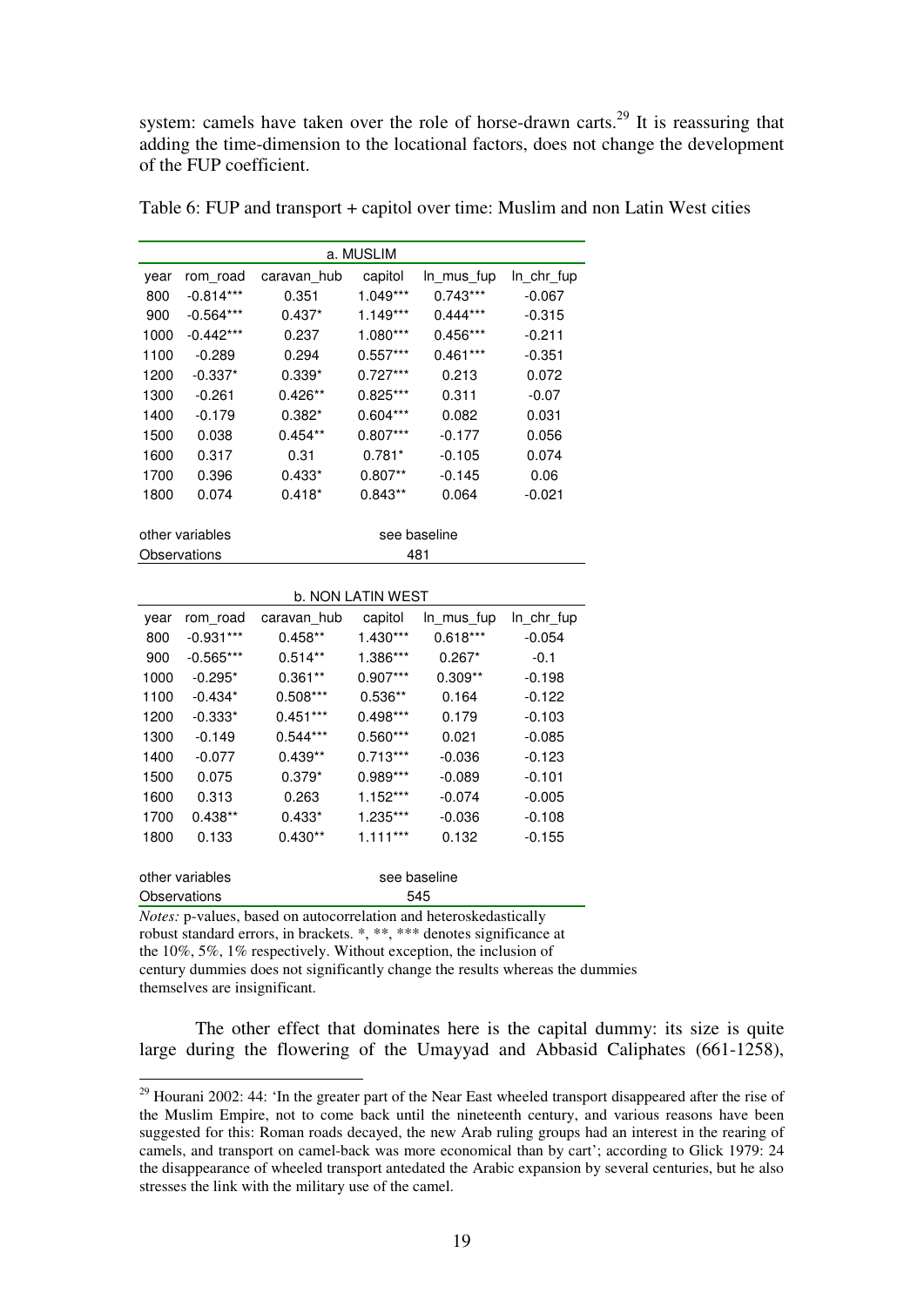declines with the gradual fragmentation of the latter state in the  $12<sup>th</sup>/13<sup>th</sup>$  century, and returned to previous high level with the rise of Istanbul as the new urban center of the Arab World after 1453. But as noticed before, the capital city effect is not significantly larger in the Muslim world than in Western Europe, which is a bit surprising given the differences in urban structures evident from share of the primate city in the total urban population $30$ .

| Table 7: FUP, seas and capitol over time: Christian and Latin West cities |  |
|---------------------------------------------------------------------------|--|
|---------------------------------------------------------------------------|--|

| a. CHRISTIAN |                 |               |                   |              |                       |            |  |  |  |
|--------------|-----------------|---------------|-------------------|--------------|-----------------------|------------|--|--|--|
| year         | atlantic        | mediterrenean | baltic / northsea | capitol      | In_mus_fup            | In_chr_fup |  |  |  |
| 800          |                 | 0.74          |                   | $1.574***$   | $-0.428$              | $-0.108$   |  |  |  |
| 900          | $-0.447$        | $0.902**$     |                   | $0.617*$     | $-0.184$              | $-0.055$   |  |  |  |
| 1000         | $-0.17$         | 0.409         |                   | $0.400*$     | 0.184                 | $-0.107$   |  |  |  |
| 1100         | 0.056           | 0.286         |                   | $0.482**$    | $-0.114$              | 0.088      |  |  |  |
| 1200         | 0.03            | 0.248         |                   | $0.423***$   | $-0.183$              | $0.106*$   |  |  |  |
| 1300         | 0.007           | 0.052         | 0.209             | $0.702***$   | $-0.045$              | $0.089*$   |  |  |  |
| 1400         | 0.399           | 0.151         | $0.225*$          | $0.564***$   | $-0.034$              | 0.063      |  |  |  |
| 1500         | $0.272*$        | $0.403*$      | $-0.035$          | $0.635***$   | $-0.197$              | $0.097*$   |  |  |  |
| 1600         | $0.252*$        | 0.042         | 0.325             | $1.050***$   | $-0.002$              | 0.059      |  |  |  |
|              | 1700 0.414***   | $0.352*$      | 0.145             | $1.367***$   | $-0.128$              | $0.094**$  |  |  |  |
|              | 1800 0.436***   | $0.327**$     | $-0.073$          | 1.566***     | $-0.099$              | $0.088**$  |  |  |  |
|              |                 |               |                   |              |                       |            |  |  |  |
|              | other variables |               |                   | see baseline |                       |            |  |  |  |
|              | Observations    |               |                   | 1895         |                       |            |  |  |  |
|              |                 |               |                   |              |                       |            |  |  |  |
|              |                 |               | b. LATIN WEST     |              |                       |            |  |  |  |
| year         | atlantic        | mediterrenean | baltic / northsea | capitol      | In_mus_fup In_chr_fup |            |  |  |  |
| 800          | $-0.283$        | $-0.132$      |                   | 1.032***     | 0.263                 | 0.255      |  |  |  |
| 900          | $-0.479*$       | $-0.331$      |                   | 0.332        | 0.156                 | 0.174      |  |  |  |
| 1000         | $-0.188$        | $-0.068$      |                   | $0.331*$     | 0.218                 | 0.059      |  |  |  |
| 1100         | $-0.123$        | $-0.162$      |                   | $0.471***$   | 0.107                 | $0.193**$  |  |  |  |
| 1200         | $-0.068$        | $-0.021$      |                   | $0.527***$   | $-0.028$              | $0.192***$ |  |  |  |
| 1300         | $-0.135$        | $-0.237$      | 0.082             | $0.815***$   | 0.119                 | $0.170***$ |  |  |  |
| 1400         | 0.299           | 0.042         | 0.158             | $0.590***$   | 0.089                 | $0.151**$  |  |  |  |
| 1500         | $0.373**$       | $0.600**$     | 0.092             | $0.631***$   | $-0.388**$            | $0.220***$ |  |  |  |
| 1600         | $0.300**$       | 0.158         | 0.443             | $1.051***$   | $-0.162$              | $0.182***$ |  |  |  |
| 1700         | $0.386**$       | 0.36          | 0.157             | 1.325***     | $-0.164$              | $0.177***$ |  |  |  |
|              | 1800 0.372***   | $0.266*$      | $-0.121$          | 1.593***     | $-0.092$              | $0.147***$ |  |  |  |

other variables see baseline Observations 1831

 $\overline{a}$ 

*Notes:* p-values, based on autocorrelation and heteroskedastically

robust standard errors, in brackets. \*, \*\*, \*\*\* denotes significance at

the 10%, 5%, 1% respectively. Without exception, the inclusion of

century dummies does not significantly change the results whereas the dummies themselves are insignificant.

Table 7a and 7b present the century-specific estimates for the Christian and Latin West samples, allowing for the effect of being a located at different seas and being a capitol city to change over our sample period. Being located at the Atlantic

 $30$  The chronology of the capital city effect is however quite different (see the discussion after Table 7).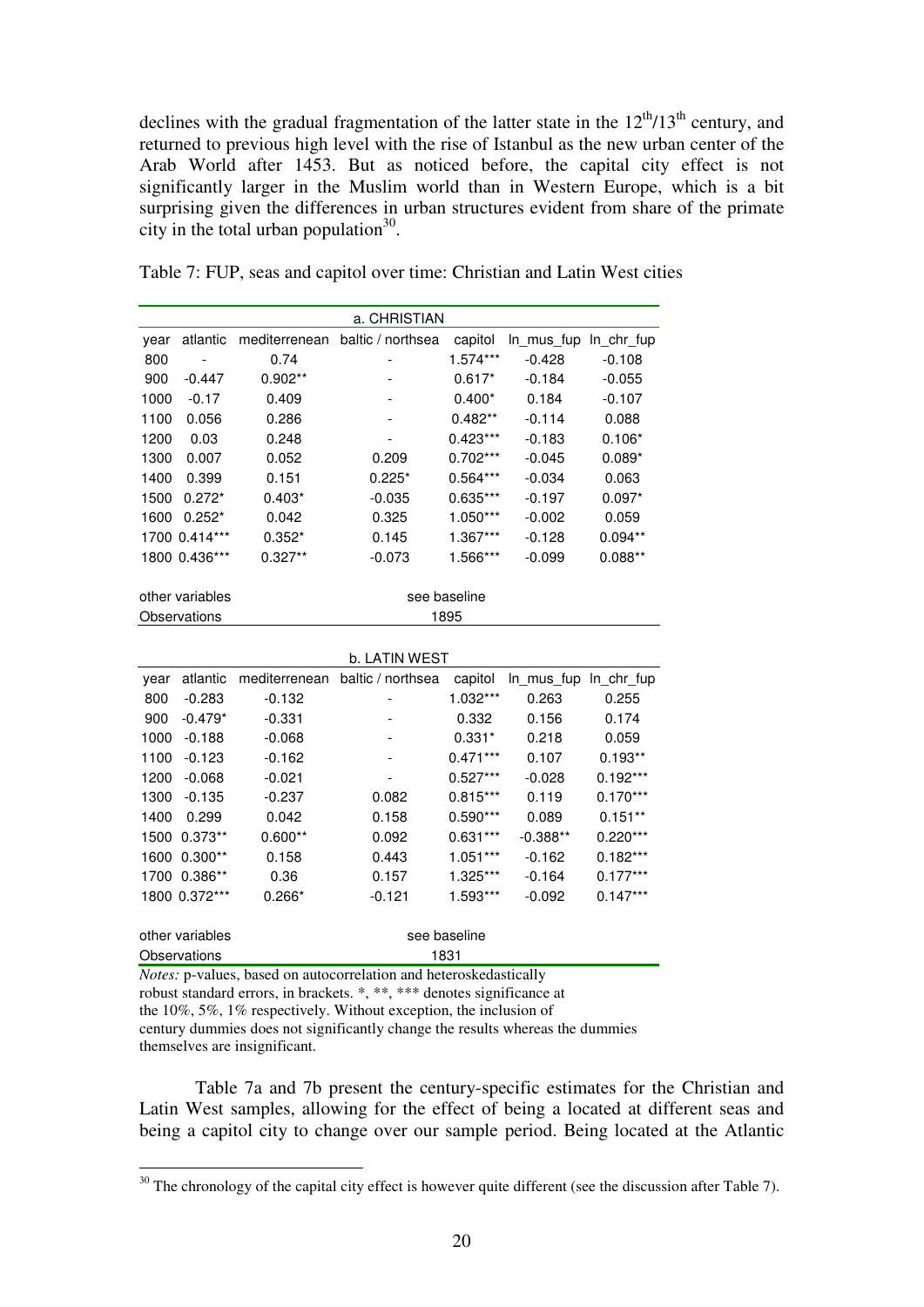was not an asset before 1500; in fact, during the  $9<sup>th</sup>$  and  $10<sup>th</sup>$  century the Atlantic effect is negative, exactly in the years that the Vikings were a constant threat to cities in North West Europe, and some bishoprics (such as Utrecht) were even relocated inland in order to cope with this (Weiler 2003). This changes from 1500 onwards, exactly in the period of the Great Discoveries when trade over the Atlantic is booming (confirming hereby the results of AJR 2005); for the 1600-1800 period we find the same strong positive correlation between being an Atlantic seaport and urban growth identified by AJR (2005). The Hansa-sea dummy (covering the cities of the Hansaleague near the Baltic and the North Sea) tells another story: here trade boomed during the period of the Hansa (1300-1500), but after 1500 this trade was increasingly dominated by Dutch merchants and ships (and its size became less significant in terms of the overall expansion of international trade), leading to a decline of the coefficient. Being on the shores of the Mediterranean had a strong positive effect on Christian cities, which is however only significant in 900 and during the Early Modern Period  $(1500-1800)$ <sup>31</sup>. This is very much in contrast to the Arab World where the 'sea' variable is almost always non-significant (and negative); in Western Europe from about 1500 onwards being close to the sea is a big bonus (when the three sea-variables are lumped together, the sea variable for the cities in the Latin West is positive, and significant, from 1500 onwards). This different relationship with the sea is a fundamental difference between the two urban systems and stresses the importance of the differential impact of the Great Discoveries in explaining their different development paths after 1500.

Another important result the development in the coefficient of the capital city, which is quite different from that in the Arab World: it is quite high in 800 (mainly caused by the size of Byzantium and Cordoba), collapses between 800 and 1000 (when Western Europe underwent a process of political fragmentation), and afterwards slowly increases to a level which was similar to that observed in the Arab World during the heydays of the Ummayad and Abbasid Caliphates and again during that of the Ottoman Empire. This clearly reflects the process of state formation that began in Europe around 1000 and resulted in the formation of new and strong territorial states (France, Germany, Spain and Britain) afterwards (Tilly 1990).

# **Focus on institutions: city specific institutions, country specific institutions and capitol city shadow**

So far we have mainly focused on the development and efficiency of the *economic*  institutions regulating exchange. In this section we will switch to the effect of the quality of the *political* institutions on urban development. Previous work by AJR (2005), De Long and Shleifer (1993) and also more recently Bosker et al. (2008) have analysed in more detail the importance of the political institutions for the development of cities and/or the rate of urbanisation. All three papers point to an important positive effect of the quality of political institutions on urban development, indicating that the more "free" a city is, i.e. the greater the degree of local authority and the fewer the constraints on economic activity imposed by the national ruler, the better the incentives and opportunities for economic and urban expansion.

<sup>&</sup>lt;sup>31</sup> Remarkably, it was not significant in 1300 and 1400, at the height of the flowering of the Italian economy, perhaps as a result of the impact of large 'industrial' cities such as Florence and Milan.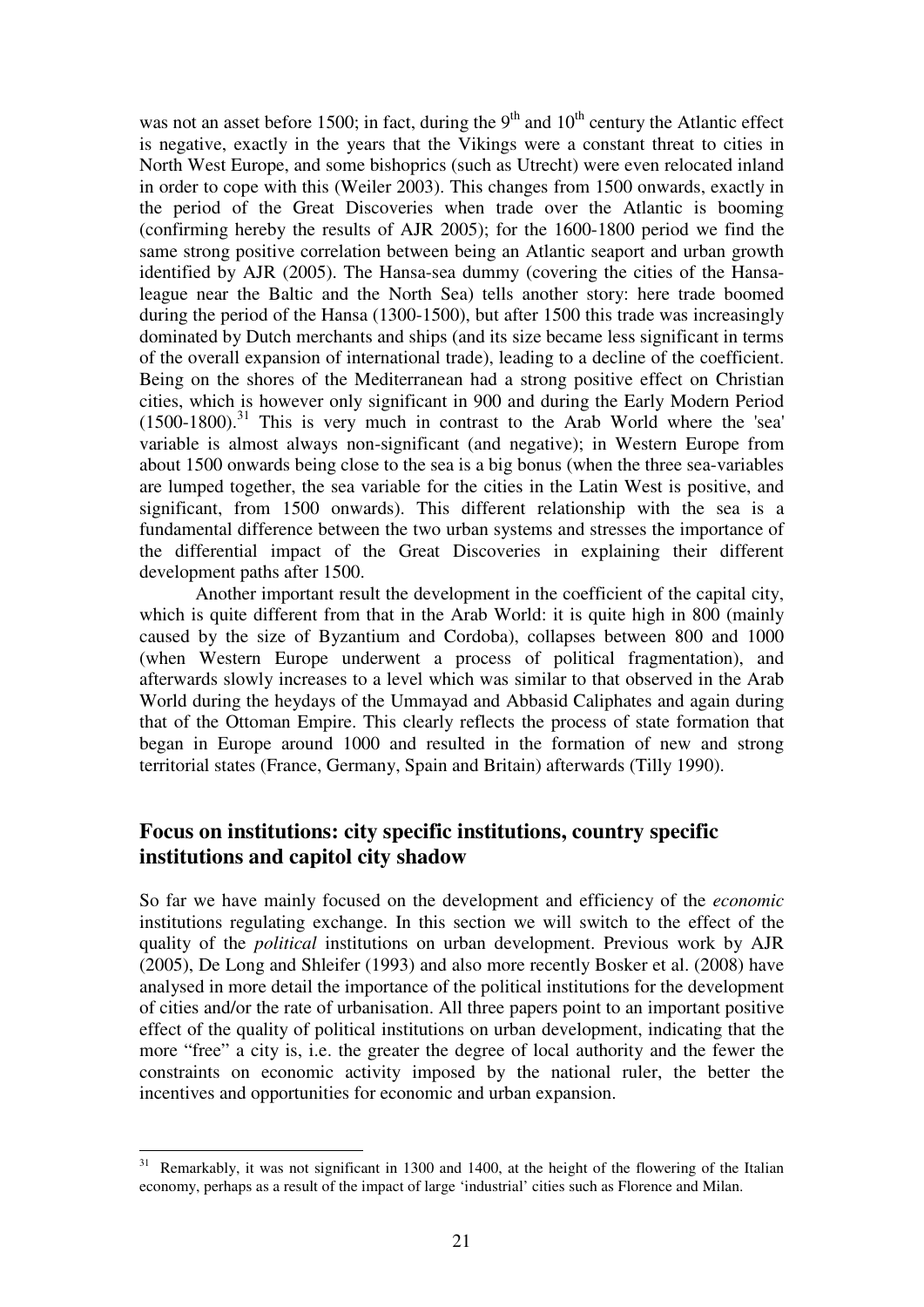### *City specific institutions*

 $\overline{a}$ 

The above-three papers rely largely on country- or region-specific variables measuring the quality if political institutions. We try to go beyond these nationwide measures and have constructed a variable, we call "commune", that gives information on the local, city-specific political organization, in particular during the period 800- 1500 when these institutions for local governance emerged. To be more specific, we have classified each of the cities in our sample in the period up to 1500 on the basis of whether or not it had a local commune, a number of consuls or a city council exercising local authority *(Rat, raad, vroedschap, conseil, consejo, conselho, commune*). The first occurrences of such local city authority shows up in our benchmark year 1100 in cities in Italy and France, spreading to more cities and over the rest of Western Europe in the following centuries (in 1500 about 36% of the cities in the Latin West have some form of local authority).

 To see whether having local authority is beneficial to a city's development, we added our commune-variable to our baseline regression. Table 8 below shows the results, we only show the christian and latin west sub-sample as none of the muslim or non latin west cities have a form of local authority during our sample period:

|            | all cities | christian  | latin west | continued    |            | all cities christian | latin west |
|------------|------------|------------|------------|--------------|------------|----------------------|------------|
| sea        | $-0.088$   | 0.024      | $-0.061$   | capitol      | $0.651***$ | $0.583***$           | $0.598***$ |
|            | [0.467]    | [0.869]    | [0.622]    |              | [0.000]    | [0.000]              | [0.000]    |
| river      | $-0.042$   | $-0.091$   | $-0.065$   | university   | $0.254***$ | $0.232***$           | $0.172**$  |
|            | $[0.499]$  | [0.159]    | [0.292]    |              | [0.001]    | [0.008]              | [0.041]    |
| hub_3rr    | 0.091      | $0.135**$  | $0.150**$  | muslim       | $0.181**$  |                      | $0.549***$ |
|            | [0.154]    | [0.032]    | [0.033]    |              | [0.020]    |                      | [0.000]    |
| rom road   | $-0.093$   | 0.041      | 0.025      | In mus fup   | $0.181***$ | $-0.004$             | 0.016      |
|            | [0.168]    | [0.480]    | [0.696]    |              | [0.009]    | [0.956]              | [0.813]    |
| caravan    | $-0.077$   | $-0.018$   |            | In_chr_fup   | 0.048      | $0.130***$           | $0.173***$ |
|            | [0.528]    | $[0.923]$  |            |              | [0.268]    | [0.004]              | [0.000]    |
| caravanhub | $0.565***$ | 0.299      |            | prot         |            |                      |            |
|            | [0.001]    | [0.126]    |            |              |            |                      |            |
| bishop     | 0.082      | 0.037      | 0.05       | commune      | $0.172***$ | $0.103**$            | $0.102**$  |
|            | [0.164]    | [0.474]    | [0.382]    |              | [0.001]    | [0.027]              | [0.046]    |
| archbishop | $0.199***$ | $0.253***$ | $0.287***$ |              |            |                      |            |
|            | [0.003]    | [0.001]    | [0.000]    | Observations | 1130       | 826                  | 780        |

Table 8. Focus on city-specific institutions, 800-1500:

*Notes:* p-values, based on autocorrelation and heteroskedastically robust standard errors, in brackets. \*, \*\*, \*\*\* denotes significance at the 10%, 5%, 1% respectively. Without exception, the inclusion of century dummies does not significantly change the results whereas the dummies themselves are insignificant. Results obtained using panel data estimator allowing for random city-specific effects. Results are also robust to the inclusion of city-specific or country-specific fixed effects.

Table 8 clearly shows that having local political authority positively affects a city's urban expansion, confirming the earlier evidence provided on the basis of (sometimes artificial) country-specific measures of the quality of political institutions.<sup>32</sup> Note also

 $32$  One may be worried about reverse causality here, however it does not seem to be the case that the larger cities are those that get local authority. Conditional on not having a form of local authority, cities in our sample that do get local authority have on average 22375 inhabitant versus 31073 inhabitants of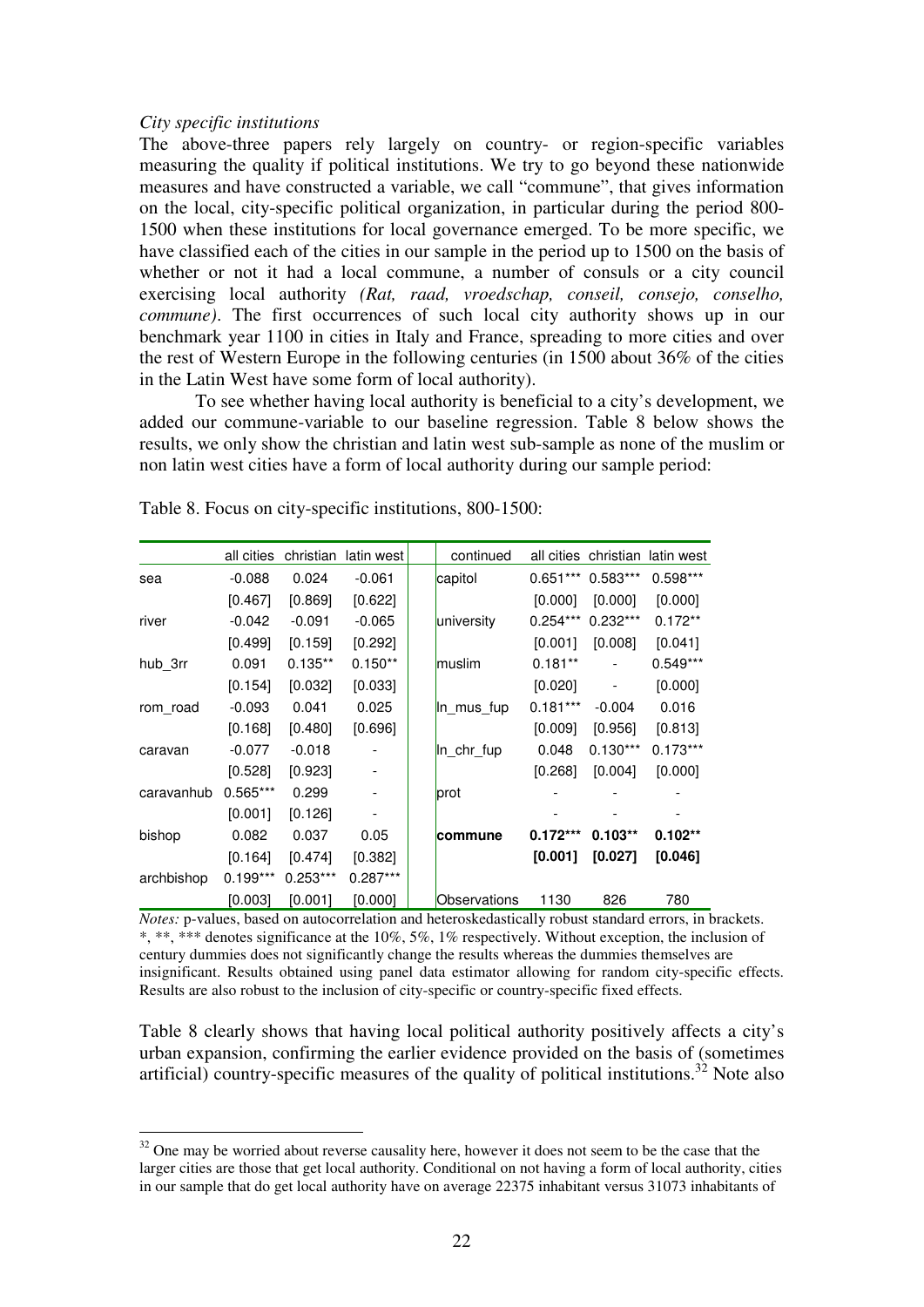that including this measure of political institutional quality does not undo the positive effect of economic institutional quality (as captured by the FUP variables), indicating that both institutions regulating exchange as well as a city's political organisation are important determinants of city's prosperity.

### *Country specific institutions*

In contrast to focusing on the city-specific institutional variable as we have done in the previous section, two influential papers in the literature (DeLong and Shleifer (1993) and AJR (2005)) suggest that city growth is to a large degree caused by the institutional environment of the *countries* cities are part of. On the basis of various indicators that they have constructed for the quality of these institutions, these two papers show o.a. that the better a country's institutions, the higher the urbanization rate and the number of cities in such **a country.** In this section, and complementary to the evidence in the previous subsection<sup>33</sup>, we study whether these country specific institutional variables help to understand the dynamics of the urban systems in Western Europe and the Arab world. In order to do that, we extended the DeLong and Shleifer classification to also cover Western Europe between 800 and 1300 (their classification begins in 1300). Between 1100 and 1500 Western European countries were almost always classified as 'free' feudal states (that is, states with more or less autonomous cities and with institutions for consultation and negotiations such as estates or parliaments); the literature suggests that these feudal socio-political structure emerged in the  $10^{th}/12^{th}$  centuries (we choose the year 1100 as the break point (a review in Van Zanden 2007)).

|                          | all cities | latin west          | christian  |
|--------------------------|------------|---------------------|------------|
| Geography                |            | see baseline + text |            |
| religion / institutions  |            | see baseline        |            |
| <b>FUP</b>               |            | see baseline        |            |
| free prince dls pre1500  | $0.137***$ | $0.118***$          | $0.122***$ |
|                          | [0.001]    | [0.003]             | [0.003]    |
| free prince dls post1500 | $0.082*$   | $0.073*$            | $0.069*$   |
|                          | [0.056]    | [0.079]             | [0.100]    |
| Observations             | 2376       | 1831                | 1895       |

Table 9. Focus on country-specific institutional variables:

*Notes:* p-values, based on autocorrelation and heteroskedastically robust standard errors, in brackets. \*, \*\*, \*\*\* denotes significance at the 10%, 5%, 1% respectively. Without exception, the inclusion of century dummies does not significantly change the results whereas the dummies themselves are insignificant. Results obtained using panel data estimator allowing for random city-specific effects and including country dummies.

<u>.</u>

Although there is some discussion on the emergence of feudal institutions in the Arab world as well, their character is so different – and they in particular lack the dimension of fragmented sovereignty that is characteristic for the Latin West in the

cities that do not get local authority. When restricting the sample to latin west or christian cities only, this becomes 22447 vs. 22076 and 22375 vs. 23138 respectively.

 $33$ <sup>33</sup> The correlation between the free/prince variable and our commune variable is 0.5 in the period before 1500.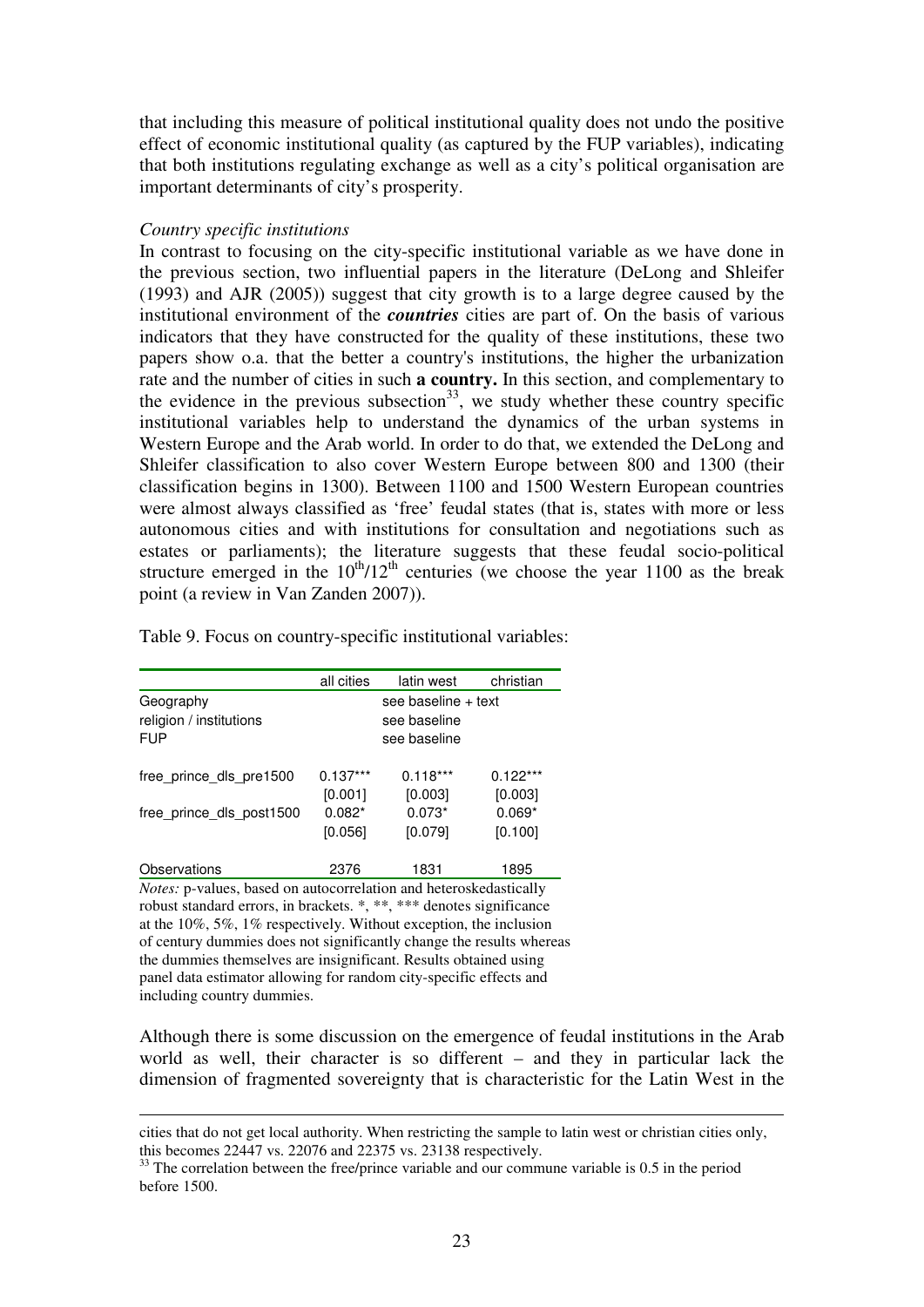Middle Ages - that we assume that the Arab world was continually 'unfree' in the meaning of DeLong and Shleifer (1993) (see the discussions in Ashtor 1976 and Inalcik 1994). After 1500 only two 'free' states remain: the Dutch Republic and (after 1688) England; the rest of Western Europe then consists of unfree 'monarchies' (see De Long and Shleifer 1993). Two sets of dummies were entered in the baseline model representing 1/ before 1500 'feudal' socio-political institutions, and 2/ after 1500: the two Republics. $34$ 

Table 9 shows that the 'free dummy' is clearly significant, in particular in the period before 1500. Since the free/prince variable is defined at the country level, the results in Table 9 are obtained including also country specific fixed effects (they also hold up to the inclusion of city specific fixed effects). Not shown is that including this free/prince variable has a strong effect on the 'sea' variable, which becomes insignificant. Apparently there is a strong correlation between 'free' and 'sea' as determining factors of urban growth – in particular after 1500 (when only the Netherlands and after 1688 England are free). However, when subdividing the seavariable into location on the Atlantic, Mediterranean or Baltic-North Sea coast, being located on the Atlantic still has a significant positive impact on population size (results shown in the working paper).<sup>35</sup>

#### *Capitol city shadow*

 $\overline{a}$ 

It has been argued in the literature that cities near the seat of power, usually the capitol city, suffer from being located close to such a city as the capital city is oftentimes a consumer city 'par excellence'. To see whether or not we can find statistical evidence of such a 'capital city shadow' in case of our sample(s), we (as in Bosker et al., 2008) calculated each city's distance to the nearest capital city.



Figure 1: Capital city shadow – distance to the nearest capital city

Figure 1 shows the distribution of this nearest distance to the capital city over cities in the four different subsamples that we considered in the previous sections. It shows

<sup>&</sup>lt;sup>34</sup> It was assumed that states outside Western Europe were never' free' but always governed by a 'prince'.

<sup>35</sup> The results of adding the proxies developed by AJR (2002; 2005) for the quality of institutions (either 'constraints of the executive' or 'protection of capital') to the model were disappointing; coefficients were generally insignificant, although most of the time they had the right sign; again they 'conflict' with the sea variable appears (results not shown here).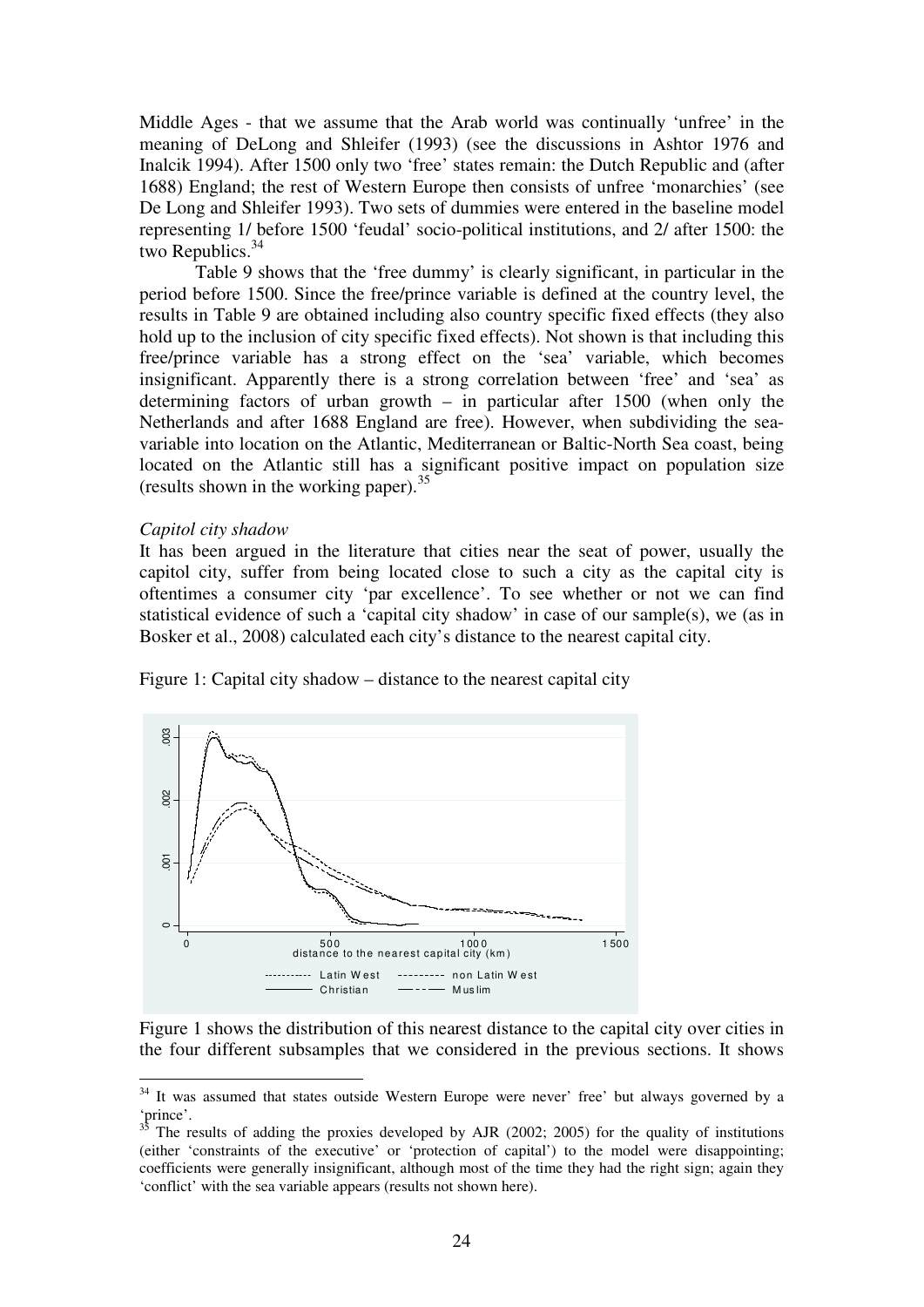clearly that in the Latin West many more cities (larger than 10,000) exist at closer distance to the capitol city compared to cities in the Arab World<sup>36</sup>. Suggesting that not only were the primate cities in the Arab World much larger, they also did not tolerate the development of other urban centers in their close vicinity. Besides the evidence provided by Figure 1, we also included the (natural logarithm of the) distance to the nearest capitol city as an additional variable to our baseline specification. Table 10 below shows the results.

|                               | all cities | non latin west | latin west christian  |            | Muslim     |  |  |  |  |  |
|-------------------------------|------------|----------------|-----------------------|------------|------------|--|--|--|--|--|
| geography                     |            |                | see baseline and text |            |            |  |  |  |  |  |
| other religion / institutions |            |                | see baseline          |            |            |  |  |  |  |  |
| capitol                       | $0.810***$ | $0.767***$     | $0.812***$            | $0.808***$ | $0.767***$ |  |  |  |  |  |
|                               | [0.000]    | [0.000]        | [0.000]               | [0.000]    | [0.000]    |  |  |  |  |  |
| $ln_dcap$                     | 0.036      | 0.054          | $0.048**$             | $0.056**$  | $-0.024$   |  |  |  |  |  |
|                               | [0.116]    | [0.342]        | [0.036]               | [0.015]    | [0.714]    |  |  |  |  |  |
| In mus fup                    | 0.052      | $0.280***$     | $-0.047$              | $-0.05$    | $0.327***$ |  |  |  |  |  |
|                               | [0.199]    | [0.001]        | [0.277]               | [0.195]    | [0.001]    |  |  |  |  |  |
| In chr fup                    | $0.097***$ | $-0.078$       | $0.186***$            | $0.174***$ | $-0.034$   |  |  |  |  |  |
|                               | [0.000]    | [0.178]        | [0.000]               | [0.000]    | [0.529]    |  |  |  |  |  |
| Observations                  | 2376       | 545            | 1831                  | 1895       | 481        |  |  |  |  |  |

Table 10. Capital city shadow

 $\overline{a}$ 

*Notes:* p-values, based on autocorrelation and heteroskedastically robust standard errors, in brackets. \*, \*\*, \*\*\* denotes significance at

the 10%, 5%, 1% respectively. Without exception, the inclusion of

century dummies does not significantly change the results whereas the dummies themselves are insignificant.

The results show that only in case of the Latin West and Christian sample we find significant evidence of a capitol city shadow (the further away a city is located from the nearest capitol city, the larger its size). We did not find such an effect for the Muslim world. Combining the results in Table 10 and Figure 1, we interpret this as follows. In the Arab world the large capital cities did not tolerate the existence of other large cities (at least larger than 10,000 inhabitants) in their vicinity. In the Latin West, we find many more cities (with at least 10,000 inhabitants) in close vicinity to a capitol city, however these cities are generally smaller compared to those located further away from the capitol city.

In both urban systems we thus do find some evidence of a capitol city shadow, however in the Latin West the extent of this shadow takes on a somewhat milder form (not completely crowding out the development of cities in its vicinity, as seems to be the case in the Arab World, but instead keeping a close check on the cities that develop in its vicinity). Summing up this section, we found strong evidence that 'free' political institutions – either measured at the country level (following De Long and Shleifer) or at the city level (the presence of a commune) – had a positive impact on

 $36$  Note that, although cities in the Arab World are in general located at greater distance from eachother than in the Latin West, the distribution of the distance to the nearest capitol city differs markedly from the distribution of the distance to the nearest city of the same religious denomination (see the online results Appendix).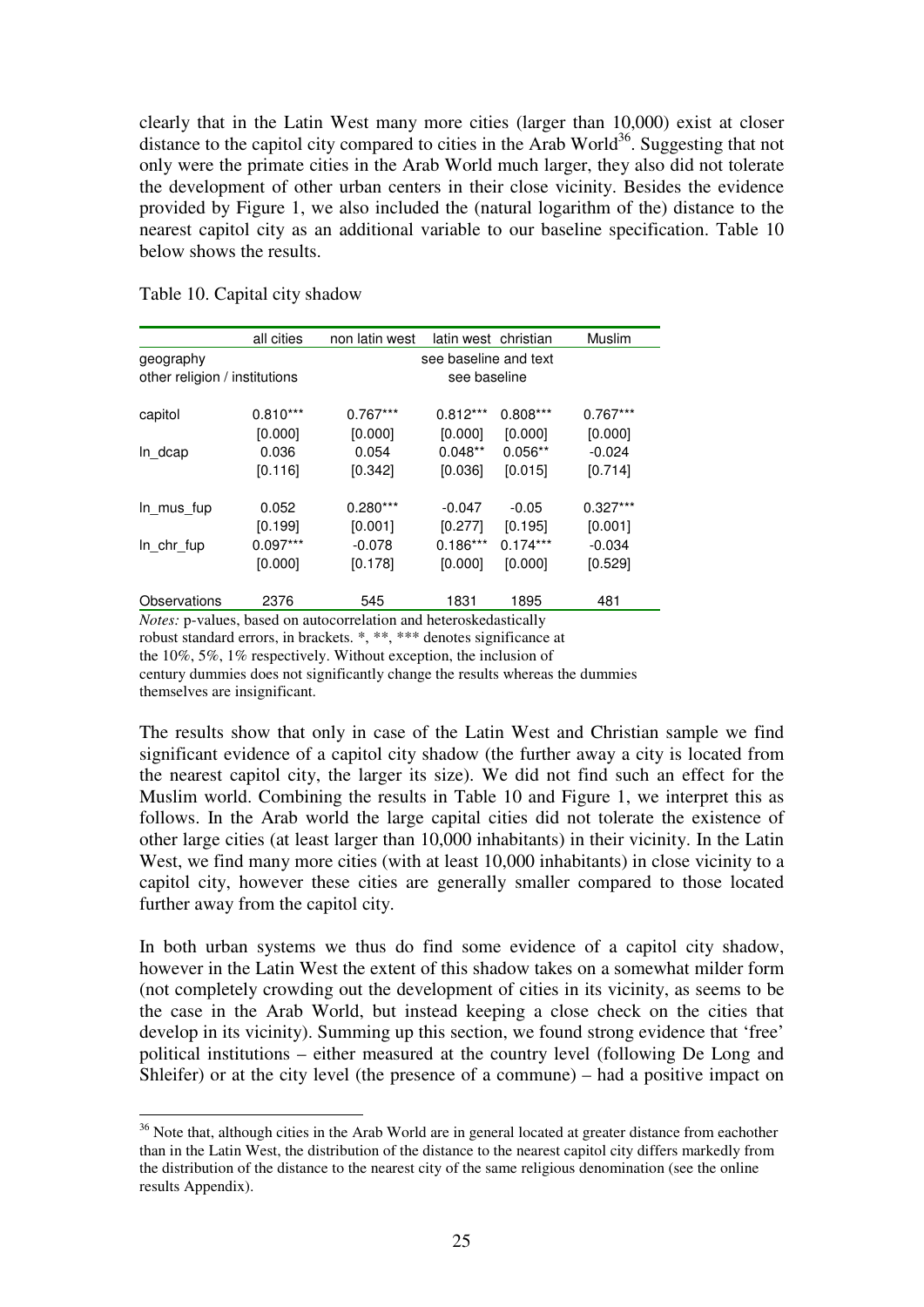city growth in the Latin West. The absence of these institutions in the Arab World must have constrained urban development to some extend there. This supplements the evidence presented in previous sections about differences in the structures of the two systems, such as the much larger share of the primate city in total urban population in the Arab World (a measure of 'bad' institutions), and the much greater density of the system in the Latin West.

# **Conclusion**

We have developed a powerful tool for the analysis of long term economic change in the pre modern era: we presented a new dataset about the growth of cities in Europe (except for Russia) and the Arab world between 800 and 1800, and we offered new ways of analyzing those data, in particular focusing on the geographic location of these cities, their political institutions, and on the interactions between them.

A first analysis of these data demonstrated that in terms of urbanization the Arab World was much ahead of Western Europe in the first half of the millennium studied here, but also that in the long run this level of urbanization was almost stagnant. Western Europe, on the other hand, from the  $9<sup>th</sup>/10<sup>th</sup>$  century onwards embarked on a process of urbanization that lead to the overtaking of the Arab World in the Early Modern Period, and which ultimately resulted in the emergence of an industrial society in the late  $18<sup>th</sup>$  and  $19<sup>th</sup>$  century. The aim of the paper was to explain this 'reversal of fortune'.

We distinguished a number of hypotheses explaining the divergent developments of the two urban systems. Two hypotheses were related to the links between institutions and economic performance. The first one focuses on economic institutions that determine the efficiency of exchange, which we measured by quantifying the degree of interaction between cities in the two urban systems. Firstly, it could be established that we indeed find two separate urban systems in the area under study: the interaction between Muslim and Christian cities was generally not significant and if so mostly negative (the FUP-coefficient had a negative sign), whereas within the two systems, positive feedbacks occurred. It is strong evidence that culture does matter, that these two societies had or developed different institutions that facilitated exchange amongst cities within each urban system, but to some extend hindered exchange over the borders of the two urban systems. Moreover, it also explains why the Arab world could continue to stagnate, in spite of the enormous growth of the European economy and urban system – it simply did not get the positive stimuli from Europe. On the contrary, if these regressions tell the whole story, European growth may have had negative effects on development in the Arab world.

The hypothesis that the explanation of the divergent development of the two urban systems was caused by more efficient *economic institutions* in the West compared with the Arab World, had to be modified, however. Initially, coinciding with the 'Golden Age of Islam' (see Findlay and O'Rourke, 2008), the FUPcoefficient of the Arab World was very high, which points to quite efficient institutions regulating exchange. This was probably due to the fact that the Arab world was unified by one state, which guaranteed law and order and imposed similar institutions on economy and society (and with the same language spoken throughout its domain). From 800 onwards, the FUP-coefficient declined however, parallel to the gradual disintegration of the Abbasid state, and it became insignificant after 1300. In short, efficient exchange was *dependent* on the existence of a large territorial empire,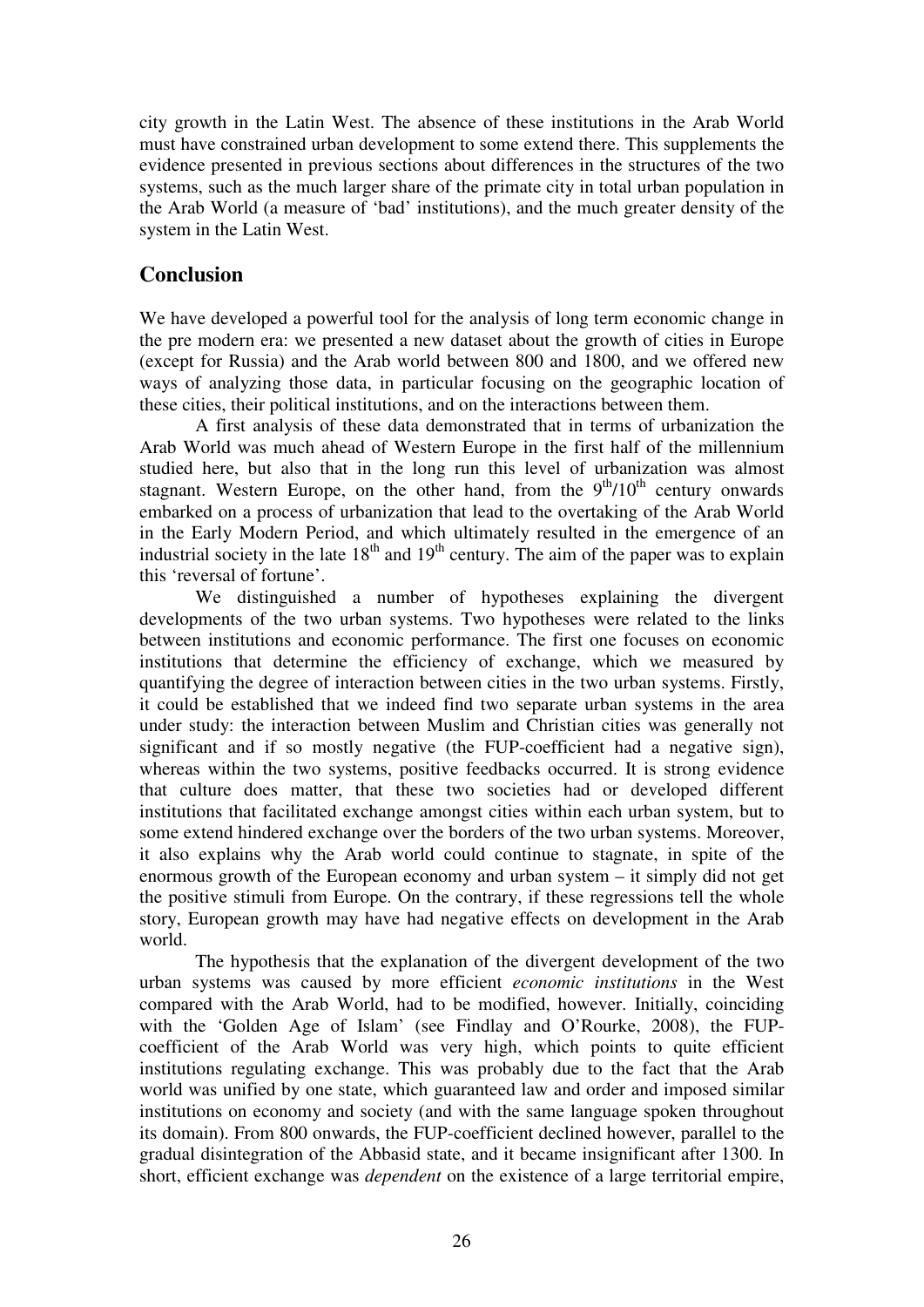a situation which is quite normal in world history – Ching China, the Roman World, the Moghul Empire were 'similar' empires that brought law and order and abolished previously existing trade barriers, resulting in a boom in long-distance trade (Shuie and Keller 2007 and Findlay and O'Rourke, 2008). In Western Europe no integrated urban system existed in the  $9<sup>th</sup>/10<sup>th</sup>$  century, but it emerged in the  $11<sup>th</sup>$  century in a period of political fragmentation (after the collapse of the Carolingian Empire); it was largely based on 'bottom up' institution building (such as independent cities and merchant guilds), and created a set of institutions that was able to cope with the existence of many borders, institutional regimes and languages (Van Zanden 2007). Overall, these institutions were not necessarily more efficient than the set of institutions governing trade in  $9<sup>th</sup>$  century Arab world (as the FUP-coefficients demonstrates), but they were more robust and much less dependent on the states it was part of (a.o. because these states delegated authority to cities and guilds to regulate their own affairs).

This already demonstrates that the institutions regulating exchange of the Arab world and of Western Europe were in a different way embedded in the states they were part of, pointing to the importance of the second hypothesis concerning the differences between the *political institutions* of the two urban systems. We have developed this idea by introducing the Weberian concepts of consumer and producer cities, and formulated the question: were Muslim cities typical consumer cities and Christian cities typical producer cities? Looking at the structure of the urban system, the differences are indeed quite big: the share of the primate city was much higher in the Arab World than in the Latin West; the urban density of the system was much lower in the east than in the west, and the 'free', communal institutions that were characteristic of the Latin West had a positive impact on urban growth. Moreover, the growth cycles of the Islamic urban system was closely linked to the rise and decline of big territorial entities – first flourishing under the Umayyad and Abbasid Caliphates (661-1258), followed by a desintegration of the Islamic state system in the 13th-14<sup>th</sup> centuries, again followed by a reconsolidation linked to the rise of the Ottoman Empire. Big cities such as Damascus, Baghdad, Cairo and Istanbul were the centers of big states, and when the big states collapsed, the level of urbanization went down. As argued already, in Western Europe this was much less the case; in particular in the period between 900 and 1300 the rise of cities ran parallel to a collapse of the Carolingian Empire and the desintegration of its successor states, suggesting that the new cities of the Latin West were not dependent on large territorial states (which is reflected in the decline of the capital coefficient). After 1300 state formation and urban growth went hand in hand again, however, and in particular after 1500 Western Europe saw the re-appearance of typical consumer cities such as Brussels, Madrid, Naples or Vienna (De Vries 1984), which is also reflected in the rise of the capitalcity effect to levels that are also usual in the Arab World.

Both factors, economic and political institutions, and the relationships between them, therefore play a role in explaining the greater dynamism of the European urban system in the very long run. Another factor that we argue has played a substantial role was the importance of different in modes of transport. In a way, the Arab world was more innovative in that it replaced the system of Roman roads by caravan routes, and the cart drawn by oxen or horses by the camel packed with goods (a rational move as camel transport was a much more efficient means of transportation – there was no need for road maintenance and the camel outperforms the horse when it comes to stamina in desert type conditions). By focusing on caravan routes, Muslim cities to some extent turned their back to the seas. Initially this may have been related to the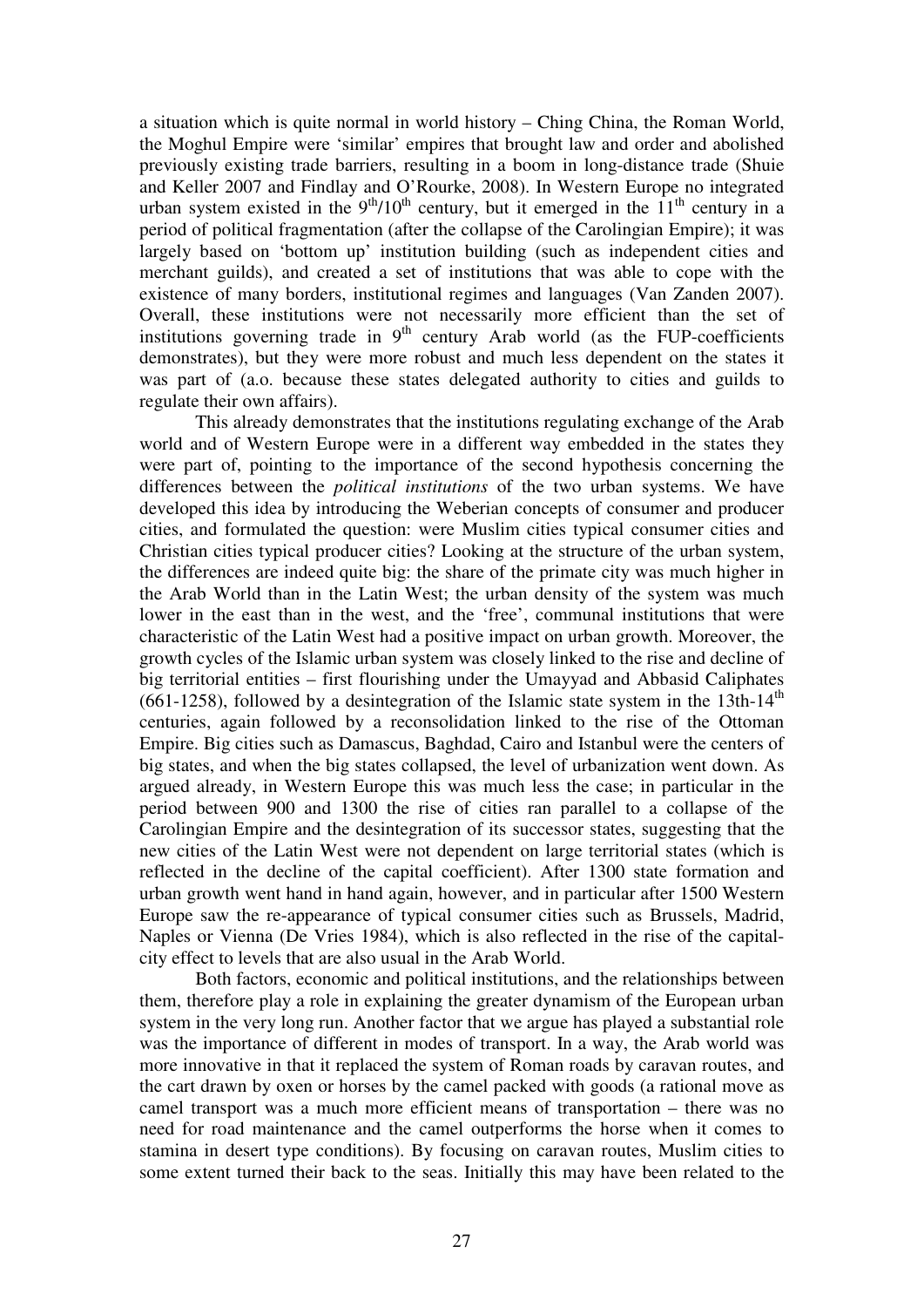fact that during the Conquest of the Middle East and North Africa Christian powers – in particular Byzantium – still dominated the Mediterranean, which made sea transport more risky than overland trade.<sup>37</sup> But between 900 and 1100, when the Arabs controlled the Eastern, Southern and Western shores of the Mediterranean, including Sicily, Sardinia, and the Baleares, and it was almost an inner lake of the Islam, this orientation did not change fundamentally. It were traders from Italy – Pisa, Genova, Venice - who filled the gap left by the Byzantines. Part of the explanation is that the Arabs were caravan traders by origin, their conquests were conducted on the backs of camels, so the choice for this mode of transport was logical, but in the Mediterranean they somehow lacked the flexible institutions and incentives to develop large-scale sea transport when the changes for doing this emerged.<sup>38</sup> This choice for camels and caravans as the key mode of transport had long-term consequences. Given its stagnant technology, prospects for productivity growth were meager; in fact, the productivity of camel transport may not have changed at all during the ten centuries under study (see Austen 1990).

 The West, on the other hand, was increasingly oriented towards the sea. The potential for productivity growth in sea transport proved to be very large, and one of the explanations for the increased strength of the 'sea' variable through time is the fact that transport costs overseas declined much more than via other modes of transport.<sup>39</sup> One of the factors explaining dynamic growth of the urban system in the West and stagnation in the East is therefore this – perhaps to some extent fortuitous – choice of the key mode of transport and its long term growth possibilities – the Muslim world became locked in into the camel-overland trade, whereas the Latin West could profit from the productivity growth of seaborn trade.

 These changes all began much before 1500. In fact, the Western European urban system was most 'progressive' (or producer-oriented) during the High Middle Ages, and the FUP-coefficient did not change anymore between 1100 and 1800.<sup>40</sup> The disintegration of the Arab urban system occurred during the same period (between 1100 and 1300), and was possibly related to the rise of the Mongol Empire in the  $13<sup>th</sup>$ century that gave the Europeans a direct overland trade route to China and India (avoiding the extra costs incurred by using the Arab middlemen). After the desintegration of the Mongol Empire in the  $14^{\text{th}}$  century which effectively ended the use of the direct overland to China by the European (see Findlay and O'Rourke 2008), the search for a direct trade route to the Eastern spice markets via the seas began, which eventually resulted in the Great Discoveries of about 1500 that greatly speeded up the divergent trends of the two systems, but these developments occurred when the real changes in institutions and urban systems had already happened. We also did find a strong 'Atlantic economy' effect in the 1500-1800 period: it is clear that cities bordering the Atlantic profited a lot of the economic consequences of Columbus, Da Gama and others.

 $37$  Ashtor 1976.

<sup>&</sup>lt;sup>38</sup> However, in the Indian Ocean Muslim traders and shippers did develop a strong control over sea routes, suggesting that it may have been competition with the more efficient European merchants who blocked them in the Mediterranean (Chaudhuri 1985).

<sup>&</sup>lt;sup>39</sup> This may have been scale-dependent: whereas sea transport was subject to strong economies of scale, land transport (by cart and by camel) probably was much less so.

<sup>&</sup>lt;sup>40</sup> We also found that the country-specific institutional variables linked to the political economy of the emerging states before 1500 pointed at a strong effect of 'feudalism' (a situation of fragmented authority, characterized by independent states, parliaments etc.) on city growth, whereas after 1500 this effect was less strong.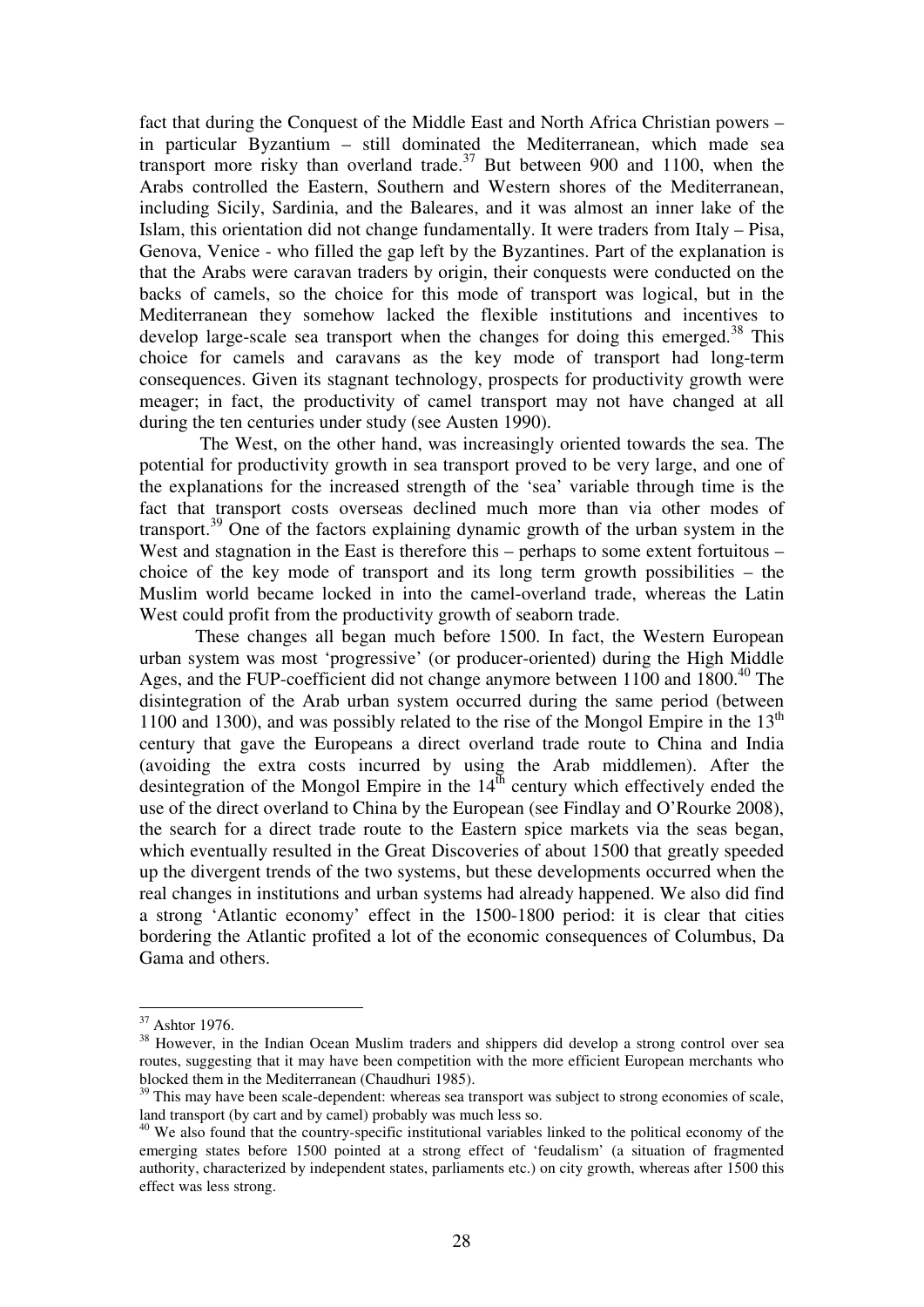Summing up, the Arab world was in a way quite innovative (it adopted a new mode of transport replacing the Roman infrastructure), exchange between Muslim cities initially was highly efficient, but at the same time these 'consumer' cities remained dependent on the basic institutions of the states which were (because of their basically predatory nature) unable to generate long-term economic growth. The urban system that arose in Western Europe between 900 and 1300 was by contrast geared towards generating its own resources via market exchange; it was highly competitive, independent of large territorial states (which were quite weak between 900 and 1300, anyway) and became oriented towards long-distance trade via the sea. It was this 'new' urban system that generated the long-term economic development that was characteristic of Western Europe in the millennium after 900 and which finally, spurred on by the effect of the Great Discoveries, caused it to overtake the Arab World in terms of economic prosperity.

# **References:**

Abu-Lughod, Janet (1989), *Before European Hegemony. The World System A.D. 1250-1350*, New York: Oxford University Press.

Acemoglu, D. and Johnson, S. and Robinson, J. (2001). 'The Colonial Origins of Comparative Development: An Empirical Investigation'. *American Economic Review*  **91-5**, 1369-1401.

Acemoglu, D. and Johnson, S. and Robinson, J. (2002). 'The Rise of Europe: Atlantic Trade, Institutional Change and Economic Growth'. Working Paper*, NBER* 9378.

Acemoglu, D., and S. Johnson (2005) 'Unbundling institutions', *Journal of Political Economy* 113, 949-995.

Acemoglu, D., S. Johnson, and J. Robinson (2005), 'The Rise of Europe: Atlantic Trade, Institutional Change, and Economic Growth', *American Economic Review*, **95**, (3), 546-579.

Ashtor, E. (1976) *A social and economic history of the Near East in the Middle Ages*. London: Collins.

Austen, Ralph A. (1990) 'Marginalization, stagnation, and growth: the trans-Saharan caravan trade in the era of European expansion, 1500-1900', in James D. Tracy (ed.) *The rise of merchant empires, long-distance trade in the early modern world, 1350- 1750*. Cambridge University Press, Cambridge, 311-50.

Auty, Robert (ed) (1977-1999) *Lexikon des Mittelalters*. Metzler, Stuttgart.

Baedeker, Karl (1906) *Palestine and Syria*. Verlag Karl Baedeker, Leipzig.

Baedeker, Karl (1911) *The Mediterranean*. Karl Baedeker publications, Leipzig.

Baedeker, Karl (1914) *Konstantinopel und Kleinasien*. Verlag Karl Baedeker, Leipzig.

Baedeker, Karl (1914) *Egypt and the Sudan*. Verlag Karl Baedeker, Leipzig.

Bairoch, Paul, Jean Batou and Pierre Chèvre (1988) *La population des villes Européennes, 800-1850*. Librairie Droz, Genève.

Barraclough (ed.) G. (1981) *Spectrum Times Atlas van de wereldgeschiedenis*. Spectrum, Utrecht.

Behar, Cem (1996) *Osmanli Imparatorlugu'mum ve Turkiye'nin nufusu 1500-1927* (The population of the Ottoman Empire and Turkey 1500-1927). State Institute of Statistics. Historical Statistics Series, 2.

Berman, H. (1983). *Law and Revolution: the formation of the western legal tradition*. Cambridge (Mass.): Harvard U.P.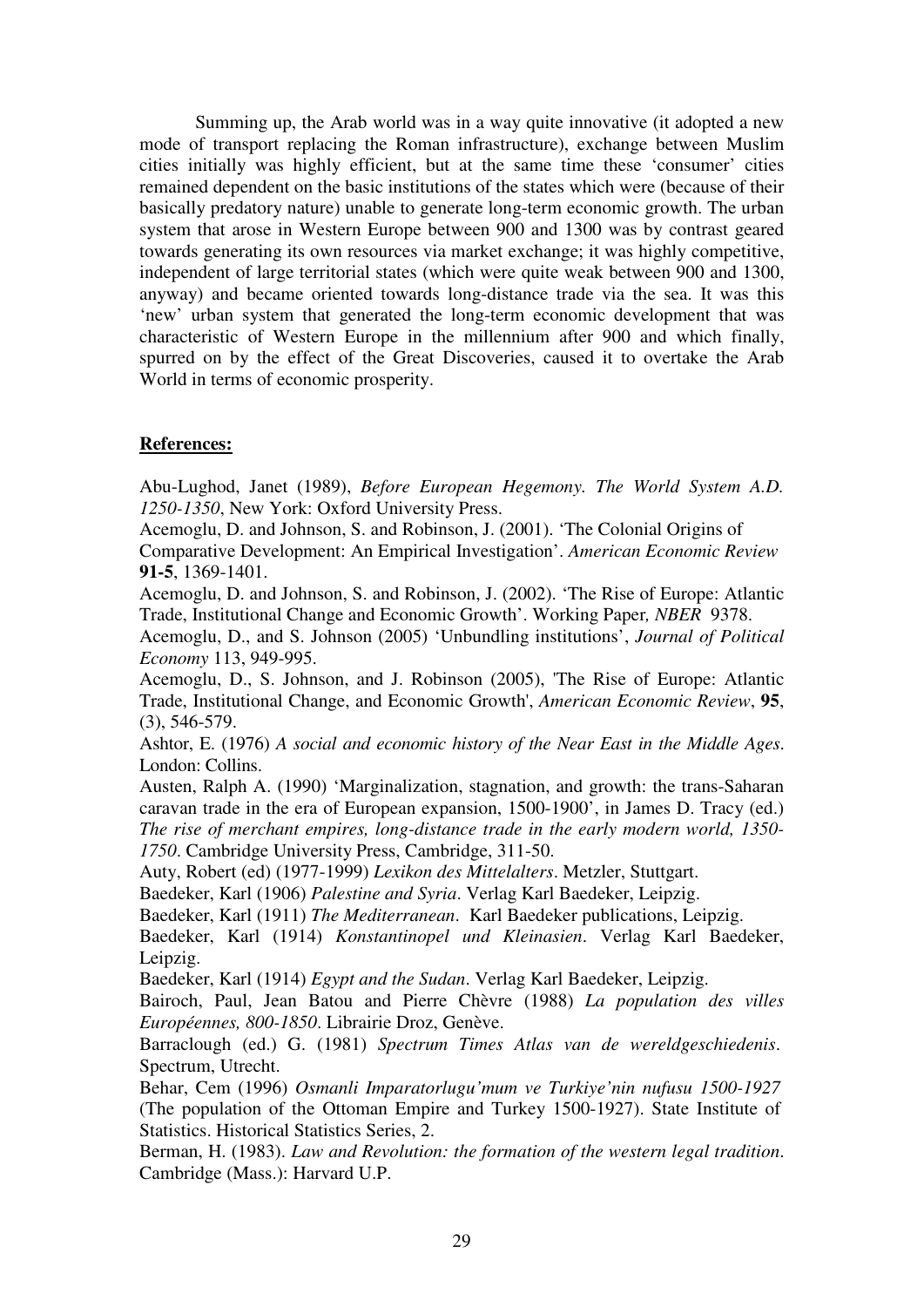Bosker, Maarten, Brakman, Steven, Garretsen, Harry, de Jong, Herman and Schramm, Marc (2008), "Ports, Plagues and Politics: Explaining Italian city growth 1300-1861". *European Review of Economic History* 12, pp.97-131.

Campbell, B.M.S. (2000). *English Seigniorial Agriculture 1250-1450*. Cambridge University Press, Cambridge.

Chandler, Tertius and Gerald Fox (1974) *3000 years of urban growth*. Academic Press, New York.

Chaudhuri, K.N. (1985) *Trade and Civilisation in the Indian Ocean: An Economic History from the Rise of Islam to 1750*. Cambridge University Press 1985

Collins, Basil Anthony (1994) *Al-Muqaddasi, the best divisions for knowledge of the regions*. Garnet Publishing Ltd, Reading.

Davis, Robert C. (2003) *Christian Slaves, Muslim Masters*. *White slavery in the Mediterranean, the Barbary Coast and Italy*. London: Macmillan.

DeLong, J. B. and Shleifer, A. (1993). 'Princes and Merchants: City Growth Before the Industrial Revolution.' *Journal of Law and Economics* **36**, 671-702.

Dominique, Paul Charles (1995) *Voyageurs Arabes, Ibn Fadlan, Ibn Jubayr, Ibn Battuta et un auteur anonyme.* Gallimard, Paris.

Eche, Youssef (1967) *Les bibliothèques Arabes, publiques et semi-publiques en Mésopotamie, en Syrie et en Egypte au moyen-âge*. Institut Français de Damas, Damas.

Encyclopaedia Britannica (1898), ninth edition, Black, Edinburgh.

Ennen, Edith (1972) *Die europäische Stadt des Mittelalters.* Vandenhoeck und Ruprecht, Göttingen.

Epstein, S.R. (1991) Cities, Regions and the Late Medieval Crisis: Sicily and Tuscany compared'. *Past and Present*, 130, pp. 3-50.

Epstein, S.R. (2000) *Freedom and growth: the rise of states and markets in Europe 1300-1750*. London: Routledge.

Erdem, Y. Hakan (1996) *Slavery in the Ottoman Empire and Its Demise, 1800-1909*. London: McMillan.

Escher, Anton and Eugen Wirth (1992) *Die Medina von Fes*. Palm und Enke, Erlangen.

Finley, Moses I. (1985) *The Ancient Economy*. University of California Press.

Glick, T.F. (1979). *Islamic and Christian Spain in the early Middle Ages*. Princeton: Princeton U.P.

Gibb, H. A. R. (ed) (1975-2005) *Encyclopaedia of Islam*. Brill, Leiden.

Greif, A. (2006). *Institutions and the path to the modern economy: lessons from Medieval trade*. Cambridge: Cambridge U.P.

Grosjean, Georges (1977) *Mapamundi, der katalanische Weltatlas vom Jahre 1375*. Urs Graf Verlag, Zürich.

Hajnal, J. (1965). 'European marriage in perspective'. In: Glass, D.V. and Eversley, D.E.C., (Eds.). *Population in history*, London:

Hammond, Nicholas G.L. (ed) (1981) *Atlas of the Greek and Roman world in antiquity*. Noyes Press, Park Ridge.

Harris, C., (1954), "The Market as a Factor in the Localization of Industry in the United States," *Annals of the Association of American Geographers* 64, 315-348.

Hourani, Albert (2002) *A History of the Arab Peoples*. Cambridge (Mss): Belknap.

Houtsma, M. Th. (ed) (1993) *E.J. Brill's First encyclopaedia of Islam 1913-1936*. Brill, Leiden.

Huff, Toby E. (2003) *The rise of early modern science, Islam China and the West*. Cambridge University Press, Cambridge.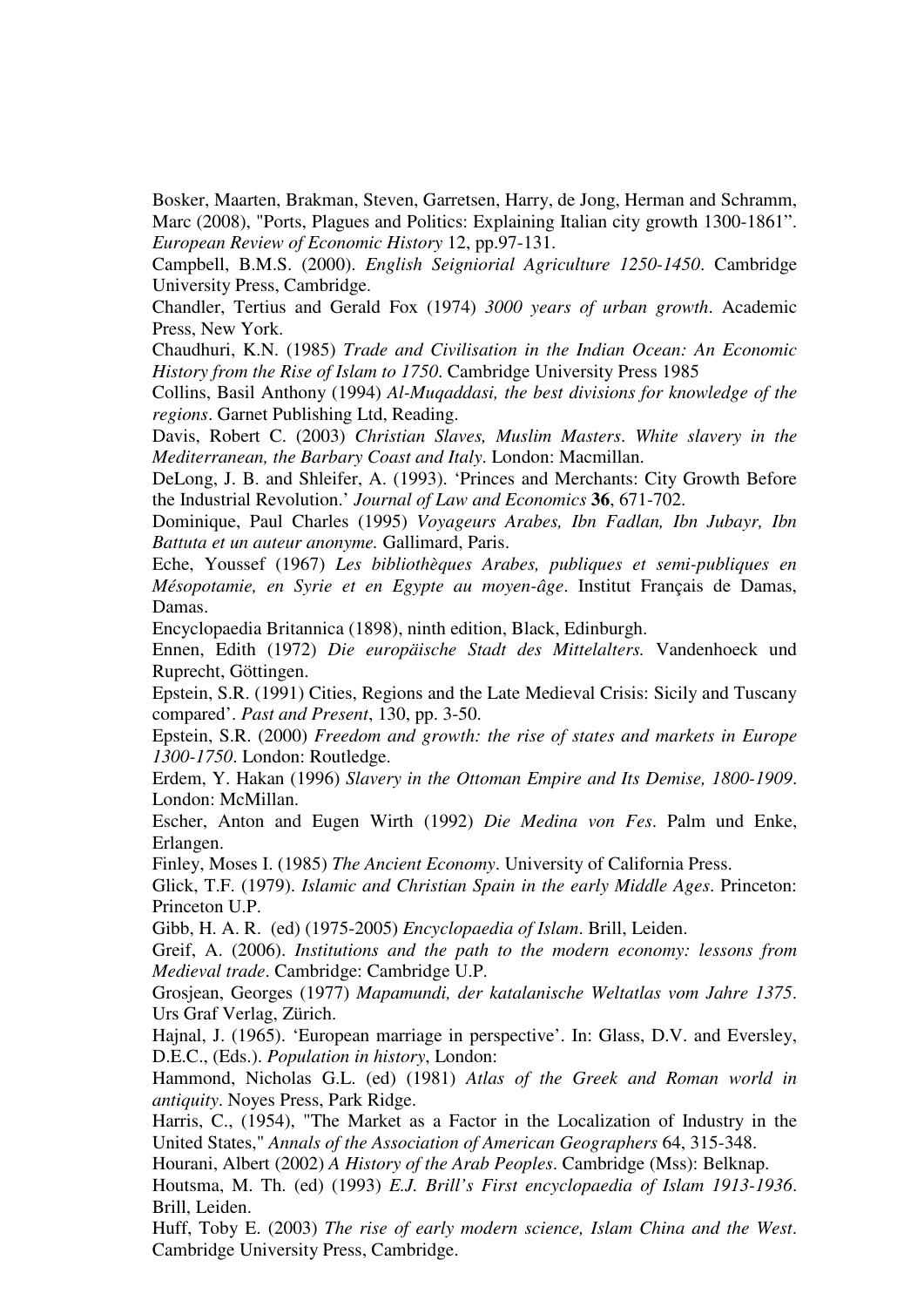Inalcik, Halil (1994) *An economic and social history of the Ottoman Empire, I, 1300- 1600.* Cambridge: Cambridge U.P.

Jédin, Hubert, Kenneth Scott Latourette and Jochen Martin (1980) *Atlas zur Kirchengeschichte, die Christlischen Kirchen in Geschichte und Gegenwart*. Herder, Freiburg.

Kennedy, Hugh (2002) 'Military pay and the economy of the early Islamic state'. *Historical Research* 75 (2) 155-169.

Krugman., P. (1993), 'First Nature, Second Nature, and Metropolitan Location', *Journal of Regional Science,* 33, 129-144.

Kuran, T. (2003). 'The Islamic commercial crisis: institutional roots of economic underdevelopment in the Middle East'. *Journal of Economic History* **63**, 414-447.

Malanima, P. (1998). 'Italian cities 1300-1800. A quantitative approach'. *Rivista di storia economica* **XIV**, 2, pp. 91-126.

Mann, M. (1986). *The Sources of Social Power. I. A history of power from the beginning to A.D. 1760*. Cambridge: Cambridge U.P.

Masschaele, J. (1993), 'Transport costs in medieval England', *Economic History Review*, 46, 266-279.

McCormick, M. (2001). *Origins of the European Economy. Communications and commerce A.D. 300-900*. Cambridge: Cambridge U.P.

McEvedy, Colin (1977) *Kosmos historische atlassen: middeleeuwen*. Kosmos, Amsterdam.

McEvedy, Colin (1977) *Kosmos historische atlassen: nieuwe tijd*. Kosmos, Amsterdam

McEvedy, Colin and Richard Jones (1979) *Atlas of world population history.* Allen Lane, London.

Menard, Russell R. (1991), 'Transport costs and long-range trade 1300-1800: was there a European "transport revolution" in the early modern era?' in: James D. Tracy ed., *The political economy of merchant empires. State power and world trade 1350- 1750.* Cambridge UP, pp. 228-275.

North, D.C. (1981). *Structure and change in economic history.* New York: Norton.

North, Douglass C., and Robert P. Thomas (1973). *The Rise of the Western World: A* 

*New Economic History*, Cambridge: Cambridge University Press.

Pomeranz, K. (2000). *The Great Divergence. China, Europe and the Making of the Modern World Economy*. Princeton U.P.

Redding, S. and A.J. Venables, (2004), 'Economic Geography and International Inequality', *Journal of International Economics,* 62(1), pp. 53-82

Roolvink, R. (1957) *Historical atlas of the Muslim peoples*. Djambatan, Amsterdam. Rostovtzeff, M. (1971) *Caravan cities*. AMS Press, New York.

Shiue, Carol, and Wolfgang Keller (2007), 'Markets in China and Europe on the Eve of the Industrial Revolution', *American Economic Review*, 97, no. 4, 1189-1215.

Talbert, Richard J.A. (ed) (2000) *Barrington atlas of the Greek and Roman world*. Princeton University Press, Princeton.

Tilly, C. (1990). *Coercion, Capital, and European States, AD 990-1990*. Cambridge (Mass) Basil Blackwell.

Verhulst, A. (1999). *The Rise of Cities in North-West Europe*. Cambridge: Cambridge U.P..

Vries, Joh. de (1959). *De economische achteruitgang van de Republiek in de achttiende eeuw.* Leiden.

Vries, J. de (1984) *European urbanization, 1500-1800*. Methuen and Co, London. Weber, Max (1904) *Die protestantische Ethik und der 'Geist' des Kapitalismus*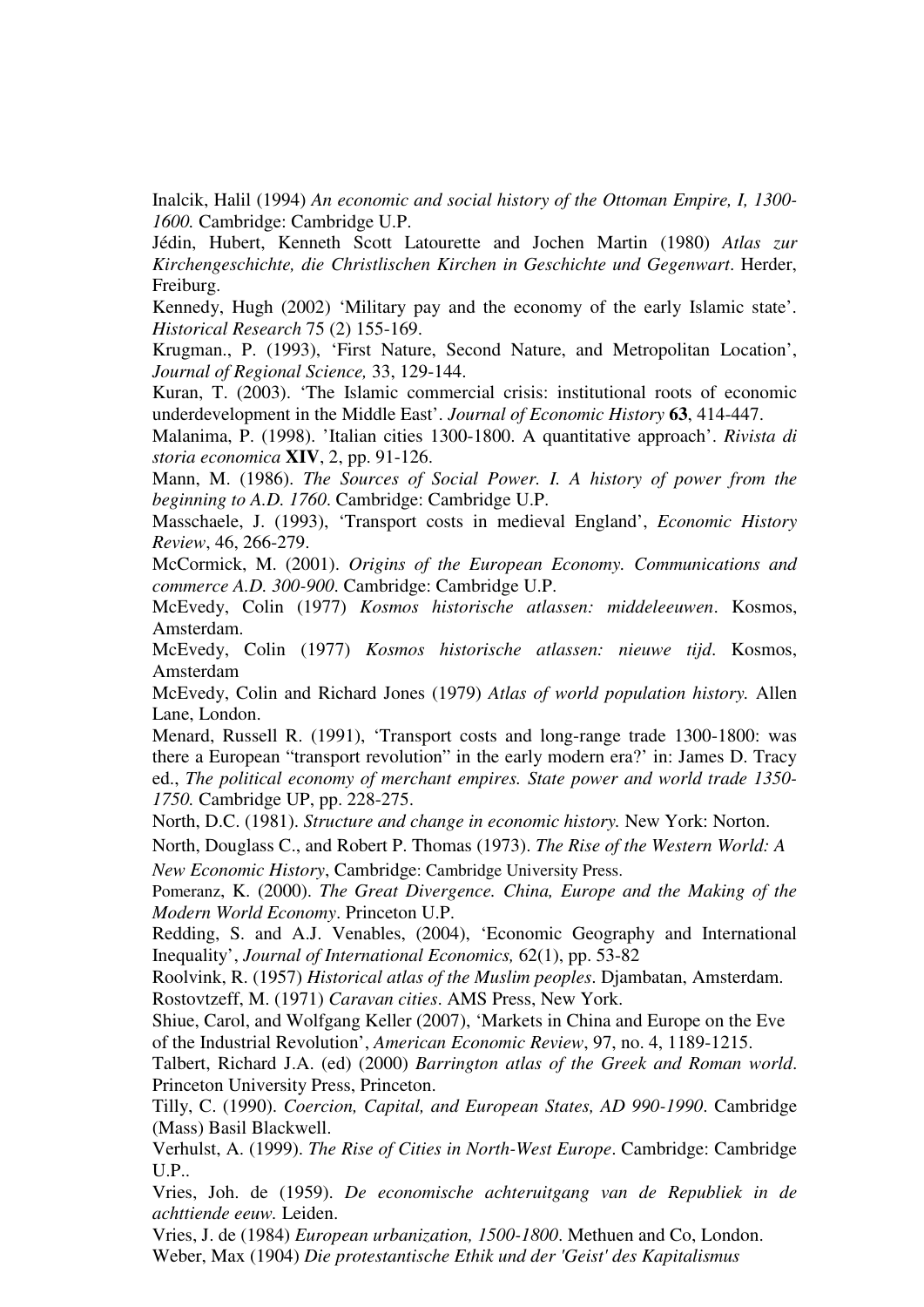Weber, Max (1922/1978), 'The city (non-legitimate domination).' In his *Economy and Society: An Outline of Interpretive Sociology.* Berkeley: University of California Press, 2 vols. Vol.2, ch. XVI: 1212-372.

Weber, Max (1958) *The City.* Translation and edited by Don Martindale and Gertrud Neuwirth. New York, The Free Press.

Weiler, A.G. (2003), 'Sint Radboud, bisschop van Utrecht [Deventer] van 899/900 tot 917' *Trajecta,* 12, 97-115.

Wong, R. Bin. (1997). *China Transformed: Historical Change and the Limits of European Experience*. Cornell U.P.

Woodford, Jerome S. (1990) *The city of Tunis, evolution of an urban system*. Middle East & North African Studies Press, Wisbech.

Zanden, J.L. van (2007) 'Economic Growth in a period of political fragmentation 950- 1300*'*. Paper for GEHN/Utrecht Conference on Law and Economic Development, Utrecht.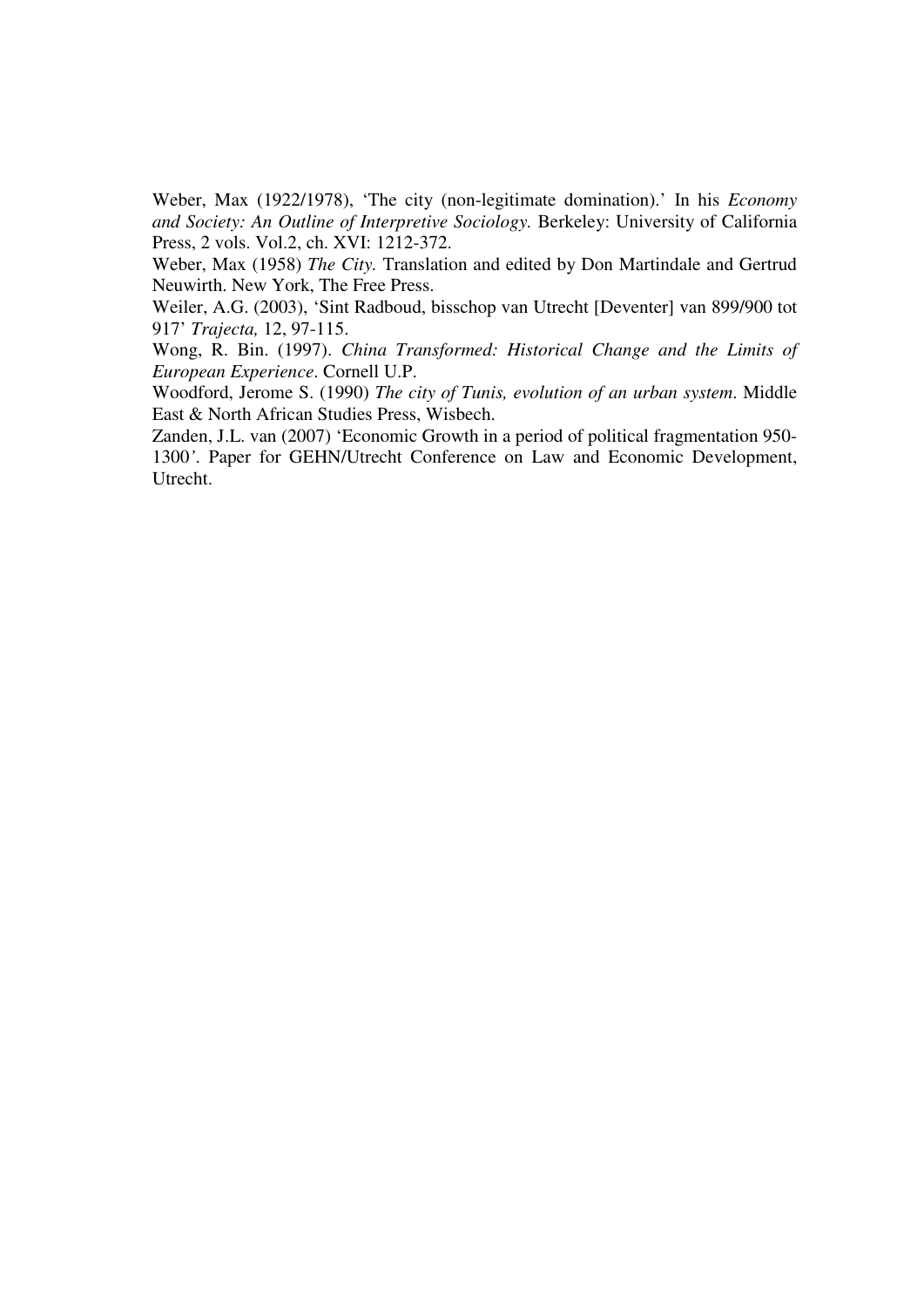| Total urban population | 800                      | 900                          | 1000                     | 1100                     | 1200                     | 1300           | 1400 | 1500 | 1600 | 1700      | 1800  |
|------------------------|--------------------------|------------------------------|--------------------------|--------------------------|--------------------------|----------------|------|------|------|-----------|-------|
| Scandinavia            |                          |                              |                          |                          | $\overline{\phantom{0}}$ |                |      | 10   | 40   | 115       | 238   |
| <b>Great Britain</b>   | $\overline{\phantom{a}}$ | 10                           | 62                       | 72                       | 84                       | 133            | 77   | 88   | 293  | 764       | 2430  |
| Ireland                |                          | $\overline{\phantom{0}}$     | 15                       | $\overline{a}$           |                          | 24             | 15   | -    | 5    | 96        | 462   |
| <b>Low Countries</b>   |                          | $\overline{\phantom{a}}$     | 24                       | 34                       | 150                      | 252            | 327  | 421  | 637  | 1023      | 1034  |
| France                 | 152                      | 147                          | 249                      | 340                      | 610                      | 973            | 696  | 933  | 1291 | 1903      | 2610  |
| Germany                | 105                      | 126                          | 198                      | 208                      | 285                      | 418            | 360  | 425  | 619  | 621       | 1373  |
| Austria / Switzerland  | $\overline{\phantom{a}}$ |                              |                          | $\overline{\phantom{0}}$ | 12                       | 20             | 30   | 42   | 77   | 182       | 394   |
| Italy                  | 150                      | 212                          | 413                      | 493                      | 766                      | 1352           | 900  | 1281 | 2094 | 2037      | 3281  |
| Iberia                 | 240                      | 361                          | 602                      | 540                      | 567                      | 770            | 635  | 780  | 1295 | 1060      | 2055  |
| Poland                 |                          |                              | $\overline{\phantom{a}}$ |                          | 10                       | 22             | 60   | 131  | 232  | 188       | 276   |
| Czech Republic         |                          | $\qquad \qquad \blacksquare$ | 10                       | 10                       | 10                       | 50             | 95   | 94   | 100  | 92        | 122   |
| Hungary / Slovakia     | $\overline{\phantom{a}}$ | $\overline{\phantom{0}}$     | $\overline{\phantom{a}}$ | $\overline{\phantom{0}}$ | $\overline{\phantom{0}}$ | $\overline{a}$ | -    | 37   | 39   | 57        | 308   |
| Yugoslavia / Albania   | $\overline{\phantom{0}}$ | 30                           | 55                       | 20                       | 25                       | 73             | 77   | 100  | 225  | 170       | 279   |
| Bulgaria / Rumenia     | 30                       | 60                           | 70                       | 65                       | 95                       | 150            | 103  | 168  | 164  | 223       | 444   |
| Greece                 | 20                       | 60                           | 55                       | 53                       | 50                       | 75             | 77   | 29   | 83   | 53        | 82    |
| Turkey                 | 340                      | 475                          | 603                      | 540                      | 392                      | 396            | 412  | 635  | 1249 | 1149      | 1140  |
| Lebanon / Israel       | 30                       | 60                           | 73                       | 79                       | 59                       | 70             | 35   | 30   | 20   | 20        | 46    |
| Syria                  | 120                      | 110                          | 110                      | 115                      | 130                      | 130            | 110  | 144  | 170  | 190       | 180   |
| Iraq                   | 650                      | 690                          | 430                      | 340                      | 290                      | 190            | 150  | 105  | 90   | 100       | 179   |
| Egypt                  | 195                      | 330                          | 358                      | 405                      | 395                      | 373            | 370  | 230  | 270  | 340       | 263   |
| North Africa           | 90                       | 120                          | 165                      | 295                      | 320                      | 325            | 360  | 340  | 330  | 375       | 339   |
| Latin - West           | 647                      | 856                          | 1573                     | 1697                     | 2494                     | 4014           | 3195 | 4242 | 6722 | 8138      | 14583 |
| <b>Balkan</b>          | 50                       | 150                          | 180                      | 138                      | 170                      | 298            | 257  | 297  | 472  | 446       | 805   |
| $ME - NA$              | 1425                     | 1785                         | 1739                     | 1774                     | 1586                     | 1484           | 1437 | 1484 | 2129 | 2174 2147 |       |
| Total                  |                          |                              |                          |                          |                          |                |      |      |      |           |       |

Table 1 **Total population in cities with more than 10,000 inhabitants (x1000)**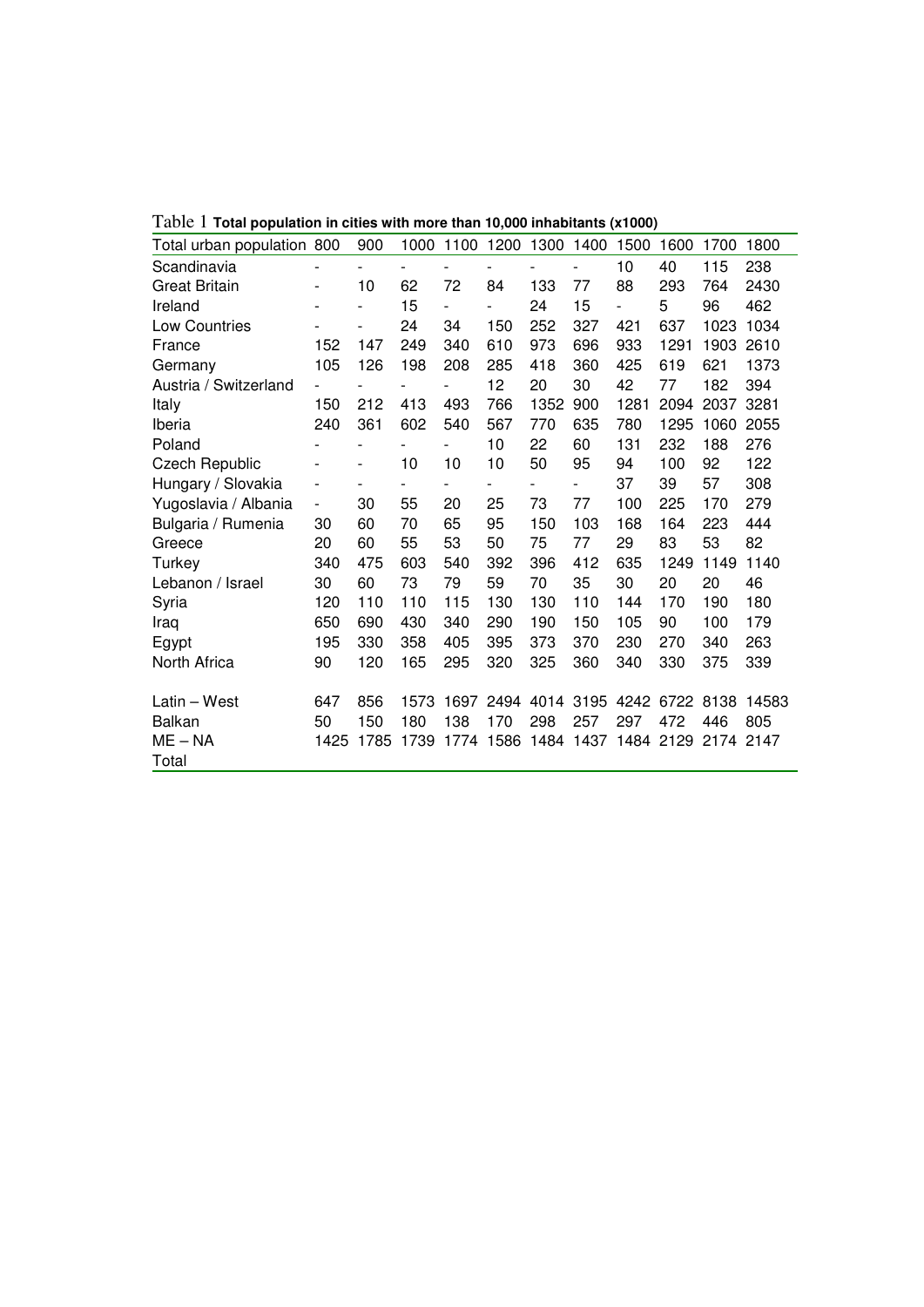| Table 2 Orbanisation ratio (total population in Cities >=10000 inhabitants / total population) |                              |       |       |                          |       |             |            |            |                   |            |             |
|------------------------------------------------------------------------------------------------|------------------------------|-------|-------|--------------------------|-------|-------------|------------|------------|-------------------|------------|-------------|
| Urbanisation                                                                                   | 800                          | 900   | 1000  | 1100                     | 1200  | 1300        | 1400       | 1500       | 1600              | 1700       | 1800        |
| Scandinavia                                                                                    | $\overline{\phantom{a}}$     |       |       |                          |       |             |            | 0.53       | 1.67              | 3.59       | 4.58        |
| <b>Great Britain</b>                                                                           | $\overline{\phantom{0}}$     | 0.82  | 3.65  | 3.43                     | 2.90  | 3.17        | 2.66       | 2.10       | 5.86              |            | 11.32 23.14 |
| Ireland                                                                                        | $\overline{a}$               |       | 5.00  | $\overline{\phantom{a}}$ |       | 3.00        | 2.50       |            | 0.40              | 3.84       | 8.80        |
| Low Countries                                                                                  |                              |       | 3.43  | 3.40                     |       | 10.00 12.29 |            |            | 23.36 19.58 21.23 | 27.28      | 19.70       |
| France                                                                                         | 3.04                         | 2.56  | 3.83  | 4.39                     | 5.81  | 6.08        | 6.33       | 6.22       | 6.98              | 8.65       | 9.00        |
| Germany                                                                                        | 3.23                         | 3.73  | 5.66  | 5.20                     | 4.75  | 4.64        | 5.54       | 4.72       | 5.16              | 4.78       | 7.63        |
| Austria / Switzerland -                                                                        |                              |       |       |                          | 0.69  | 0.71        | 1.62       | 1.50       | 2.20              | 4.85       | 8.29        |
| Italy                                                                                          | 3.75                         | 4.71  | 8.26  | 8.57                     | 10.57 | 13.52       | 12.86      | 12.81      | 17.45 15.67       |            | 17.27       |
| Iberia                                                                                         | 5.78                         | 8.24  |       | 13.09 10.38 8.86         |       | 8.80        | 9.92       |            | 10.06 12.33 10.60 |            | 14.42       |
| Poland                                                                                         |                              |       |       |                          | 0.44  | 0.63        | 2.18       | 3.28       | 4.64              | 3.13       | 3.07        |
| <b>Czech Republic</b>                                                                          |                              |       | 0.80  | 0.67                     | 0.50  | 1.67        | 3.80       | 3.13       | 2.22              | 2.04       | 1.81        |
| Hungary / Slovakia                                                                             | $\overline{a}$               |       | -     |                          |       |             |            | 0.87       | 0.68              | 0.95       | 3.08        |
| Yugoslavia / Albania                                                                           | $\qquad \qquad \blacksquare$ | 1.76  | 2.82  | 0.91                     | 1.07  | 2.98        | 3.95       | 4.08       | 7.63              | 5.57       | 5.42        |
| Bulgaria / Rumenia                                                                             | 2.31                         | 4.14  | 4.38  | 3.69                     | 4.92  | 6.00        | 5.28       | 6.00       | 5.05              | 5.95       | 5.92        |
| Greece                                                                                         | 2.50                         | 6.67  | 5.50  | 4.82                     | 4.17  | 6.00        | 8.56       | 2.90       | 5.53              | 3.53       | 3.64        |
| Turkey                                                                                         | 5.40                         | 6.99  | 8.26  | 10.19 6.22               |       | 5.42        | 7.10       | 10.08      | 15.81             | 13.52      | 11.88       |
| Lebanon / Israel                                                                               | 4.17                         | 9.23  | 12.17 | 13.17 9.52               |       | 10.77       | 6.03       | 5.00       | 3.08              | 3.33       | 7.67        |
| Syria                                                                                          | 8.00                         | 8.25  | 8.80  | 9.20                     | 9.75  | 8.91        | 9.43       |            | 11.52 11.66 15.20 |            | 14.40       |
| Iraq                                                                                           | 26.00                        | 30.67 | 21.50 | 19.43                    | 19.33 | 19.00       | 15.00      | 10.50 7.20 |                   | 10.00      | 17.90       |
| Egypt                                                                                          | 5.13                         | 7.17  | 7.16  | 9.64                     | 9.88  | 7.77        | 10.00 5.75 |            | 5.40              | 7.56       | 7.51        |
| North Africa                                                                                   | 2.00                         | 2.42  | 3.00  | 5.46                     | 6.34  | 5.80        | 7.91       | 7.91       | 5.50              | 7.81       | 5.38        |
| Latin - West                                                                                   | 2.83                         | 3.32  | 5.49  | 5.00                     | 5.47  | 6.06        | 6.68       | 6.54       | 8.06              | 8.62       | 10.65       |
| <b>Balkan</b>                                                                                  | 1.41                         | 3.70  | 3.96  | 2.73                     | 3.11  | 4.81        | 5.35       | 4.75       | 6.13              | 5.37       | 5.40        |
| $ME - NA$                                                                                      | 7.38                         | 8.67  | 8.03  | 9.59                     | 8.43  | 7.13        | 8.56       | 8.50       | 9.56              | 10.53 9.65 |             |
| Total                                                                                          |                              |       |       |                          |       |             |            |            |                   |            |             |

**Table 2 Urbanisation ratio (total population in cities >=10000 inhabitants / total population)**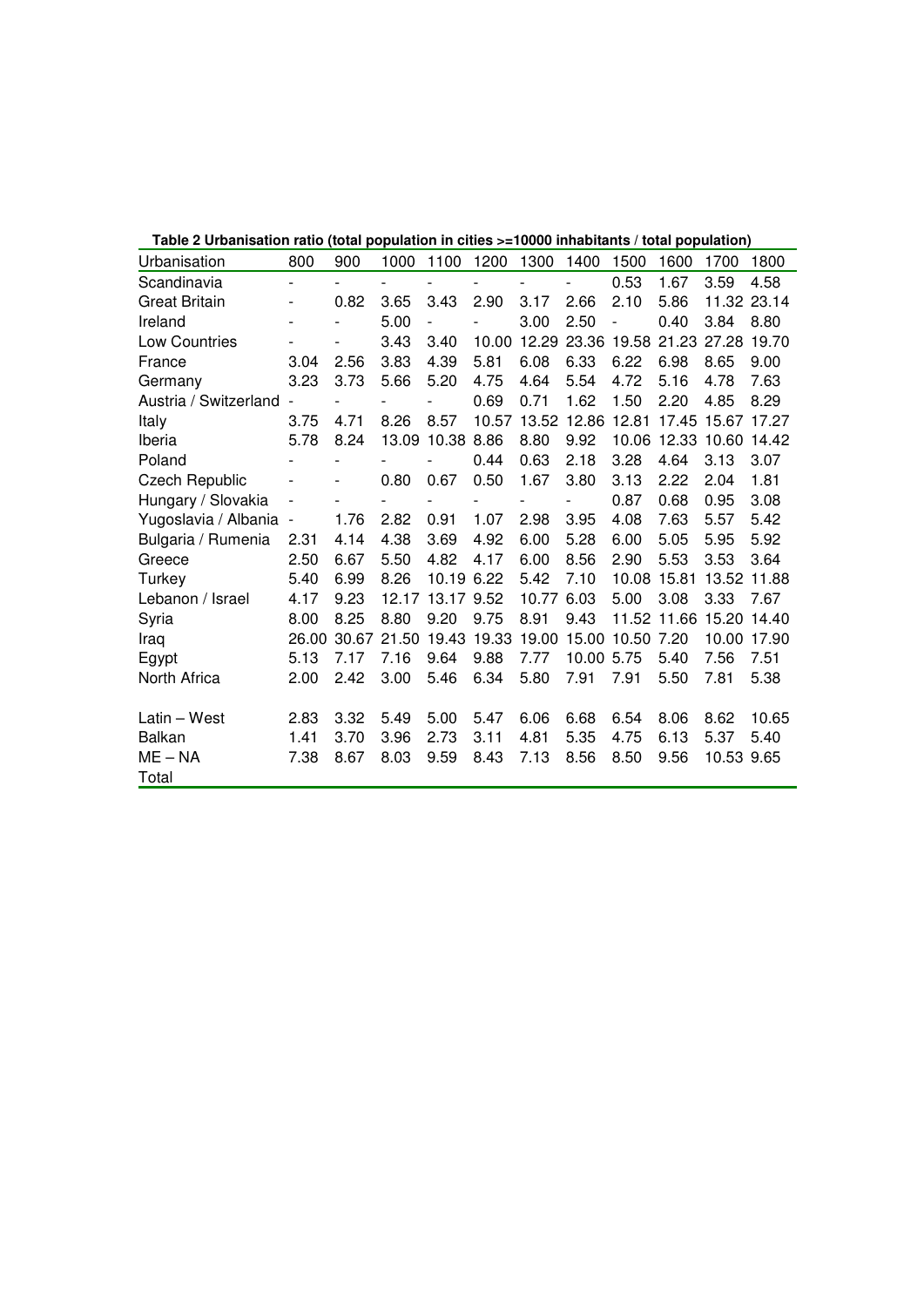# **Appendix A. The interpretation of the FUP coefficient in more detail**

The interpretation of the FUP coefficient is quite complex, as we demonstrate below. This immediately becomes clear when writing down the elasticity of an increase of population in (an existing) city *j* on the population in city *i*. From the formula used to calculate FUP, see (1), (where '*y*' stands for 'pop'), we can derive this effect:

(4) 
$$
\frac{\partial \ln y_{ii}}{\partial y_{ji} / y_{ji}} = \alpha \frac{\partial \ln FUP_{ii}}{\partial y_{ji} / y_{ji}} = \alpha \left[ \frac{\partial FUP_{ii}}{\partial y_{ji}} \right] \frac{y_{ji}}{FUP_{ii}} = \alpha (w_{ij}D_{ij})^{-1} \frac{y_{ji}}{FUP_{ii}}
$$

This immediately shows that looking at the coefficient on FUP,  $\alpha$ , does not provide all information on the interaction between two particular cities *i* and *j*. It shows that this also depends (negatively) on the weighted distance between the cities,  $w_{ij}D_{ij}$ , and (positively) on the relative importance of city *j* in city *i*'s FUP. The larger city *j* compared to city *i*'s overall FUP, the larger the effect of a 1% population increase in city *j* on city *i* will be.

 City *i*'s FUP can also increase because of newborn cities. Suppose that a new city *k* is 'born' that has *K* inhabitants. The effect of this on each city *i* will be<sup>41</sup>:

$$
(5) \qquad \frac{\partial \ln y_{ii}}{\partial y_{ki}} = \alpha F U P_{ii}^{-1} (w_{ik} D_{ik})^{-1} \quad \Leftrightarrow \quad \partial \ln y_{ii} = \alpha F U P_{ii}^{-1} (w_{ik} D_{ik})^{-1} K
$$

This shows that this depends (positively) on the size of the newborn city *K* (relative to city *i*'s FUP) and also (negatively) on the weigthed distance between the new city and city *i*.

 Equation (4) and (5) show that, ceteris paribus, the difference between the coefficients on Muslim-Muslim and Christian-Christian interaction can be interpreted as the difference in the degree of interdependence of Muslim and Christian cities respectively. However within our sample such a ceteris paribus increase is hard to imagine given the heterogeneity in terms of cities' location, their population size and FUP at different points in time.

 To address this issue, we can use (4) and (5) to offer a more intuitive interpretation of the FUP coefficient or to illustrate the (different) effect of Muslim and Christian FUP somewhat more clearly by discussing a particular example(s):

**I** First we show that the coefficient on FUP can be interpreted as showing the effect of a 1% increase in population in all other existing cities on a particular city *i*., irrespective of city *i*'s location, FUP or the other cities' population size. This effect of a 1% increase in the population in all other existing cities on city *i* can be calculated as follows:

(6) 
$$
\sum_{j \neq i} \frac{\partial \ln y_{ij}}{\partial y_{ji} / y_{ji}} = \alpha F U P_{ii}^{-1} \sum_{j \neq i} \left[ (w_{ij} D_{ij})^{-1} y_{ji} \right] = \alpha,
$$

where we use that  $\sum |(w_{ij}D_{ij})^{-1}y_{jt}| = FUP_{it}$ *j i*  $w_{ii}D_{ii}^{\qquad 0}$ <sup>-1</sup>  $y_{ii}^{\qquad}$  = *FUP*<sub>i</sub>  $\sum_{j \neq i} \left[ (w_{ij} D_{ij})^{-1} y_{jt} \right] = F U P_{it}.$ 

 $\overline{a}$ 

Again we can interpret the higher coefficient on Muslim FUP as evidence of the fact that the interdependency of the Muslim cities was quite strong during the blooming

 $41$  Calculating an elasticity in this case is impossible since the emergence of a new city cannot be translated into a % increase in that city's population.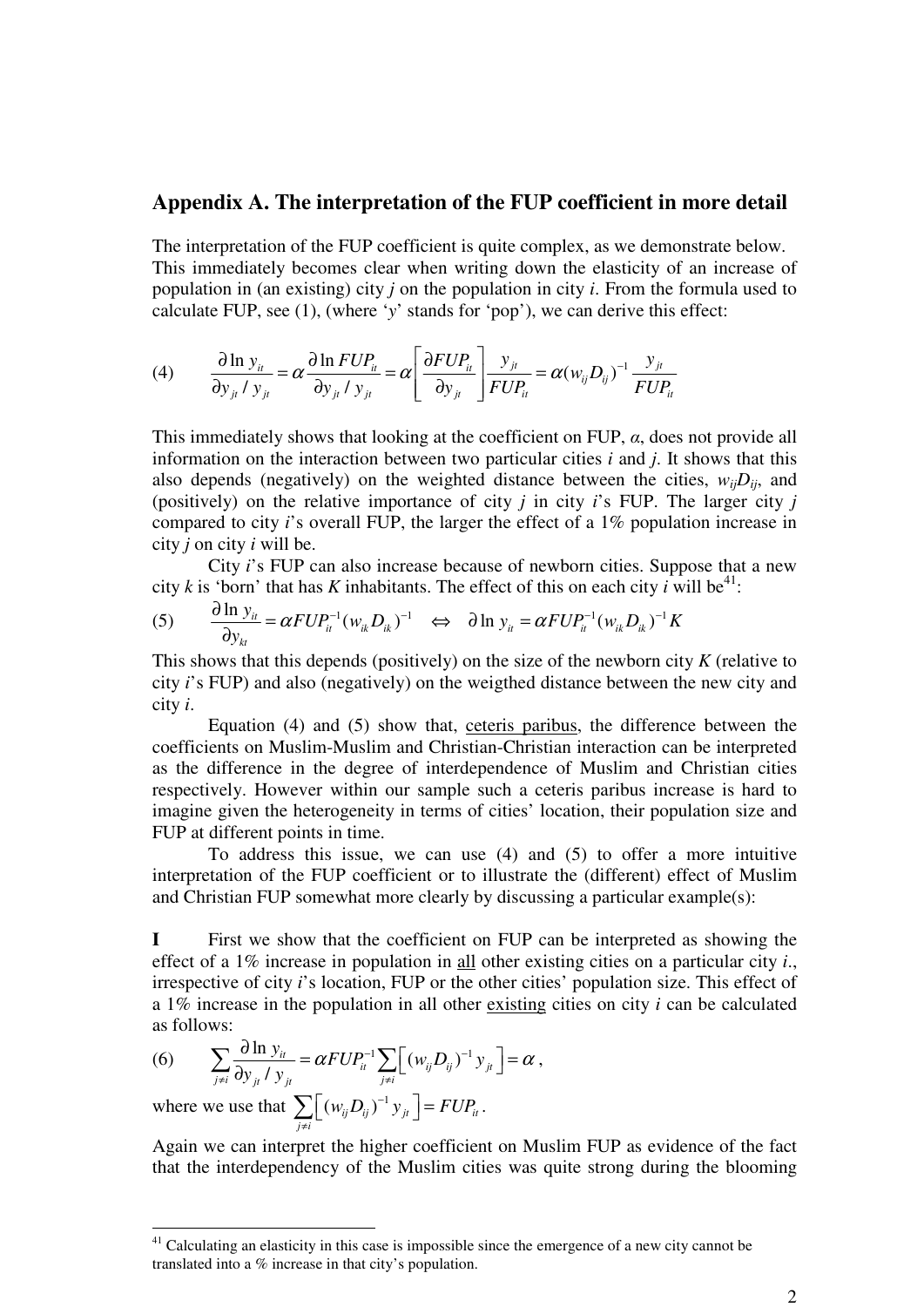period of the Arab world, even when compared to the interdependency of Christian cities during the  $16^{th}$ -17<sup>th</sup> centuries.

**II** The average effect of a 1% increase in one other (average) Muslim/Christian city,

$$
(7) \qquad \frac{1}{n} \sum_{i} \left[ \frac{1}{n-1} \sum_{j \neq i} \frac{\partial \ln y_{it}}{\partial y_{jt} / y_{jt}} \right] = \alpha \frac{1}{n} \frac{1}{n-1} \sum_{i} \left[ F U P_{it}^{-1} \sum_{j \neq i} \left[ (w_{ij} D_{ij})^{-1} y_{jt} \right] \right] = \frac{\alpha}{n-1}
$$

where again the last equality follows by noting that  $\sum |(w_{ij}D_{ij})^{-1}y_{jt}| = FUP_{it}$ *j i*  $w_{ii} D_{ii}^{-1} y_{ii} = F U P_{ii}$  $\sum_{j \neq i} [(w_{ij} D_{ij})^{-1} y_{ji}] = F U P_{ii}$  and *n* denotes the number of cities.

This shows that combining the coefficient on FUP with the number of (other) Muslim/Christian cities gives evidence on the average importance of one other Muslim/Christian city for the average Muslim/Christian city. The higher the total number of Muslim/Christian cities, the lower the average impact of a 1% population increase in only one other Muslim/Christian city. Table B8 shows that during the millennium we consider, the total number of Muslim cities doubles. This may seem a lot but it is almost nothing compared to the increase in the number of Christian cities: in 1800 the number of Christian cities is twentyfold that in 800. Taking this into account shows that the average effect of a 1% increase in only one other average city is even higher in the Muslim urban system compared to the Christian urban system than suggested by the estimated coefficient on FUP. It also means that in an urban system comprising many cities (such as the Christian one) each city is less vulnerable to a random negative population shock in another city, than in an urban system containing only few cities. In effect, the larger number of other cities 'protects' a city from large changes in FUP when only a single (or few) cities experience a negative population shock

| `able |  |
|-------|--|
|-------|--|

|      | nr cities |     |     | average distance (km) to other city |      | average distance (km) to nearest city                                                        |
|------|-----------|-----|-----|-------------------------------------|------|----------------------------------------------------------------------------------------------|
| vear |           |     |     |                                     |      | muslim christian muslim - muslim christian - christian muslim - muslim christian - christian |
| 800  | 25        | 29  | 100 | 46.4                                | 2218 | 1134                                                                                         |
| 900  | 37        | 40  | 86  | 59.0                                | 2174 | 1227                                                                                         |
| 1000 | 42        | 76  | 87  | 54.4                                | 1863 | 1293                                                                                         |
| 1100 | 43        | 78  | 104 | 52.3                                | 2015 | 1217                                                                                         |
| 1200 | 40        | 118 | 115 | 49.5                                | 2077 | 1178                                                                                         |
| 1300 | 35        | 177 | 132 | 45.9                                | 2003 | 1163                                                                                         |
| 1400 | 41        | 125 | 112 | 53.4                                | 1761 | 1091                                                                                         |
| 1500 | 41        | 183 | 116 | 41.9                                | 1494 | 1070                                                                                         |
| 1600 | 50        | 263 | 109 | 39.4                                | 1401 | 1071                                                                                         |
| 1700 | 49        | 269 | 106 | 42.6                                | 1391 | 1057                                                                                         |
| 1800 | 78        | 537 | 101 | 40.2                                | 1346 | 1116                                                                                         |

**III** The average effect of a 'newborn' city of size *K*. Suppose that a new city is 'born' having *K* inhabitants. The average effect of this on the existing cities will be:

(8) 
$$
\frac{1}{n} \sum_{i} \partial \ln y_{i} = \frac{\alpha K}{n} \sum_{i} \Big[ F U P_{i}^{-1} (w_{i k} D_{i k})^{-1} \Big]
$$